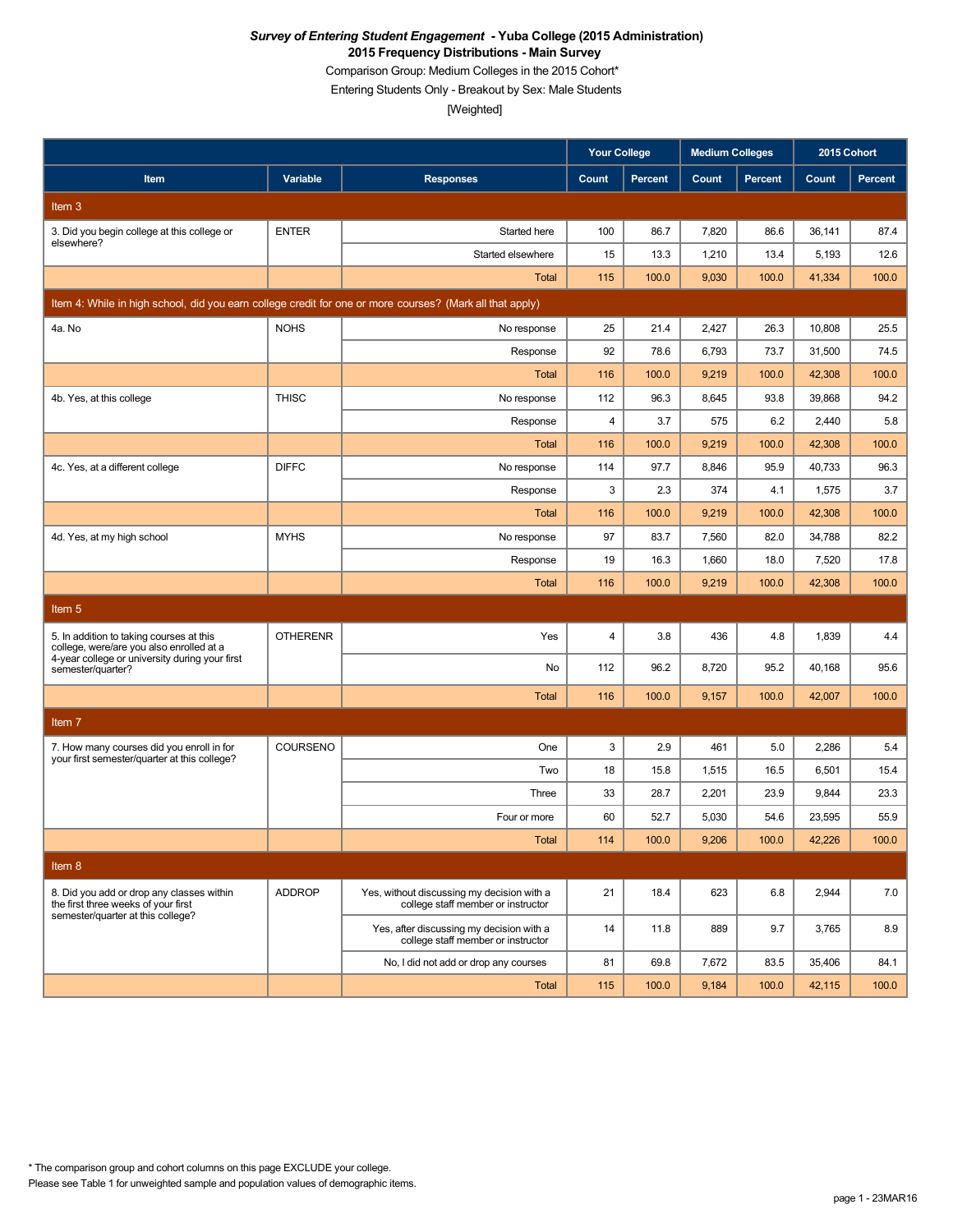Comparison Group: Medium Colleges in the 2015 Cohort\*

Entering Students Only - Breakout by Sex: Male Students

[Weighted]

|                                                                                                                           |                 |                                                                                                                                                                      | <b>Your College</b> |              | <b>Medium Colleges</b> |                | 2015 Cohort     |                |
|---------------------------------------------------------------------------------------------------------------------------|-----------------|----------------------------------------------------------------------------------------------------------------------------------------------------------------------|---------------------|--------------|------------------------|----------------|-----------------|----------------|
| Item                                                                                                                      | Variable        | <b>Responses</b>                                                                                                                                                     | Count               | Percent      | Count                  | <b>Percent</b> | Count           | <b>Percent</b> |
| Item 9                                                                                                                    |                 |                                                                                                                                                                      |                     |              |                        |                |                 |                |
| 9. Of the courses you enrolled in during                                                                                  | <b>DROPNO</b>   | None                                                                                                                                                                 | 92                  | 78.9         | 8,286                  | 90.4           | 38,285          | 90.9           |
| your first semester/quarter at this college,<br>how many did you drop after the first day of<br>class?                    |                 | One                                                                                                                                                                  | 23                  | 20.1         | 694                    | 7.6            | 2,980           | 7.1            |
|                                                                                                                           |                 | Two                                                                                                                                                                  | $\mathbf{1}$        | 0.9          | 125                    | 1.4            | 550             | 1.3            |
|                                                                                                                           |                 | Three                                                                                                                                                                | 0                   | N/A          | 36                     | 0.4            | 173             | 0.4            |
|                                                                                                                           |                 | Four or more                                                                                                                                                         | 0                   | N/A          | 27                     | 0.3            | 119             | 0.3            |
|                                                                                                                           |                 | <b>Total</b>                                                                                                                                                         | 116                 | 100.0        | 9,167                  | 100.0          | 42,107          | 100.0          |
| Item 10                                                                                                                   |                 |                                                                                                                                                                      |                     |              |                        |                |                 |                |
| 10. When did you register for your courses<br>for your first semester/quarter at this                                     | <b>REGCLASS</b> | More than one week before classes began                                                                                                                              | 106                 | 90.7         | 7,786                  | 84.7           | 35,686          | 84.5           |
| college?                                                                                                                  |                 | During the week before classes began                                                                                                                                 | 5                   | 4.2          | 1,096                  | 11.9           | 5,201           | 12.3           |
|                                                                                                                           |                 | During the first week of classes                                                                                                                                     | 5                   | 4.2          | 238                    | 2.6            | 1,012           | 2.4            |
|                                                                                                                           |                 | After the first week of classes                                                                                                                                      | 1                   | 0.9          | 77                     | 0.8            | 317             | 0.8            |
|                                                                                                                           |                 | Total                                                                                                                                                                | 116                 | 100.0        | 9.198                  | 100.0          | 42,217          | 100.0          |
|                                                                                                                           |                 | Item 11: The following statements are about this college's orientation for new students. (Mark all that apply)                                                       |                     |              |                        |                |                 |                |
| 11a. I took part in an online orientation prior<br>to the beginning of classes                                            | <b>ONLORIEN</b> | No response                                                                                                                                                          | 45                  | 38.3         | 8,022                  | 87.0           | 36,631          | 86.6           |
|                                                                                                                           |                 | Response                                                                                                                                                             | 72                  | 61.7         | 1,197                  | 13.0           | 5,677           | 13.4           |
|                                                                                                                           |                 | <b>Total</b>                                                                                                                                                         | 116                 | 100.0        | 9,219                  | 100.0          | 42,308          | 100.0          |
| 11b. I attended an on-campus orientation<br>prior to the beginning of classes                                             | <b>ONCORIEN</b> | No response                                                                                                                                                          | 76                  | 65.4         | 4,166                  | 45.2           | 18,479          | 43.7           |
|                                                                                                                           |                 | Response                                                                                                                                                             | 40                  | 34.6         | 5,054                  | 54.8           | 23,829          | 56.3           |
|                                                                                                                           |                 | <b>Total</b>                                                                                                                                                         | 116                 | 100.0        | 9,219                  | 100.0          | 42,308          | 100.0          |
| 11c. I enrolled in an orientation course as<br>part of my course schedule during my first                                 | <b>CSORIEN</b>  | No response                                                                                                                                                          | 114                 | 98.1         | 8,577                  | 93.0           | 38,089          | 90.0           |
| semester/quarter at this college                                                                                          |                 | Response                                                                                                                                                             | $\overline{c}$      | 1.9          | 642                    | 7.0            | 4,219           | 10.0           |
|                                                                                                                           |                 | Total                                                                                                                                                                | 116                 | 100.0        | 9,219                  | 100.0          | 42,308          | 100.0          |
| 11d. I was not aware of a college orientation                                                                             | <b>NWORIEN</b>  | No response                                                                                                                                                          | 107                 | 91.6         | 8,178                  | 88.7           | 37,549          | 88.8           |
|                                                                                                                           |                 | Response                                                                                                                                                             | 10                  | 8.4          | 1,042                  | 11.3           | 4,759           | 11.2           |
|                                                                                                                           |                 | <b>Total</b>                                                                                                                                                         | 116                 | 100.0        | 9,219                  | 100.0          | 42,308          | 100.0          |
| 11e. I was unable to participate in<br>orientation due to scheduling or other                                             | <b>UNAORIEN</b> | No response                                                                                                                                                          | 111                 | 95.3         | 7,468                  | 81.0           | 35,455          | 83.8           |
| issues                                                                                                                    |                 | Response<br><b>Total</b>                                                                                                                                             | 5<br>116            | 4.7<br>100.0 | 1,751<br>9,219         | 19.0<br>100.0  | 6,853<br>42,308 | 16.2<br>100.0  |
|                                                                                                                           |                 |                                                                                                                                                                      |                     |              |                        |                |                 |                |
|                                                                                                                           |                 | Item 12: Think about your experiences from the time of your decision to attend this college through the end of the first three weeks of your first semester/quarter. |                     |              |                        |                |                 |                |
| 12a. Before I could register for classes, I<br>was required to take a placement test<br>(COMPASS, ASSET, ACCUPLACER, SAT, | <b>REQPTEST</b> | Yes                                                                                                                                                                  | 107                 | 92.0         | 7,410                  | 82.2           | 33,859          | 81.6           |
| ACT, etc.) to assess my skills in reading.<br>writing, and/or math [COLLREAD]                                             |                 | No                                                                                                                                                                   | 9                   | 8.0          | 1,608                  | 17.8           | 7,658           | 18.4           |
|                                                                                                                           |                 | <b>Total</b>                                                                                                                                                         | 116                 | 100.0        | 9,018                  | 100.0          | 41,517          | 100.0          |
| 12b. I took a placement test (COMPASS,<br>ASSET, ACCUPLACER, SAT, ACT, etc.)                                              | <b>TKPTEST</b>  | Yes                                                                                                                                                                  | 95                  | 84.5         | 7,671                  | 87.2           | 35,144          | 86.7           |
| [COLLREAD]                                                                                                                |                 | No                                                                                                                                                                   | 17                  | 15.5         | 1,122                  | 12.8           | 5,389           | 13.3           |
|                                                                                                                           |                 | <b>Total</b>                                                                                                                                                         | 113                 | 100.0        | 8,793                  | 100.0          | 40,533          | 100.0          |

\* The comparison group and cohort columns on this page EXCLUDE your college.

Please see Table 1 for unweighted sample and population values of demographic items.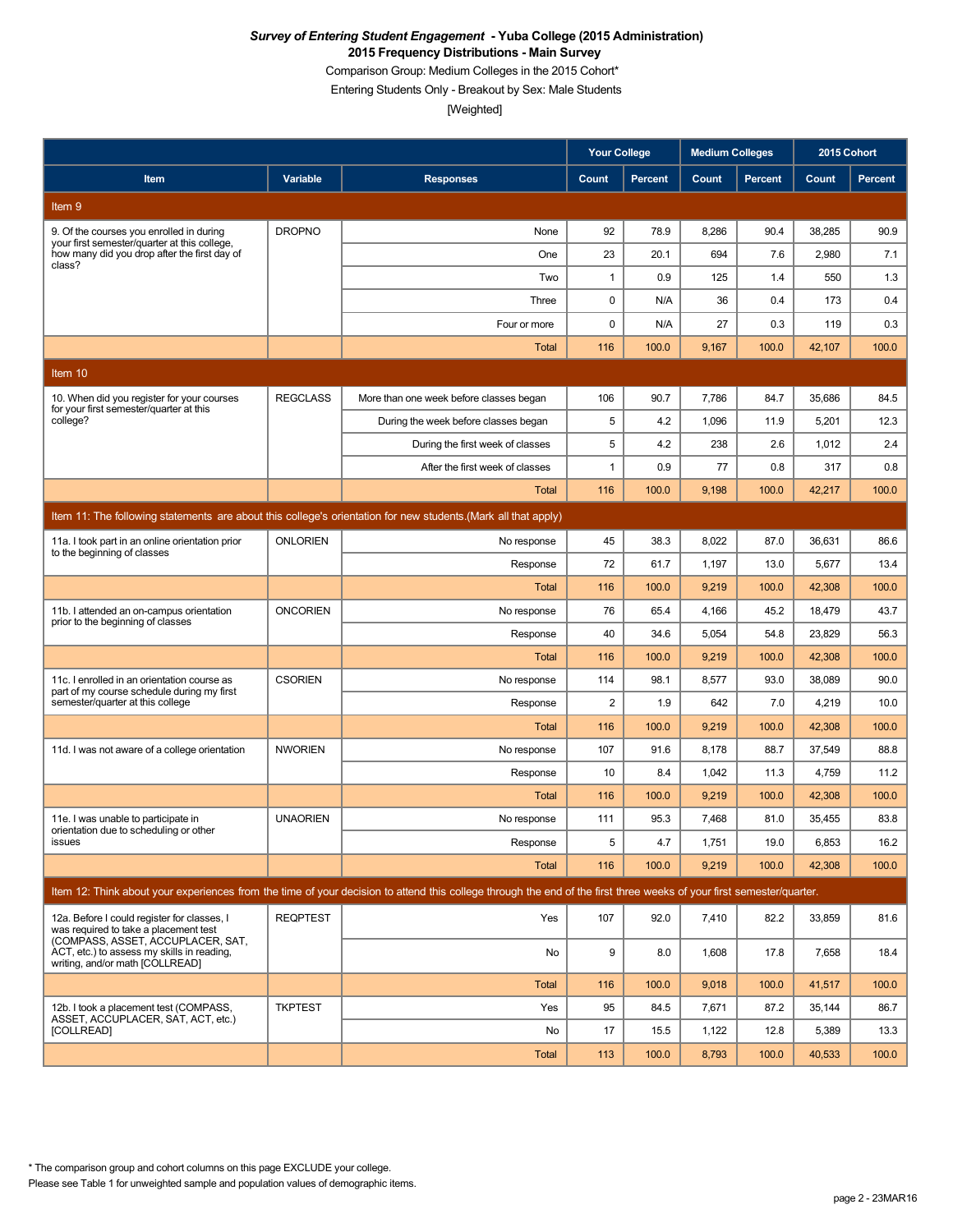Comparison Group: Medium Colleges in the 2015 Cohort\*

Entering Students Only - Breakout by Sex: Male Students

|                                                                                     |                 |                                                                                                                                                                                   | Your College |                | <b>Medium Colleges</b> |                | 2015 Cohort |                |
|-------------------------------------------------------------------------------------|-----------------|-----------------------------------------------------------------------------------------------------------------------------------------------------------------------------------|--------------|----------------|------------------------|----------------|-------------|----------------|
| Item                                                                                | Variable        | <b>Responses</b>                                                                                                                                                                  | Count        | <b>Percent</b> | Count                  | <b>Percent</b> | Count       | <b>Percent</b> |
|                                                                                     |                 | Item 12: Think about your experiences from the time of your decision to attend this college through the end of the first three weeks of your first semester/quarter.              |              |                |                        |                |             |                |
| 12c. I was exempt from taking a placement<br>test at this college                   | <b>EXPTEST</b>  | Yes                                                                                                                                                                               | 14           | 12.7           | 1,643                  | 19.0           | 8,039       | 20.1           |
|                                                                                     |                 | <b>No</b>                                                                                                                                                                         | 97           | 87.3           | 7,020                  | 81.0           | 32,001      | 79.9           |
|                                                                                     |                 | <b>Total</b>                                                                                                                                                                      | 112          | 100.0          | 8,663                  | 100.0          | 40,040      | 100.0          |
| that apply)                                                                         |                 | Item 13: My placement test scores indicated that I needed to take a Developmental course (also referred to as Basic Skills, College Prep, etc.) in the following areas. (Mark all |              |                |                        |                |             |                |
| 13a. Didn't take a placement test                                                   | <b>NOTEST</b>   | No response                                                                                                                                                                       | 108          | 92.5           | 8,098                  | 87.8           | 36,860      | 87.1           |
|                                                                                     |                 | Response                                                                                                                                                                          | 9            | 7.5            | 1,122                  | 12.2           | 5,448       | 12.9           |
|                                                                                     |                 | Total                                                                                                                                                                             | 116          | 100.0          | 9,219                  | 100.0          | 42,308      | 100.0          |
| 13b. Developmental Reading                                                          | <b>NEEDREAD</b> | No response                                                                                                                                                                       | 102          | 87.4           | 7,231                  | 78.4           | 33,733      | 79.7           |
|                                                                                     |                 | Response                                                                                                                                                                          | 15           | 12.6           | 1,988                  | 21.6           | 8,575       | 20.3           |
|                                                                                     |                 | <b>Total</b>                                                                                                                                                                      | 116          | 100.0          | 9,219                  | 100.0          | 42,308      | 100.0          |
| 13c. Developmental Writing                                                          | <b>NEEDWRIT</b> | No response                                                                                                                                                                       | 89           | 76.6           | 6,941                  | 75.3           | 32,476      | 76.8           |
|                                                                                     |                 | Response                                                                                                                                                                          | 27           | 23.4           | 2,279                  | 24.7           | 9,832       | 23.2           |
|                                                                                     |                 | Total                                                                                                                                                                             | 116          | 100.0          | 9,219                  | 100.0          | 42,308      | 100.0          |
| 13d. Developmental Math                                                             | <b>NEEDMATH</b> | No response                                                                                                                                                                       | 74           | 63.5           | 5,819                  | 63.1           | 26,548      | 62.7           |
|                                                                                     |                 | Response                                                                                                                                                                          | 43           | 36.5           | 3,400                  | 36.9           | 15,760      | 37.3           |
|                                                                                     |                 | Total                                                                                                                                                                             | 116          | 100.0          | 9,219                  | 100.0          | 42,308      | 100.0          |
| 13e. Didn't place into any Developmental<br>courses                                 | <b>NEEDNONE</b> | No response                                                                                                                                                                       | 58           | 49.6           | 5,906                  | 64.1           | 26,892      | 63.6           |
|                                                                                     |                 | Response                                                                                                                                                                          | 59           | 50.4           | 3,313                  | 35.9           | 15,416      | 36.4           |
|                                                                                     |                 | <b>Total</b>                                                                                                                                                                      | 116          | 100.0          | 9,219                  | 100.0          | 42,308      | 100.0          |
| Item 14                                                                             |                 |                                                                                                                                                                                   |              |                |                        |                |             |                |
| 14. This college required me to enroll in<br>classes indicated by my placement test | <b>REQCLASS</b> | Yes                                                                                                                                                                               | 84           | 75.6           | 5,575                  | 62.0           | 26,215      | 63.3           |
| scores during my first semester/quarter<br>[COLLREAD]                               |                 | No                                                                                                                                                                                | 27           | 24.4           | 3,415                  | 38.0           | 15,169      | 36.7           |
|                                                                                     |                 | Total                                                                                                                                                                             | 112          | 100.0          | 8,990                  | 100.0          | 41,384      | 100.0          |
|                                                                                     |                 | Item 15: With regard to financial assistance (scholarships, grants, or loans, etc.) to help with your college costs:                                                              |              |                |                        |                |             |                |
| 15a. I applied for financial assistance                                             | <b>APPLIED</b>  | Yes                                                                                                                                                                               | 99           | 84.6           | 6,622                  | 73.3           | 29,612      | 71.3           |
|                                                                                     |                 | No                                                                                                                                                                                | 18           | 15.4           | 2,406                  | 26.7           | 11,932      | 28.7           |
|                                                                                     |                 | Total                                                                                                                                                                             | 116          | 100.0          | 9,029                  | 100.0          | 41,545      | 100.0          |
| 15b. I was notified I was eligible to receive                                       | OFFERED         | Yes                                                                                                                                                                               | 86           | 74.6           | 5,889                  | 66.2           | 26,599      | 65.0           |
| financial assistance                                                                |                 | No                                                                                                                                                                                | 29           | 25.4           | 3,000                  | 33.8           | 14,327      | 35.0           |
|                                                                                     |                 | Total                                                                                                                                                                             | 115          | 100.0          | 8,889                  | 100.0          | 40,926      | 100.0          |
| 15c. I received financial assistance funds                                          | <b>RECEIVED</b> | Yes                                                                                                                                                                               | 41           | 35.5           | 4,488                  | 50.3           | 19,204      | 46.6           |
| before classes began                                                                |                 | No                                                                                                                                                                                | 75           | 64.5           | 4,443                  | 49.7           | 21,964      | 53.4           |
|                                                                                     |                 | Total                                                                                                                                                                             | 116          | 100.0          | 8,931                  | 100.0          | 41,168      | 100.0          |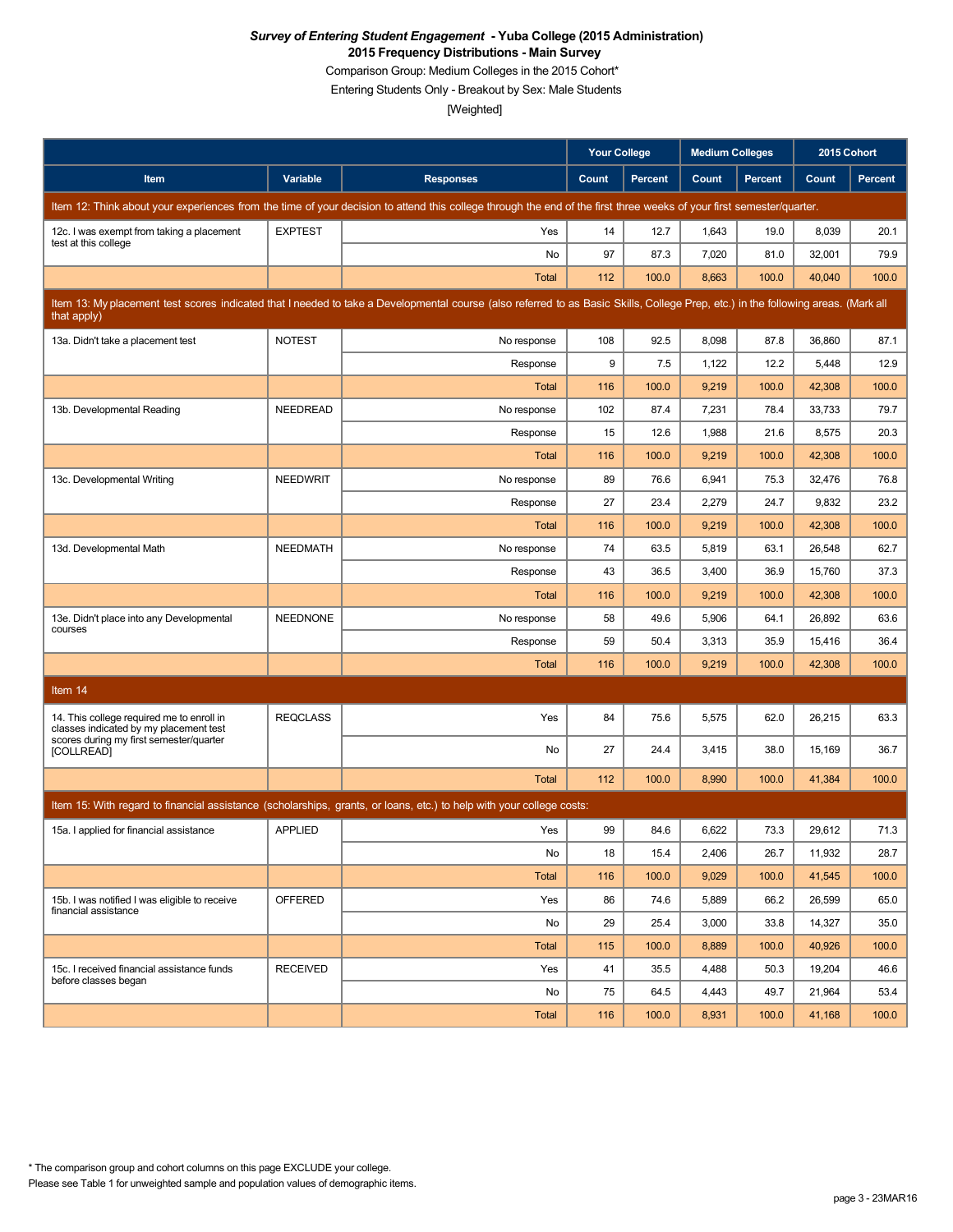Comparison Group: Medium Colleges in the 2015 Cohort\*

Entering Students Only - Breakout by Sex: Male Students

|                                                                                                                           |                 |                                                                                                                                                                      | <b>Your College</b> |                | <b>Medium Colleges</b> |                | 2015 Cohort |                |  |
|---------------------------------------------------------------------------------------------------------------------------|-----------------|----------------------------------------------------------------------------------------------------------------------------------------------------------------------|---------------------|----------------|------------------------|----------------|-------------|----------------|--|
| Item                                                                                                                      | Variable        | <b>Responses</b>                                                                                                                                                     | Count               | <b>Percent</b> | Count                  | <b>Percent</b> | Count       | <b>Percent</b> |  |
| Item 16                                                                                                                   |                 |                                                                                                                                                                      |                     |                |                        |                |             |                |  |
| 16. When did you first apply for financial                                                                                | <b>TIMEAPPL</b> | 3 or more months before classes began                                                                                                                                | 45                  | 38.3           | 3,312                  | 36.7           | 14,102      | 34.0           |  |
| assistance?                                                                                                               |                 | 1 to 2 months before classes began                                                                                                                                   | 39                  | 33.2           | 1,946                  | 21.6           | 9,066       | 21.9           |  |
|                                                                                                                           |                 | Less than 1 month before classes began                                                                                                                               | 10                  | 8.4            | 1,226                  | 13.6           | 5,687       | 13.7           |  |
|                                                                                                                           |                 | After classes began                                                                                                                                                  | 8                   | 7.0            | 316                    | 3.5            | 1,440       | 3.5            |  |
|                                                                                                                           |                 | I did not apply for financial assistance                                                                                                                             | 15                  | 13.1           | 2,221                  | 24.6           | 11,184      | 27.0           |  |
|                                                                                                                           |                 | <b>Total</b>                                                                                                                                                         | 116                 | 100.0          | 9,021                  | 100.0          | 41,479      | 100.0          |  |
| Item 17: In which of the following types of courses were you enrolled during your first semester/quarter at this college? |                 |                                                                                                                                                                      |                     |                |                        |                |             |                |  |
| 17a. Developmental Reading (also referred<br>to as Basic Skills, College Prep, etc.)                                      | <b>EDCPR</b>    | Enrolled                                                                                                                                                             | 19                  | 16.9           | 2,236                  | 25.2           | 10,038      | 24.6           |  |
|                                                                                                                           |                 | Not enrolled                                                                                                                                                         | 93                  | 83.1           | 6,638                  | 74.8           | 30,745      | 75.4           |  |
|                                                                                                                           |                 | <b>Total</b>                                                                                                                                                         | 112                 | 100.0          | 8,874                  | 100.0          | 40,783      | 100.0          |  |
| 17b. Developmental Writing (also referred<br>to as Basic Skills, College Prep, etc.)                                      | <b>EDCPW</b>    | Enrolled                                                                                                                                                             | 36                  | 31.4           | 2,669                  | 30.1           | 11,886      | 29.1           |  |
|                                                                                                                           |                 | Not enrolled                                                                                                                                                         | 78                  | 68.6           | 6,210                  | 69.9           | 28,981      | 70.9           |  |
|                                                                                                                           |                 | <b>Total</b>                                                                                                                                                         | 114                 | 100.0          | 8,879                  | 100.0          | 40,867      | 100.0          |  |
| 17c. Developmental Math (also referred to<br>as Basic Skills, College Prep, etc.)                                         | <b>EDCPM</b>    | Enrolled                                                                                                                                                             | 47                  | 42.5           | 3,405                  | 38.4           | 16,062      | 39.2           |  |
|                                                                                                                           |                 | Not enrolled                                                                                                                                                         | 64                  | 57.5           | 5,470                  | 61.6           | 24,899      | 60.8           |  |
|                                                                                                                           |                 | Total                                                                                                                                                                | 112                 | 100.0          | 8,875                  | 100.0          | 40,960      | 100.0          |  |
| 17d. An English course taught specifically<br>for students whose first language is not                                    | <b>ENRLENG</b>  | Enrolled                                                                                                                                                             | 5                   | 4.9            | 407                    | 4.7            | 1,842       | 4.6            |  |
| English (ESL, ESOL)                                                                                                       |                 | Not enrolled                                                                                                                                                         | 106                 | 95.1           | 8,284                  | 95.3           | 38,236      | 95.4           |  |
|                                                                                                                           |                 | <b>Total</b>                                                                                                                                                         | 112                 | 100.0          | 8,691                  | 100.0          | 40,078      | 100.0          |  |
| 17e. A course specifically designed to teach<br>skills and strategies to help students                                    | <b>ENRLSSDC</b> | Enrolled                                                                                                                                                             | 33                  | 28.7           | 2,925                  | 33.2           | 14,630      | 36.0           |  |
| succeed in college (e.g., a college success<br>or student success course)                                                 |                 | Not enrolled                                                                                                                                                         | 81                  | 71.3           | 5,893                  | 66.8           | 26,044      | 64.0           |  |
|                                                                                                                           |                 | <b>Total</b>                                                                                                                                                         | 114                 | 100.0          | 8,818                  | 100.0          | 40,674      | 100.0          |  |
| 17f. An organized "learning community" (two<br>or more courses that a group of students                                   | <b>ENRLOLC</b>  | Enrolled                                                                                                                                                             | 2                   | 1.9            | 554                    | 6.4            | 2,572       | 6.4            |  |
| take together)                                                                                                            |                 | Not enrolled                                                                                                                                                         | 109                 | 98.1           | 8,167                  | 93.6           | 37,687      | 93.6           |  |
|                                                                                                                           |                 | <b>Total</b>                                                                                                                                                         | 111                 | 100.0          | 8,721                  | 100.0          | 40,260      | 100.0          |  |
|                                                                                                                           |                 | Item 18: Think about your experiences from the time of your decision to attend this college through the end of the first three weeks of your first semester/quarter. |                     |                |                        |                |             |                |  |
| 18a. The very first time I came to this                                                                                   | WELCOME         | Strongly disagree                                                                                                                                                    | 0                   | N/A            | 68                     | 0.7            | 273         | 0.7            |  |
| college I felt welcome [EARLYCON]                                                                                         |                 | Disagree                                                                                                                                                             | $\mathbf{1}$        | 0.9            | 118                    | 1.3            | 658         | 1.6            |  |
|                                                                                                                           |                 | Neutral                                                                                                                                                              | 32                  | 27.1           | 1,875                  | 20.6           | 9,116       | 21.8           |  |
|                                                                                                                           |                 | Agree                                                                                                                                                                | 59                  | 50.5           | 4,349                  | 47.9           | 19,719      | 47.1           |  |
|                                                                                                                           |                 | Strongly agree                                                                                                                                                       | 25                  | 21.5           | 2,678                  | 29.5           | 12,061      | 28.8           |  |
|                                                                                                                           |                 | Total                                                                                                                                                                | 116                 | 100.0          | 9,087                  | 100.0          | 41,827      | 100.0          |  |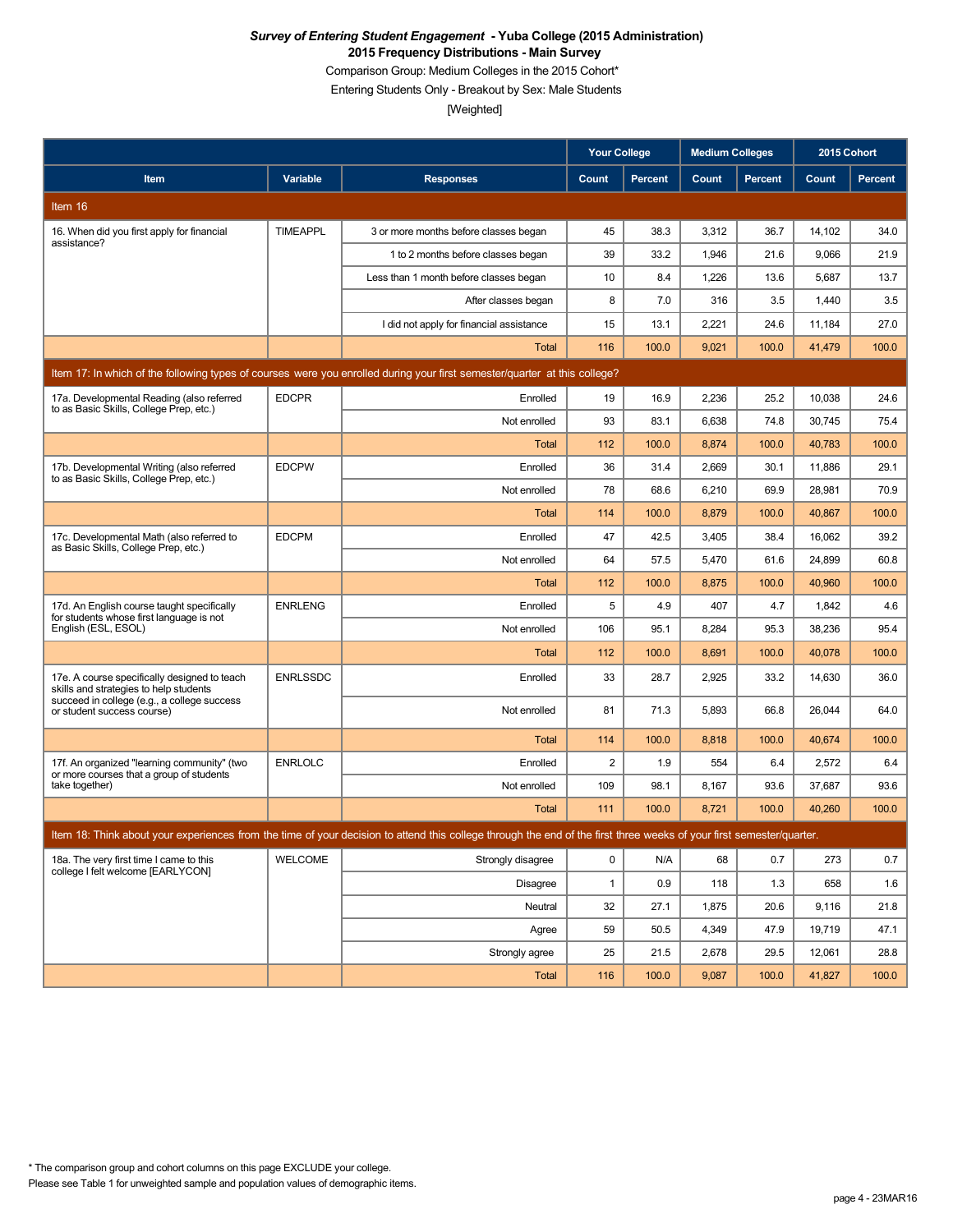Comparison Group: Medium Colleges in the 2015 Cohort\*

Entering Students Only - Breakout by Sex: Male Students

|                                                                                             |                 |                                                                                                                                                                      | <b>Your College</b> |                | <b>Medium Colleges</b> |         | 2015 Cohort |         |
|---------------------------------------------------------------------------------------------|-----------------|----------------------------------------------------------------------------------------------------------------------------------------------------------------------|---------------------|----------------|------------------------|---------|-------------|---------|
| Item                                                                                        | Variable        | <b>Responses</b>                                                                                                                                                     | Count               | <b>Percent</b> | Count                  | Percent | Count       | Percent |
|                                                                                             |                 | Item 18: Think about your experiences from the time of your decision to attend this college through the end of the first three weeks of your first semester/quarter. |                     |                |                        |         |             |         |
| 18b. The instructors at this college want me<br>to succeed [HIEXPECT]                       | <b>WNTSCCD</b>  | Strongly disagree                                                                                                                                                    | 0                   | N/A            | 16                     | 0.2     | 81          | 0.2     |
|                                                                                             |                 | Disagree                                                                                                                                                             | 0                   | N/A            | 60                     | 0.7     | 263         | 0.6     |
|                                                                                             |                 | Neutral                                                                                                                                                              | 21                  | 18.3           | 1,012                  | 11.2    | 4,627       | 11.1    |
|                                                                                             |                 | Agree                                                                                                                                                                | 63                  | 54.2           | 4,190                  | 46.3    | 19,644      | 47.1    |
|                                                                                             |                 | Strongly agree                                                                                                                                                       | 32                  | 27.5           | 3,766                  | 41.6    | 17,058      | 40.9    |
|                                                                                             |                 | <b>Total</b>                                                                                                                                                         | 116                 | 100.0          | 9,044                  | 100.0   | 41,674      | 100.0   |
| 18c. All the courses I needed to take during<br>my first semester/quarter were available at | <b>CONVTIME</b> | Strongly disagree                                                                                                                                                    | 2                   | 1.4            | 175                    | 1.9     | 861         | 2.1     |
| times convenient for me                                                                     |                 | <b>Disagree</b>                                                                                                                                                      | 11                  | 9.3            | 752                    | 8.3     | 3,419       | 8.2     |
|                                                                                             |                 | Neutral                                                                                                                                                              | 28                  | 24.4           | 1,494                  | 16.5    | 6,785       | 16.2    |
|                                                                                             |                 | Agree                                                                                                                                                                | 46                  | 39.7           | 3,741                  | 41.2    | 17,049      | 40.8    |
|                                                                                             |                 | Strongly agree                                                                                                                                                       | 29                  | 25.2           | 2,912                  | 32.1    | 13,640      | 32.7    |
|                                                                                             |                 | <b>Total</b>                                                                                                                                                         | 116                 | 100.0          | 9,075                  | 100.0   | 41,754      | 100.0   |
| 18d. I was able to meet with an academic<br>advisor at times convenient for me              | <b>AACONTIM</b> | Strongly disagree                                                                                                                                                    | $\mathbf{1}$        | 0.5            | 197                    | 2.2     | 889         | 2.1     |
| [ACADPLAN]                                                                                  |                 | <b>Disagree</b>                                                                                                                                                      | 11                  | 9.9            | 539                    | 6.0     | 2,556       | 6.2     |
|                                                                                             |                 | Neutral                                                                                                                                                              | 38                  | 32.9           | 2,439                  | 27.1    | 10,911      | 26.3    |
|                                                                                             |                 | Agree                                                                                                                                                                | 46                  | 39.4           | 3,705                  | 41.2    | 16,871      | 40.6    |
|                                                                                             |                 | Strongly agree                                                                                                                                                       | 20                  | 17.4           | 2,108                  | 23.5    | 10,281      | 24.8    |
|                                                                                             |                 | Total                                                                                                                                                                | 116                 | 100.0          | 8,988                  | 100.0   | 41,509      | 100.0   |
| 18e. An advisor helped me to select a<br>course of study, program, or major                 | AASELMAJ        | Strongly disagree                                                                                                                                                    | 4                   | 3.3            | 380                    | 4.2     | 1,848       | 4.4     |
| [ACADPLAN]                                                                                  |                 | <b>Disagree</b>                                                                                                                                                      | 11                  | 9.8            | 967                    | 10.7    | 4,231       | 10.1    |
|                                                                                             |                 | Neutral                                                                                                                                                              | 35                  | 30.4           | 1,887                  | 20.8    | 8,658       | 20.7    |
|                                                                                             |                 | Agree                                                                                                                                                                | 43                  | 37.3           | 3,407                  | 37.6    | 15,458      | 37.0    |
|                                                                                             |                 | Strongly agree                                                                                                                                                       | 22                  | 19.2           | 2,428                  | 26.8    | 11,560      | 27.7    |
|                                                                                             |                 | <b>Total</b>                                                                                                                                                         | 116                 | 100.0          | 9,069                  | 100.0   | 41,755      | 100.0   |
| 18f. An advisor helped me to set academic<br>goals and to create a plan for achieving       | <b>ACADGOAL</b> | Strongly disagree                                                                                                                                                    | 2                   | 1.4            | 522                    | 5.8     | 2,394       | 5.7     |
| them [ACADPLAN]                                                                             |                 | <b>Disagree</b>                                                                                                                                                      | 17                  | 14.5           | 1,502                  | 16.6    | 6,771       | 16.2    |
|                                                                                             |                 | Neutral                                                                                                                                                              | 34                  | 29.5           | 3,029                  | 33.4    | 13,424      | 32.2    |
|                                                                                             |                 | Agree                                                                                                                                                                | 43                  | 36.9           | 2,501                  | 27.6    | 11,799      | 28.3    |
|                                                                                             |                 | Strongly agree                                                                                                                                                       | 21                  | 17.7           | 1,513                  | 16.7    | 7,319       | 17.5    |
|                                                                                             |                 | Total                                                                                                                                                                | 116                 | 100.0          | 9,067                  | 100.0   | 41,708      | 100.0   |
| 18g. An advisor helped me to identify the<br>courses I needed to take during my first       | CRSADV          | Strongly disagree                                                                                                                                                    | 2                   | 1.4            | 295                    | 3.3     | 1,462       | 3.5     |
| semester/quarter [ACADPLAN]                                                                 |                 | Disagree                                                                                                                                                             | 9                   | 7.5            | 677                    | 7.5     | 2,979       | 7.1     |
|                                                                                             |                 | Neutral                                                                                                                                                              | 22                  | 18.8           | 1,415                  | 15.6    | 6,583       | 15.8    |
|                                                                                             |                 | Agree                                                                                                                                                                | 55                  | 47.2           | 3,959                  | 43.6    | 17,863      | 42.8    |
|                                                                                             |                 | Strongly agree                                                                                                                                                       | 29                  | 25.2           | 2,726                  | 30.1    | 12,848      | 30.8    |
|                                                                                             |                 | Total                                                                                                                                                                | 116                 | 100.0          | 9,072                  | 100.0   | 41,735      | 100.0   |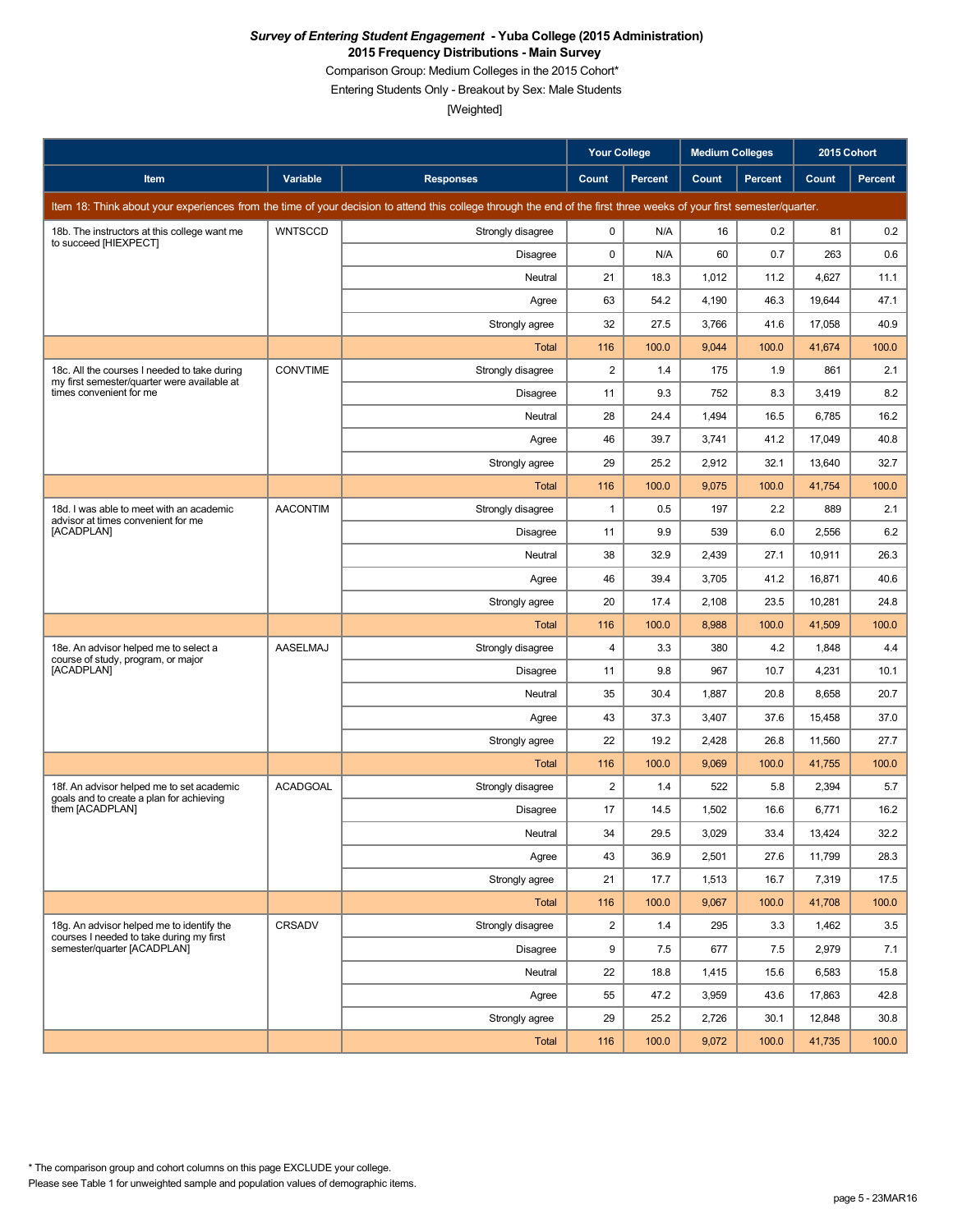Comparison Group: Medium Colleges in the 2015 Cohort\*

Entering Students Only - Breakout by Sex: Male Students

|                                                                                      |                 |                                                                                                                                                                      | <b>Your College</b>     |                | <b>Medium Colleges</b> |         | 2015 Cohort |         |
|--------------------------------------------------------------------------------------|-----------------|----------------------------------------------------------------------------------------------------------------------------------------------------------------------|-------------------------|----------------|------------------------|---------|-------------|---------|
| Item                                                                                 | Variable        | <b>Responses</b>                                                                                                                                                     | Count                   | <b>Percent</b> | Count                  | Percent | Count       | Percent |
|                                                                                      |                 | Item 18: Think about your experiences from the time of your decision to attend this college through the end of the first three weeks of your first semester/quarter. |                         |                |                        |         |             |         |
| 18h. A college staff member talked with me<br>about my commitments outside of school | <b>OSCOMM</b>   | Strongly disagree                                                                                                                                                    | 12                      | 10.3           | 995                    | 11.0    | 4,685       | 11.2    |
| (work, children, dependents, etc.) to help<br>me figure out how many courses to take |                 | Disagree                                                                                                                                                             | 23                      | 19.7           | 2,272                  | 25.1    | 10,884      | 26.1    |
| [ACADPLAN]                                                                           |                 | Neutral                                                                                                                                                              | 47                      | 40.4           | 2,807                  | 31.0    | 12,372      | 29.6    |
|                                                                                      |                 | Agree                                                                                                                                                                | 25                      | 21.6           | 1,938                  | 21.4    | 8,787       | 21.0    |
|                                                                                      |                 | Strongly agree                                                                                                                                                       | 9                       | 8.0            | 1,054                  | 11.6    | 5,022       | 12.0    |
|                                                                                      |                 | Total                                                                                                                                                                | 116                     | 100.0          | 9,065                  | 100.0   | 41,750      | 100.0   |
| 18i. The college provided me with adequate<br>information about financial assistance | <b>FAINFO</b>   | Strongly disagree                                                                                                                                                    | $\overline{7}$          | 5.6            | 478                    | 5.3     | 2,307       | 5.5     |
| (scholarships, grants, loans, etc.)<br>[EARLYCON]                                    |                 | Disagree                                                                                                                                                             | 12                      | 10.3           | 1,067                  | 11.8    | 5,088       | 12.2    |
|                                                                                      |                 | Neutral                                                                                                                                                              | 30                      | 25.7           | 2,414                  | 26.6    | 11,138      | 26.7    |
|                                                                                      |                 | Agree                                                                                                                                                                | 47                      | 40.2           | 3,360                  | 37.0    | 15,092      | 36.1    |
|                                                                                      |                 | Strongly agree                                                                                                                                                       | 21                      | 18.3           | 1,754                  | 19.3    | 8,136       | 19.5    |
|                                                                                      |                 | Total                                                                                                                                                                | 116                     | 100.0          | 9,073                  | 100.0   | 41,761      | 100.0   |
| 18j. A college staff member helped me<br>determine whether I qualified for financial | QUALFA          | Strongly disagree                                                                                                                                                    | $\overline{7}$          | 5.6            | 814                    | 9.0     | 4,013       | 9.6     |
| assistance [EARLYCON]                                                                |                 | <b>Disagree</b>                                                                                                                                                      | 17                      | 14.9           | 1,945                  | 21.5    | 8,990       | 21.6    |
|                                                                                      |                 | Neutral                                                                                                                                                              | 35                      | 30.4           | 2,754                  | 30.4    | 12,513      | 30.0    |
|                                                                                      |                 | Agree                                                                                                                                                                | 41                      | 35.5           | 2,215                  | 24.4    | 10,142      | 24.3    |
|                                                                                      |                 | Strongly agree                                                                                                                                                       | 16                      | 13.6           | 1,334                  | 14.7    | 6,029       | 14.5    |
|                                                                                      |                 | <b>Total</b>                                                                                                                                                         | 116                     | 100.0          | 9,063                  | 100.0   | 41,688      | 100.0   |
| 18k. All instructors had activities to<br>introduce students to one another          | <b>ACTINTRO</b> | Strongly disagree                                                                                                                                                    | 3                       | 2.8            | 492                    | 5.4     | 2,309       | 5.5     |
|                                                                                      |                 | Disagree                                                                                                                                                             | 23                      | 19.6           | 1,568                  | 17.3    | 7,203       | 17.3    |
|                                                                                      |                 | Neutral                                                                                                                                                              | 48                      | 41.2           | 2,302                  | 25.4    | 10,583      | 25.4    |
|                                                                                      |                 | Agree                                                                                                                                                                | 33                      | 28.5           | 3,078                  | 34.0    | 13,941      | 33.4    |
|                                                                                      |                 | Strongly agree                                                                                                                                                       | 9                       | 7.9            | 1,622                  | 17.9    | 7,664       | 18.4    |
|                                                                                      |                 | Total                                                                                                                                                                | 116                     | 100.0          | 9,062                  | 100.0   | 41,700      | 100.0   |
| 18I. All instructors clearly explained<br>academic and student support services      | <b>RESOURCE</b> | Strongly disagree                                                                                                                                                    | 4                       | 3.3            | 136                    | 1.5     | 646         | 1.6     |
| available at this college [ACSOCSUP]                                                 |                 | Disagree                                                                                                                                                             | 10                      | 8.9            | 576                    | 6.4     | 2,589       | 6.2     |
|                                                                                      |                 | Neutral                                                                                                                                                              | 26                      | 22.0           | 1,849                  | 20.4    | 8,309       | 19.9    |
|                                                                                      |                 | Agree                                                                                                                                                                | 57                      | 49.1           | 4,164                  | 46.0    | 19,078      | 45.8    |
|                                                                                      |                 | Strongly agree                                                                                                                                                       | 20                      | 16.8           | 2,323                  | 25.7    | 11,041      | 26.5    |
|                                                                                      |                 | Total                                                                                                                                                                | 116                     | 100.0          | 9,048                  | 100.0   | 41,664      | 100.0   |
| 18m. All instructors clearly explained course<br>grading policies [ACSOCSUP]         | <b>GRADEPOL</b> | Strongly disagree                                                                                                                                                    | 0                       | N/A            | 35                     | 0.4     | 232         | 0.6     |
|                                                                                      |                 | Disagree                                                                                                                                                             | $\overline{\mathbf{c}}$ | 1.4            | 182                    | 2.0     | 900         | 2.2     |
|                                                                                      |                 | Neutral                                                                                                                                                              | 17                      | 15.0           | 820                    | 9.1     | 3,965       | 9.5     |
|                                                                                      |                 | Agree                                                                                                                                                                | 57                      | 48.6           | 4,405                  | 48.6    | 19,890      | 47.7    |
|                                                                                      |                 | Strongly agree                                                                                                                                                       | 41                      | 35.0           | 3,619                  | 39.9    | 16,726      | 40.1    |
|                                                                                      |                 | Total                                                                                                                                                                | 116                     | 100.0          | 9,061                  | 100.0   | 41,713      | 100.0   |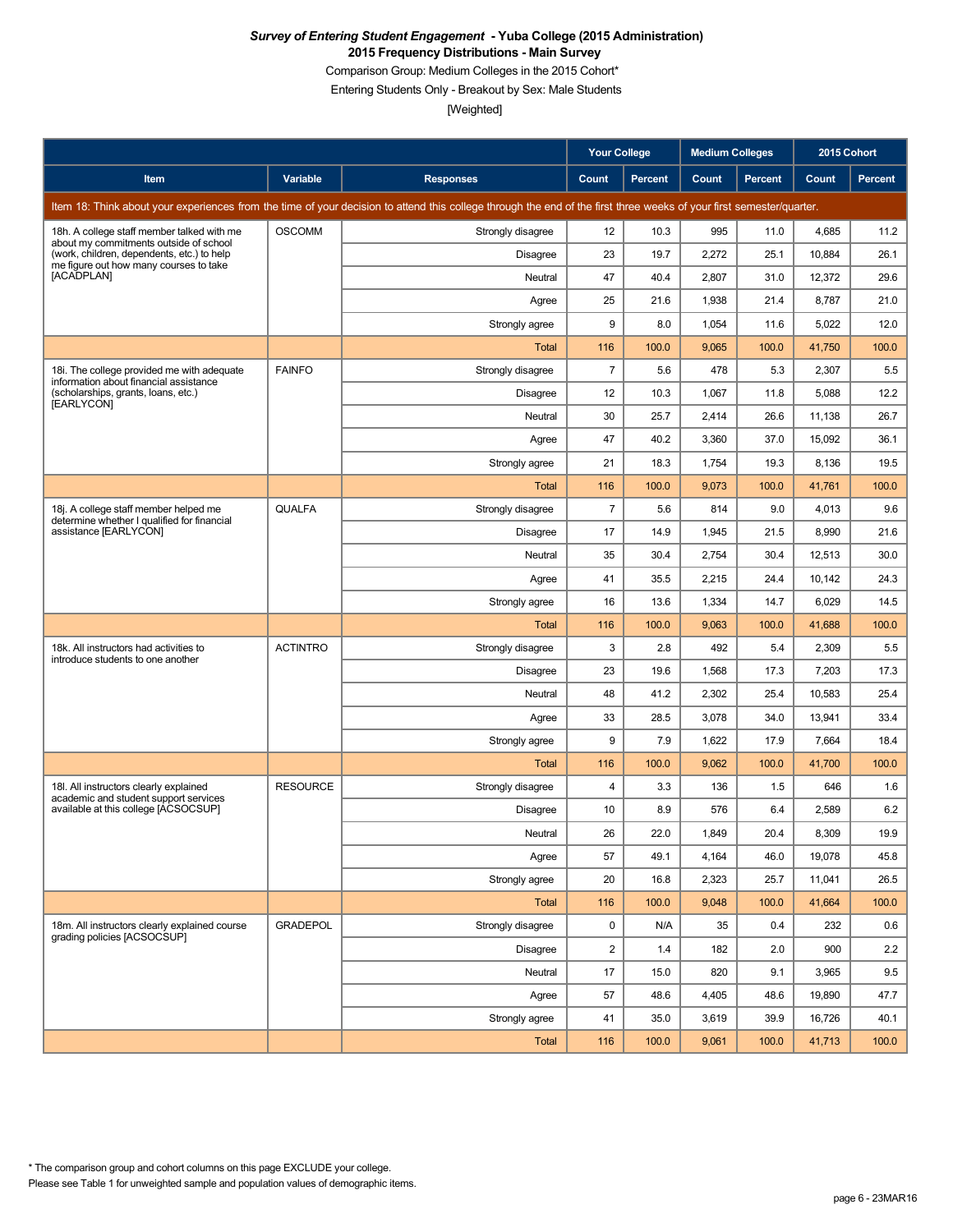Comparison Group: Medium Colleges in the 2015 Cohort\*

Entering Students Only - Breakout by Sex: Male Students

|                                                                                      |                 |                                                                                                                                                                      | <b>Your College</b> |                | <b>Medium Colleges</b> |         | 2015 Cohort |         |
|--------------------------------------------------------------------------------------|-----------------|----------------------------------------------------------------------------------------------------------------------------------------------------------------------|---------------------|----------------|------------------------|---------|-------------|---------|
| Item                                                                                 | Variable        | <b>Responses</b>                                                                                                                                                     | Count               | <b>Percent</b> | Count                  | Percent | Count       | Percent |
|                                                                                      |                 | Item 18: Think about your experiences from the time of your decision to attend this college through the end of the first three weeks of your first semester/quarter. |                     |                |                        |         |             |         |
| 18n. All instructors clearly explained course<br>syllabi (syllabuses) [ACSOCSUP]     | <b>SYLLABI</b>  | Strongly disagree                                                                                                                                                    | 1                   | 0.5            | 39                     | 0.4     | 195         | 0.5     |
|                                                                                      |                 | Disagree                                                                                                                                                             | 1                   | 0.9            | 134                    | 1.5     | 690         | 1.7     |
|                                                                                      |                 | Neutral                                                                                                                                                              | 8                   | 6.7            | 688                    | 7.6     | 3,245       | 7.8     |
|                                                                                      |                 | Agree                                                                                                                                                                | 47                  | 41.4           | 4,022                  | 44.5    | 18,440      | 44.3    |
|                                                                                      |                 | Strongly agree                                                                                                                                                       | 58                  | 50.5           | 4,158                  | 46.0    | 19,088      | 45.8    |
|                                                                                      |                 | <b>Total</b>                                                                                                                                                         | 114                 | 100.0          | 9,041                  | 100.0   | 41,659      | 100.0   |
| 18o. I knew how to get in touch with my<br>instructors outside of class [ACSOCSUP]   | <b>FACMEET</b>  | Strongly disagree                                                                                                                                                    | 0                   | N/A            | 74                     | 0.8     | 310         | 0.7     |
|                                                                                      |                 | <b>Disagree</b>                                                                                                                                                      | 6                   | 5.2            | 191                    | 2.1     | 1,007       | 2.4     |
|                                                                                      |                 | Neutral                                                                                                                                                              | 13                  | 11.2           | 877                    | 9.7     | 4,210       | 10.1    |
|                                                                                      |                 | Agree                                                                                                                                                                | 62                  | 52.8           | 4,200                  | 46.3    | 19,122      | 45.8    |
|                                                                                      |                 | Strongly agree                                                                                                                                                       | 36                  | 30.8           | 3,725                  | 41.1    | 17,106      | 41.0    |
|                                                                                      |                 | <b>Total</b>                                                                                                                                                         | 116                 | 100.0          | 9,068                  | 100.0   | 41,755      | 100.0   |
| 18p. At least one college staff member<br>(other than an instructor) learned my name | <b>CSTAFNAM</b> | Strongly disagree                                                                                                                                                    | 10                  | 8.4            | 866                    | 9.6     | 4,188       | 10.0    |
| [EARLYCON]                                                                           |                 | <b>Disagree</b>                                                                                                                                                      | 14                  | 12.1           | 1,458                  | 16.1    | 6,695       | 16.0    |
|                                                                                      |                 | Neutral                                                                                                                                                              | 29                  | 25.3           | 1,806                  | 19.9    | 8,325       | 20.0    |
|                                                                                      |                 | Agree                                                                                                                                                                | 41                  | 35.6           | 2,579                  | 28.5    | 11,862      | 28.4    |
|                                                                                      |                 | Strongly agree                                                                                                                                                       | 22                  | 18.7           | 2,350                  | 25.9    | 10,645      | 25.5    |
|                                                                                      |                 | Total                                                                                                                                                                | 116                 | 100.0          | 9,059                  | 100.0   | 41,714      | 100.0   |
| 18g. At least one other student whom I<br>didn't previously know learned my name     | <b>OSTUDNAM</b> | Strongly disagree                                                                                                                                                    | 3                   | 2.8            | 196                    | 2.2     | 984         | 2.4     |
| [ACSOCSUP]                                                                           |                 | <b>Disagree</b>                                                                                                                                                      | 3                   | 2.3            | 372                    | 4.1     | 1,796       | 4.3     |
|                                                                                      |                 | Neutral                                                                                                                                                              | 26                  | 22.5           | 970                    | 10.7    | 4,706       | 11.3    |
|                                                                                      |                 | Agree                                                                                                                                                                | 51                  | 43.5           | 3,708                  | 40.8    | 16,891      | 40.4    |
|                                                                                      |                 | Strongly agree                                                                                                                                                       | 34                  | 28.8           | 3,833                  | 42.2    | 17,392      | 41.6    |
|                                                                                      |                 | <b>Total</b>                                                                                                                                                         | 116                 | 100.0          | 9,078                  | 100.0   | 41,768      | 100.0   |
| 18r. At least one instructor learned my<br>name [ACSOCSUP]                           | <b>FACNAM</b>   | Strongly disagree                                                                                                                                                    | 1                   | 0.9            | 88                     | 1.0     | 518         | 1.2     |
|                                                                                      |                 | <b>Disagree</b>                                                                                                                                                      | 4                   | 3.7            | 199                    | 2.2     | 1,095       | 2.6     |
|                                                                                      |                 | Neutral                                                                                                                                                              | 14                  | 11.8           | 719                    | $8.0\,$ | 3,627       | $8.7\,$ |
|                                                                                      |                 | Agree                                                                                                                                                                | 59                  | 51.2           | 3,731                  | 41.3    | 16,999      | 40.9    |
|                                                                                      |                 | Strongly agree                                                                                                                                                       | 37                  | 32.3           | 4,306                  | 47.6    | 19,348      | 46.5    |
|                                                                                      |                 | Total                                                                                                                                                                | 116                 | 100.0          | 9,044                  | 100.0   | 41,586      | 100.0   |
| 18s. I learned the name of at least one<br>other student in most of my classes       | <b>STUNAM</b>   | Strongly disagree                                                                                                                                                    | $\overline{a}$      | 1.9            | 156                    | 1.7     | 728         | 1.7     |
| [ACSOCSUP]                                                                           |                 | Disagree                                                                                                                                                             | $\overline{7}$      | 5.6            | 318                    | 3.5     | 1,575       | 3.8     |
|                                                                                      |                 | Neutral                                                                                                                                                              | 17                  | 14.5           | 764                    | 8.4     | 3,821       | 9.1     |
|                                                                                      |                 | Agree                                                                                                                                                                | 48                  | 41.1           | 3,585                  | 39.5    | 16,537      | 39.6    |
|                                                                                      |                 | Strongly agree                                                                                                                                                       | 43                  | 36.8           | 4,250                  | 46.8    | 19,102      | 45.7    |
|                                                                                      |                 | Total                                                                                                                                                                | 116                 | 100.0          | 9,073                  | 100.0   | 41,763      | 100.0   |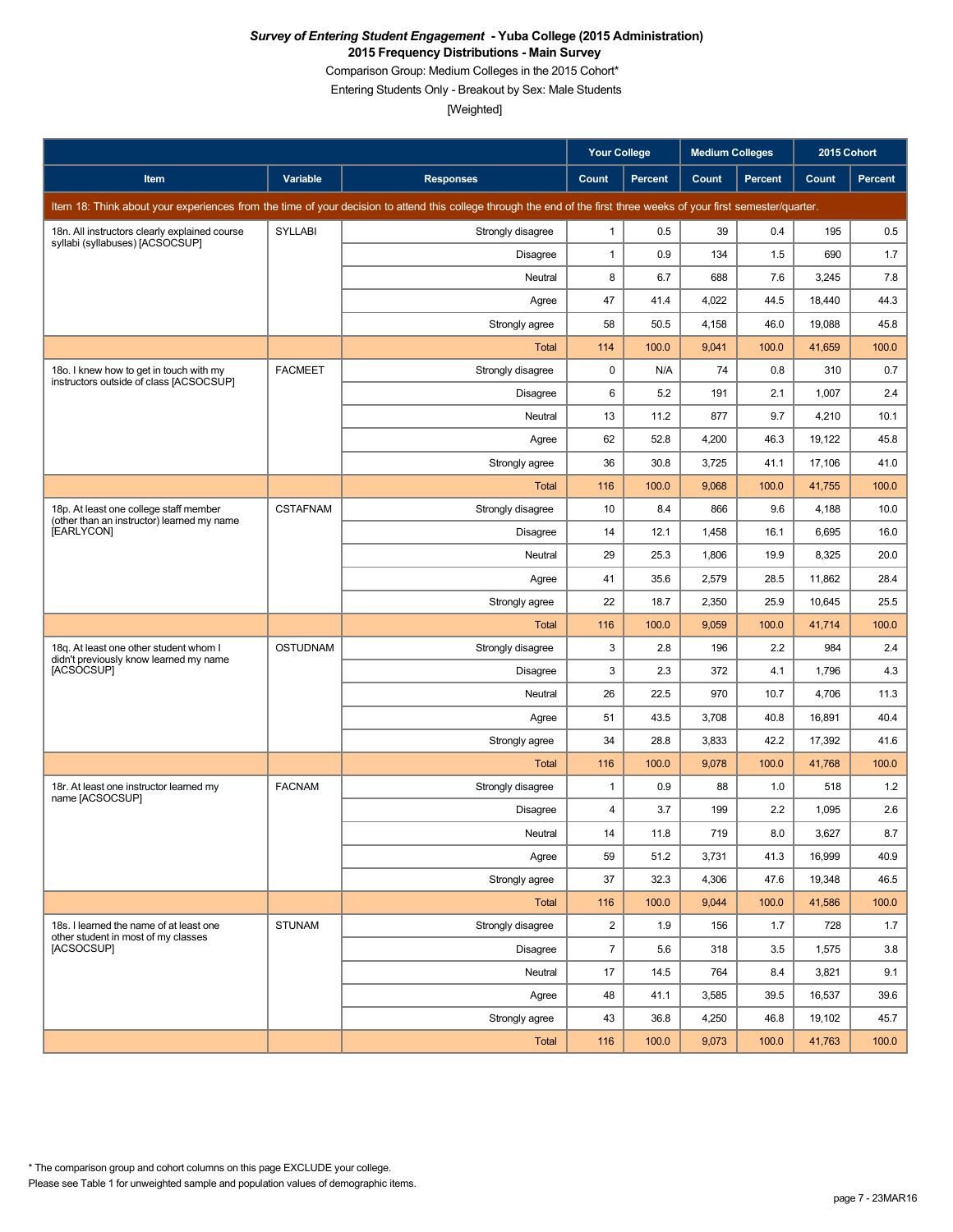Comparison Group: Medium Colleges in the 2015 Cohort\*

Entering Students Only - Breakout by Sex: Male Students

[Weighted]

|                                                                                           |                 |                                                                                                                                                                      | <b>Your College</b> |                | <b>Medium Colleges</b> |                | 2015 Cohort |         |
|-------------------------------------------------------------------------------------------|-----------------|----------------------------------------------------------------------------------------------------------------------------------------------------------------------|---------------------|----------------|------------------------|----------------|-------------|---------|
| Item                                                                                      | Variable        | <b>Responses</b>                                                                                                                                                     | Count               | <b>Percent</b> | Count                  | <b>Percent</b> | Count       | Percent |
|                                                                                           |                 | Item 18: Think about your experiences from the time of your decision to attend this college through the end of the first three weeks of your first semester/quarter. |                     |                |                        |                |             |         |
| 18t. I have the motivation to do what it takes<br>to succeed in college [HIEXPECT]        | <b>ITTAKES</b>  | Strongly disagree                                                                                                                                                    | 0                   | N/A            | 42                     | 0.5            | 240         | 0.6     |
|                                                                                           |                 | Disagree                                                                                                                                                             | 0                   | N/A            | 138                    | 1.5            | 653         | 1.6     |
|                                                                                           |                 | Neutral                                                                                                                                                              | 16                  | 14.1           | 920                    | 10.2           | 4,535       | 10.9    |
|                                                                                           |                 | Agree                                                                                                                                                                | 56                  | 48.2           | 3,534                  | 39.1           | 15,708      | 37.7    |
|                                                                                           |                 | Strongly agree                                                                                                                                                       | 44                  | 37.8           | 4,415                  | 48.8           | 20,528      | 49.3    |
|                                                                                           |                 | <b>Total</b>                                                                                                                                                         | 116                 | 100.0          | 9,049                  | 100.0          | 41,664      | 100.0   |
| 18u. I am prepared academically to succeed<br>in college [HIEXPECT]                       | <b>ACPRPRD</b>  | Strongly disagree                                                                                                                                                    | $\mathbf 0$         | N/A            | 53                     | 0.6            | 240         | 0.6     |
|                                                                                           |                 | <b>Disagree</b>                                                                                                                                                      | 1                   | 0.5            | 167                    | 1.8            | 687         | 1.6     |
|                                                                                           |                 | Neutral                                                                                                                                                              | 10                  | 8.6            | 1,158                  | 12.8           | 5,629       | 13.5    |
|                                                                                           |                 | Agree                                                                                                                                                                | 62                  | 54.4           | 3,857                  | 42.5           | 17,099      | 41.0    |
|                                                                                           |                 | Strongly agree                                                                                                                                                       | 42                  | 36.6           | 3,833                  | 42.3           | 18,090      | 43.3    |
|                                                                                           |                 | Total                                                                                                                                                                | 114                 | 100.0          | 9,068                  | 100.0          | 41,745      | 100.0   |
|                                                                                           |                 | Item 19: During the first three weeks of your first semester/quarter at this college, about how often did you do the following?                                      |                     |                |                        |                |             |         |
| 19a. Ask questions in class or contribute to<br>class discussions [ENGAGLRN]              | <b>ASKQUES</b>  | Never                                                                                                                                                                | 18                  | 15.5           | 741                    | 8.1            | 3,507       | 8.3     |
|                                                                                           |                 | Once                                                                                                                                                                 | 37                  | 31.9           | 2,064                  | 22.5           | 9,862       | 23.4    |
|                                                                                           |                 | Two or three times                                                                                                                                                   | 46                  | 40.0           | 4,248                  | 46.3           | 19,442      | 46.2    |
|                                                                                           |                 | Four or more times                                                                                                                                                   | 15                  | 12.6           | 2,128                  | 23.2           | 9,311       | 22.1    |
|                                                                                           |                 | Total                                                                                                                                                                | 116                 | 100.0          | 9,181                  | 100.0          | 42,122      | 100.0   |
| 19b. Prepare at least two drafts of a paper<br>or assignment before turning it in         | <b>PREPDRFT</b> | Never                                                                                                                                                                | 32                  | 27.2           | 3,046                  | 33.5           | 13,891      | 33.2    |
| [ENGAGLRN]                                                                                |                 | Once                                                                                                                                                                 | 50                  | 42.7           | 3,359                  | 36.9           | 15,588      | 37.3    |
|                                                                                           |                 | Two or three times                                                                                                                                                   | 28                  | 24.0           | 2,252                  | 24.7           | 10,266      | 24.5    |
|                                                                                           |                 | Four or more times                                                                                                                                                   | $\overline{7}$      | 6.1            | 442                    | 4.9            | 2,084       | 5.0     |
|                                                                                           |                 | <b>Total</b>                                                                                                                                                         | 116                 | 100.0          | 9,099                  | 100.0          | 41,829      | 100.0   |
| 19c. Turn in an assignment late [HIEXPECT]                                                | <b>LATETURN</b> | Never                                                                                                                                                                | 72                  | 61.7           | 5,528                  | 60.6           | 25,636      | 61.2    |
|                                                                                           |                 | Once                                                                                                                                                                 | 35                  | 30.4           | 2,555                  | 28.0           | 11,682      | 27.9    |
|                                                                                           |                 | Two or three times                                                                                                                                                   | 8                   | 7.0            | 916                    | 10.0           | 4,014       | 9.6     |
|                                                                                           |                 | Four or more times                                                                                                                                                   | 1                   | 0.9            | 130                    | $1.4$          | 580         | $1.4$   |
|                                                                                           |                 | <b>Total</b>                                                                                                                                                         | 116                 | 100.0          | 9,129                  | 100.0          | 41,912      | 100.0   |
| 19d. Not turn in an assignment [HIEXPECT]                                                 | <b>NOTTURN</b>  | Never                                                                                                                                                                | 60                  | 53.1           | 5,988                  | 66.5           | 26,995      | 65.1    |
|                                                                                           |                 | Once                                                                                                                                                                 | 39                  | 34.3           | 2,076                  | 23.0           | 9,860       | 23.8    |
|                                                                                           |                 | Two or three times                                                                                                                                                   | 13                  | 11.6           | 778                    | 8.6            | 3,728       | 9.0     |
|                                                                                           |                 | Four or more times                                                                                                                                                   | $\mathbf{1}$        | 1.0            | 170                    | 1.9            | 864         | 2.1     |
|                                                                                           |                 | Total                                                                                                                                                                | 113                 | 100.0          | 9,011                  | 100.0          | 41,447      | 100.0   |
| 19e. Participate in supplemental instruction<br>(extra class sessions with an instructor. | <b>SUPINSTR</b> | Never                                                                                                                                                                | 84                  | 72.0           | 6,472                  | 70.6           | 29,015      | 68.9    |
| tutor, or experienced student) [ENGAGLRN]                                                 |                 | Once                                                                                                                                                                 | 17                  | 14.5           | 1,441                  | 15.7           | 6,892       | 16.4    |
|                                                                                           |                 | Two or three times                                                                                                                                                   | 11                  | 9.3            | 915                    | 10.0           | 4,445       | 10.6    |
|                                                                                           |                 | Four or more times                                                                                                                                                   | 5                   | 4.2            | 341                    | 3.7            | 1,756       | 4.2     |
|                                                                                           |                 | <b>Total</b>                                                                                                                                                         | 116                 | 100.0          | 9,169                  | 100.0          | 42,108      | 100.0   |

Please see Table 1 for unweighted sample and population values of demographic items. \* The comparison group and cohort columns on this page EXCLUDE your college.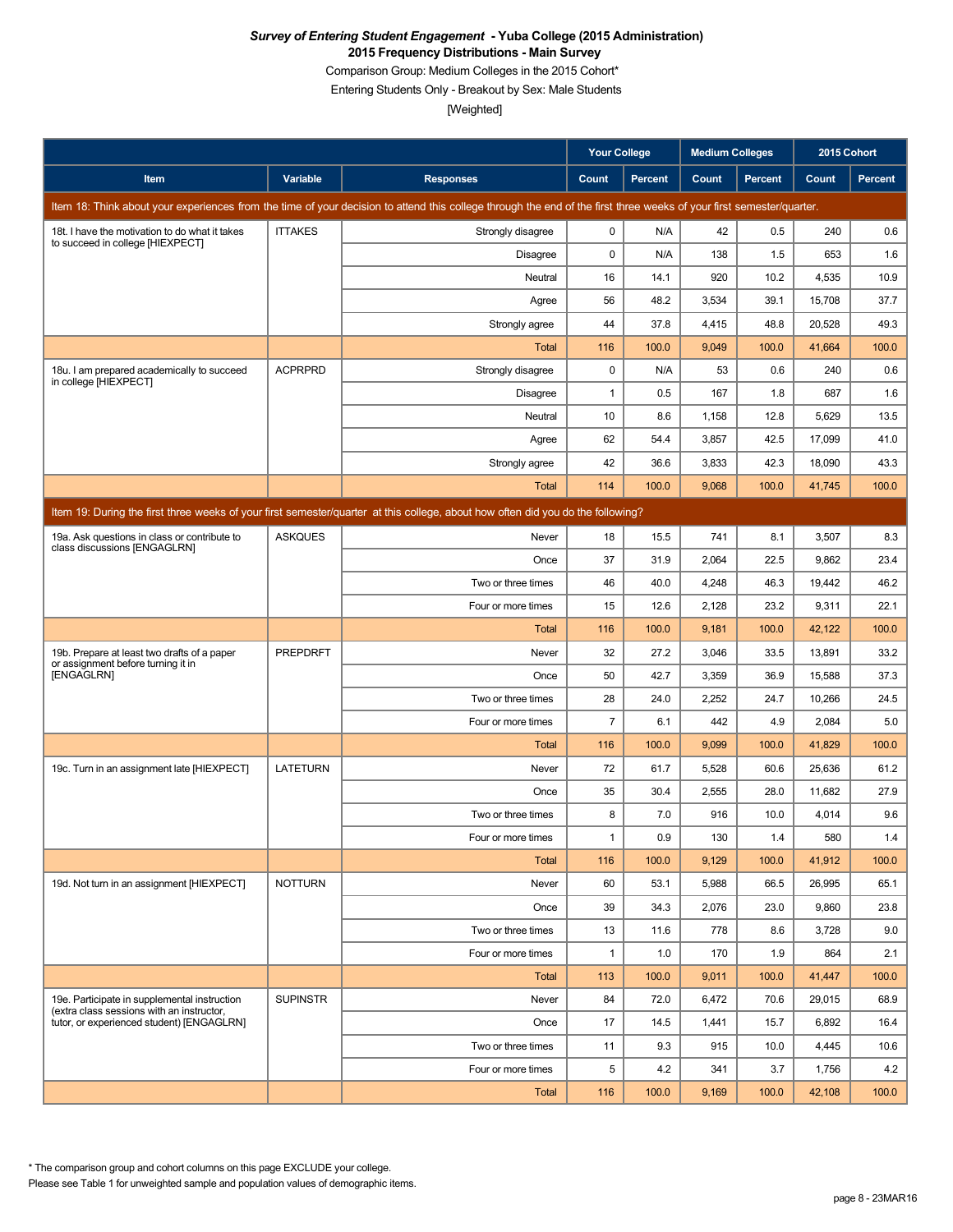Comparison Group: Medium Colleges in the 2015 Cohort\*

Entering Students Only - Breakout by Sex: Male Students

|                                                                                        |                 |                                                                                                                                 | <b>Your College</b> |                | <b>Medium Colleges</b> |         | 2015 Cohort |         |
|----------------------------------------------------------------------------------------|-----------------|---------------------------------------------------------------------------------------------------------------------------------|---------------------|----------------|------------------------|---------|-------------|---------|
| Item                                                                                   | Variable        | <b>Responses</b>                                                                                                                | Count               | <b>Percent</b> | Count                  | Percent | Count       | Percent |
|                                                                                        |                 | Item 19: During the first three weeks of your first semester/quarter at this college, about how often did you do the following? |                     |                |                        |         |             |         |
| 19f. Come to class without completing<br>readings or assignments [HIEXPECT]            | <b>NOTCOMPL</b> | Never                                                                                                                           | 50                  | 43.2           | 4.602                  | 50.3    | 21,560      | 51.3    |
|                                                                                        |                 | Once                                                                                                                            | 51                  | 44.2           | 2,806                  | 30.6    | 13,156      | 31.3    |
|                                                                                        |                 | Two or three times                                                                                                              | 13                  | 10.8           | 1,382                  | 15.1    | 5,774       | 13.7    |
|                                                                                        |                 | Four or more times                                                                                                              | 2                   | 1.9            | 365                    | 4.0     | 1,502       | 3.6     |
|                                                                                        |                 | Total                                                                                                                           | 116                 | 100.0          | 9,155                  | 100.0   | 41,992      | 100.0   |
| 19g. Work with other students on a project<br>or assignment during class [ENGAGLRN]    | <b>PINCLASS</b> | Never                                                                                                                           | 21                  | 18.3           | 1,839                  | 20.0    | 8,952       | 21.3    |
|                                                                                        |                 | Once                                                                                                                            | 41                  | 35.5           | 2,522                  | 27.5    | 11,582      | 27.5    |
|                                                                                        |                 | Two or three times                                                                                                              | 34                  | 29.4           | 3,473                  | 37.8    | 15,808      | 37.6    |
|                                                                                        |                 | Four or more times                                                                                                              | 20                  | 16.8           | 1,345                  | 14.7    | 5,754       | 13.7    |
|                                                                                        |                 | Total                                                                                                                           | 116                 | 100.0          | 9,179                  | 100.0   | 42,096      | 100.0   |
| 19h. Work with classmates outside of class<br>on class projects or assignments         | <b>PREPOUTC</b> | Never                                                                                                                           | 75                  | 65.3           | 5,860                  | 64.1    | 26,535      | 63.3    |
| [ENGAGLRN]                                                                             |                 | Once                                                                                                                            | 26                  | 22.4           | 1,758                  | 19.2    | 8,271       | 19.7    |
|                                                                                        |                 | Two or three times                                                                                                              | 9                   | 7.6            | 1,090                  | 11.9    | 5,281       | 12.6    |
|                                                                                        |                 | Four or more times                                                                                                              | 5                   | 4.7            | 432                    | 4.7     | 1,856       | 4.4     |
|                                                                                        |                 | Total                                                                                                                           | 114                 | 100.0          | 9,141                  | 100.0   | 41,942      | 100.0   |
| 19i. Participate in a required study group<br>outside of class [ENGAGLRN]              | <b>GRPSTUDY</b> | Never                                                                                                                           | 99                  | 85.1           | 7,535                  | 82.1    | 33,938      | 80.6    |
|                                                                                        |                 | Once                                                                                                                            | 14                  | 11.7           | 940                    | 10.2    | 4,649       | 11.0    |
|                                                                                        |                 | Two or three times                                                                                                              | 1                   | 0.9            | 496                    | 5.4     | 2,494       | 5.9     |
|                                                                                        |                 | Four or more times                                                                                                              | 3                   | 2.3            | 210                    | 2.3     | 1,036       | 2.5     |
|                                                                                        |                 | Total                                                                                                                           | 116                 | 100.0          | 9,181                  | 100.0   | 42,117      | 100.0   |
| 19j. Participate in a student-initiated (not<br>required) study group outside of class | <b>NRGSTUDY</b> | Never                                                                                                                           | 98                  | 84.1           | 7,451                  | 81.4    | 33,923      | 80.8    |
| <b>[ENGAGLRN]</b>                                                                      |                 | Once                                                                                                                            | 10                  | 8.9            | 984                    | 10.7    | 4,682       | 11.2    |
|                                                                                        |                 | Two or three times                                                                                                              | $\overline{7}$      | 5.6            | 516                    | 5.6     | 2,424       | 5.8     |
|                                                                                        |                 | Four or more times                                                                                                              | 2                   | 1.4            | 207                    | 2.3     | 939         | 2.2     |
|                                                                                        |                 | Total                                                                                                                           | 116                 | 100.0          | 9,158                  | 100.0   | 41,967      | 100.0   |
| 19k. Use an electronic tool (e-mail, text<br>messaging, Facebook, MySpace, class Web   | <b>USEINTMG</b> | Never                                                                                                                           | 47                  | 40.7           | 4,044                  | 44.0    | 18,060      | 42.8    |
| site, etc.) to communicate with another<br>student about coursework [ENGAGLRN]         |                 | Once                                                                                                                            | 27                  | 22.9           | 2,052                  | 22.3    | 9,515       | 22.6    |
|                                                                                        |                 | Two or three times                                                                                                              | 19                  | 15.9           | 1,767                  | 19.2    | 8,378       | 19.9    |
|                                                                                        |                 | Four or more times                                                                                                              | 24                  | 20.5           | 1,325                  | 14.4    | 6,200       | 14.7    |
|                                                                                        |                 | Total                                                                                                                           | 116                 | 100.0          | 9,188                  | 100.0   | 42,154      | 100.0   |
| 19I. Use an electronic tool (e-mail, text<br>messaging, Facebook, MySpace, class Web   | <b>MAILFAC</b>  | Never                                                                                                                           | 62                  | 53.3           | 3,089                  | 33.7    | 14,730      | 35.1    |
| site, etc.) to communicate with an instructor<br>about coursework [ENGAGLRN]           |                 | Once                                                                                                                            | 38                  | 32.3           | 2,500                  | 27.3    | 11,657      | 27.7    |
|                                                                                        |                 | Two or three times                                                                                                              | 10                  | 8.4            | 2,361                  | 25.8    | 10,263      | 24.4    |
|                                                                                        |                 | Four or more times                                                                                                              | $\overline{7}$      | 6.0            | 1,206                  | 13.2    | 5,360       | 12.8    |
|                                                                                        |                 | Total                                                                                                                           | 116                 | 100.0          | 9,156                  | 100.0   | 42,010      | 100.0   |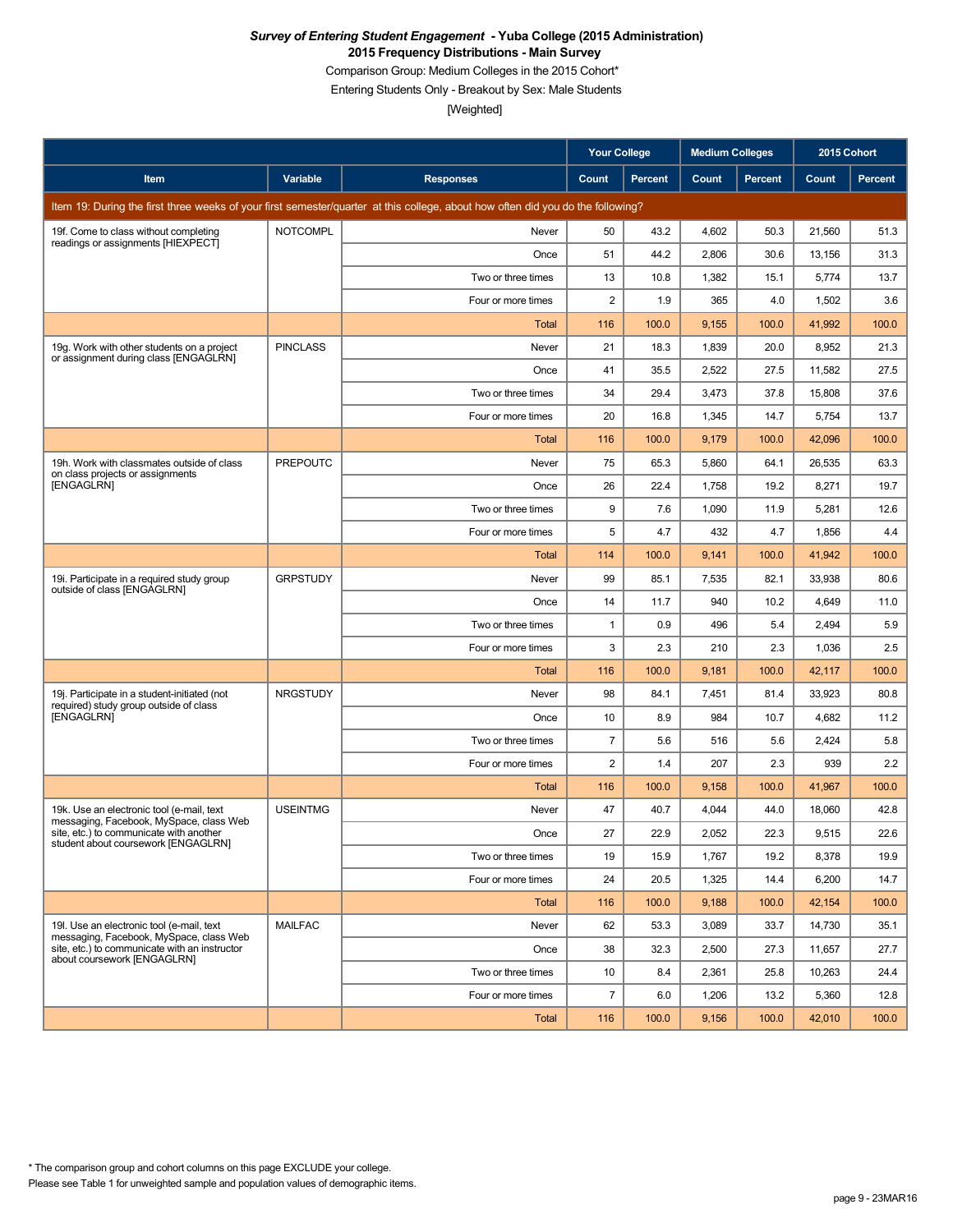Comparison Group: Medium Colleges in the 2015 Cohort\*

Entering Students Only - Breakout by Sex: Male Students

|                                                                                       |                 |                                                                                                                                 | Your College   |         | <b>Medium Colleges</b> |         | 2015 Cohort |         |
|---------------------------------------------------------------------------------------|-----------------|---------------------------------------------------------------------------------------------------------------------------------|----------------|---------|------------------------|---------|-------------|---------|
| Item                                                                                  | Variable        | <b>Responses</b>                                                                                                                | Count          | Percent | Count                  | Percent | Count       | Percent |
|                                                                                       |                 | Item 19: During the first three weeks of your first semester/quarter at this college, about how often did you do the following? |                |         |                        |         |             |         |
| 19m. Discuss an assignment or grade with                                              | <b>FACASSN</b>  | Never                                                                                                                           | 63             | 54.3    | 2,988                  | 32.6    | 13,899      | 33.0    |
| an instructor [ENGAGLRN]                                                              |                 | Once                                                                                                                            | 31             | 26.6    | 3,339                  | 36.4    | 15,040      | 35.7    |
|                                                                                       |                 | Two or three times                                                                                                              | 12             | 10.7    | 2,258                  | 24.6    | 10,405      | 24.7    |
|                                                                                       |                 | Four or more times                                                                                                              | 10             | 8.4     | 594                    | 6.5     | 2,746       | 6.5     |
|                                                                                       |                 | Total                                                                                                                           | 116            | 100.0   | 9,180                  | 100.0   | 42,090      | 100.0   |
| 19n. Ask for help from an instructor<br>regarding questions or problems related to    | <b>CLASSREL</b> | Never                                                                                                                           | 48             | 41.2    | 2,178                  | 23.7    | 10,059      | 23.9    |
| a class [ENGAGLRN]                                                                    |                 | Once                                                                                                                            | 33             | 28.5    | 3,007                  | 32.8    | 13,555      | 32.2    |
|                                                                                       |                 | Two or three times                                                                                                              | 27             | 22.9    | 2,944                  | 32.1    | 13,721      | 32.6    |
|                                                                                       |                 | Four or more times                                                                                                              | 9              | 7.5     | 1,045                  | 11.4    | 4,749       | 11.3    |
|                                                                                       |                 | <b>Total</b>                                                                                                                    | 116            | 100.0   | 9,175                  | 100.0   | 42,084      | 100.0   |
| 19o. Receive prompt written or oral<br>feedback from instructors on your              | <b>FEEDBACK</b> | Never                                                                                                                           | 41             | 35.5    | 2,194                  | 23.9    | 10,559      | 25.1    |
| performance [ENGAGLRN]                                                                |                 | Once                                                                                                                            | 38             | 32.7    | 2,889                  | 31.5    | 12,869      | 30.6    |
|                                                                                       |                 | Two or three times                                                                                                              | 27             | 22.9    | 2,907                  | 31.7    | 13,484      | 32.0    |
|                                                                                       |                 | Four or more times                                                                                                              | 10             | 8.9     | 1,176                  | 12.8    | 5,191       | 12.3    |
|                                                                                       |                 | Total                                                                                                                           | 116            | 100.0   | 9,165                  | 100.0   | 42,102      | 100.0   |
| 19p. Receive grades or points on<br>assignments, quizzes, tests, or papers, etc.      | <b>RCVGRDS</b>  | Never                                                                                                                           | 11             | 9.9     | 472                    | 5.2     | 2,365       | 5.7     |
|                                                                                       |                 | Once                                                                                                                            | 23             | 20.2    | 1,348                  | 14.8    | 6,209       | 14.8    |
|                                                                                       |                 | Two or three times                                                                                                              | 26             | 22.0    | 2,856                  | 31.3    | 12,911      | 30.9    |
|                                                                                       |                 | Four or more times                                                                                                              | 56             | 47.9    | 4,461                  | 48.8    | 20,363      | 48.7    |
|                                                                                       |                 | Total                                                                                                                           | 116            | 100.0   | 9,136                  | 100.0   | 41,848      | 100.0   |
| 19g. Discuss ideas from your readings or<br>classes with instructors outside of class | <b>FACIDOC</b>  | Never                                                                                                                           | 87             | 74.3    | 5,675                  | 61.9    | 25,817      | 61.3    |
| [ENGAGLRN]                                                                            |                 | Once                                                                                                                            | 19             | 16.3    | 1,934                  | 21.1    | 8,899       | 21.1    |
|                                                                                       |                 | Two or three times                                                                                                              | $\overline{7}$ | 5.6     | 1,106                  | 12.1    | 5,371       | 12.8    |
|                                                                                       |                 | Four or more times                                                                                                              | 4              | 3.7     | 459                    | 5.0     | 2,001       | 4.8     |
|                                                                                       |                 | Total                                                                                                                           | 116            | 100.0   | 9,174                  | 100.0   | 42,088      | 100.0   |
| 19r. Discuss ideas from your readings or<br>classes with others outside of class      | <b>OCIDEAS</b>  | Never                                                                                                                           | 56             | 48.2    | 3,741                  | 41.0    | 17,272      | 41.2    |
| (students, family, co-workers, etc.)                                                  |                 | Once                                                                                                                            | 29             | 24.7    | 2,175                  | 23.8    | 10,057      | 24.0    |
|                                                                                       |                 | Two or three times                                                                                                              | 21             | 18.2    | 2,133                  | 23.4    | 9,882       | 23.6    |
|                                                                                       |                 | Four or more times                                                                                                              | 10             | 8.8     | 1,075                  | 11.8    | 4,695       | 11.2    |
|                                                                                       |                 | Total                                                                                                                           | 116            | 100.0   | 9,125                  | 100.0   | 41,905      | 100.0   |
| 19s. Skip class [HIEXPECT]                                                            | <b>SKIPCL</b>   | Never                                                                                                                           | 93             | 80.3    | 6,797                  | 74.0    | 31,191      | 74.1    |
|                                                                                       |                 | Once                                                                                                                            | 18             | 15.5    | 1,577                  | 17.2    | 7,263       | 17.2    |
|                                                                                       |                 | Two or three times                                                                                                              | 5              | 4.2     | 657                    | 7.2     | 3,003       | 7.1     |
|                                                                                       |                 | Four or more times                                                                                                              | 0              | N/A     | 149                    | 1.6     | 660         | 1.6     |
|                                                                                       |                 | Total                                                                                                                           | 116            | 100.0   | 9,180                  | 100.0   | 42,118      | 100.0   |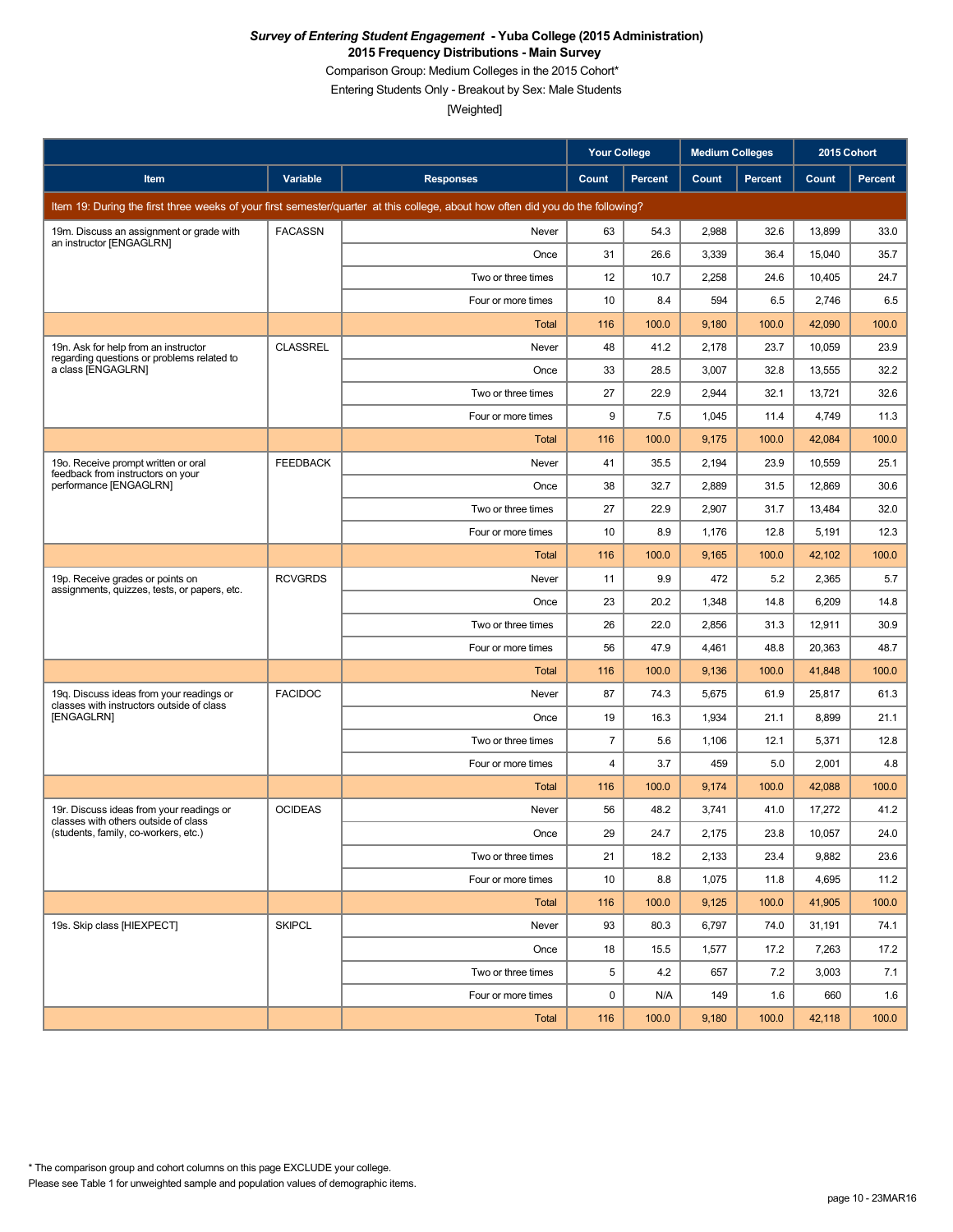Comparison Group: Medium Colleges in the 2015 Cohort\*

Entering Students Only - Breakout by Sex: Male Students

|                                               |                 |                                                                                                                                                                                     | <b>Your College</b> |                | <b>Medium Colleges</b> |         | 2015 Cohort |         |
|-----------------------------------------------|-----------------|-------------------------------------------------------------------------------------------------------------------------------------------------------------------------------------|---------------------|----------------|------------------------|---------|-------------|---------|
| Item                                          | Variable        | <b>Responses</b>                                                                                                                                                                    | Count               | <b>Percent</b> | Count                  | Percent | Count       | Percent |
| about the following services?                 |                 | Item 20.1: Think about your experiences from the time of your decision to attend this college through the end of the first three weeks of your first semester/quarter. Did you know |                     |                |                        |         |             |         |
| 20.1a. Academic advising/planning             | <b>ACADPLNG</b> | Yes                                                                                                                                                                                 | 75                  | 65.7           | 7,112                  | 77.6    | 33,045      | 78.7    |
|                                               |                 | No                                                                                                                                                                                  | 39                  | 34.3           | 2,050                  | 22.4    | 8,939       | 21.3    |
|                                               |                 | <b>Total</b>                                                                                                                                                                        | 114                 | 100.0          | 9,162                  | 100.0   | 41,984      | 100.0   |
| 20.1b. Career counseling                      | CAREERC         | Yes                                                                                                                                                                                 | 81                  | 69.6           | 4,927                  | 54.0    | 23.055      | 55.1    |
|                                               |                 | No                                                                                                                                                                                  | 35                  | 30.4           | 4,198                  | 46.0    | 18,783      | 44.9    |
|                                               |                 | <b>Total</b>                                                                                                                                                                        | 116                 | 100.0          | 9,125                  | 100.0   | 41,838      | 100.0   |
| 20.1c. Job placement assistance               | <b>JOBPLACE</b> | Yes                                                                                                                                                                                 | 34                  | 29.5           | 3,225                  | 35.5    | 15,270      | 36.7    |
|                                               |                 | No                                                                                                                                                                                  | 82                  | 70.5           | 5,869                  | 64.5    | 26,371      | 63.3    |
|                                               |                 | <b>Total</b>                                                                                                                                                                        | 116                 | 100.0          | 9,093                  | 100.0   | 41,641      | 100.0   |
| 20.1d. Face-to-face tutoring                  | <b>FFTUTOR</b>  | Yes                                                                                                                                                                                 | 89                  | 76.2           | 6,991                  | 76.7    | 31,849      | 76.2    |
|                                               |                 | No                                                                                                                                                                                  | 28                  | 23.8           | 2,128                  | 23.3    | 9,943       | 23.8    |
|                                               |                 | <b>Total</b>                                                                                                                                                                        | 116                 | 100.0          | 9,119                  | 100.0   | 41,791      | 100.0   |
| 20.1e. Online tutoring                        | <b>OLTUTOR</b>  | Yes                                                                                                                                                                                 | 51                  | 43.5           | 3,841                  | 42.3    | 17,652      | 42.4    |
|                                               |                 | No                                                                                                                                                                                  | 66                  | 56.5           | 5,238                  | 57.7    | 23,946      | 57.6    |
|                                               |                 | <b>Total</b>                                                                                                                                                                        | 116                 | 100.0          | 9,079                  | 100.0   | 41,598      | 100.0   |
| 20.1f. Writing, math, or other skill lab      | <b>SKILLABS</b> | Yes                                                                                                                                                                                 | 81                  | 69.6           | 6,635                  | 72.9    | 30,565      | 73.3    |
|                                               |                 | No                                                                                                                                                                                  | 35                  | 30.4           | 2,460                  | 27.1    | 11,134      | 26.7    |
|                                               |                 | <b>Total</b>                                                                                                                                                                        | 116                 | 100.0          | 9,095                  | 100.0   | 41,700      | 100.0   |
| 20.1g. Financial assistance advising          | <b>FAADVS</b>   | Yes                                                                                                                                                                                 | 85                  | 73.7           | 6,823                  | 74.9    | 31,627      | 75.9    |
|                                               |                 | No                                                                                                                                                                                  | 30                  | 26.3           | 2,282                  | 25.1    | 10,031      | 24.1    |
|                                               |                 | <b>Total</b>                                                                                                                                                                        | 116                 | 100.0          | 9,105                  | 100.0   | 41,658      | 100.0   |
| 20.1h. Computer lab                           | <b>COMPLAB</b>  | Yes                                                                                                                                                                                 | 93                  | 80.3           | 7,731                  | 84.7    | 35,311      | 84.5    |
|                                               |                 | No                                                                                                                                                                                  | 23                  | 19.7           | 1,398                  | 15.3    | 6,475       | 15.5    |
|                                               |                 | <b>Total</b>                                                                                                                                                                        | 116                 | 100.0          | 9,129                  | 100.0   | 41,786      | 100.0   |
| 20.1i. Student organizations                  | <b>STUORGS</b>  | Yes                                                                                                                                                                                 | 58                  | 51.2           | 5,449                  | 59.8    | 25,459      | 61.1    |
|                                               |                 | No                                                                                                                                                                                  | 55                  | 48.8           | 3,667                  | 40.2    | 16,243      | 38.9    |
|                                               |                 | Total                                                                                                                                                                               | 114                 | 100.0          | 9,116                  | 100.0   | 41,702      | 100.0   |
| 20.1j. Transfer credit assistance             | TRANSFCR        | Yes                                                                                                                                                                                 | 50                  | 43.0           | 4,395                  | 48.2    | 20,462      | 49.0    |
|                                               |                 | No                                                                                                                                                                                  | 66                  | 57.0           | 4,730                  | 51.8    | 21,309      | 51.0    |
|                                               |                 | Total                                                                                                                                                                               | 116                 | 100.0          | 9,125                  | 100.0   | 41,771      | 100.0   |
| 20.1k. Services to students with disabilities | <b>DISABSVS</b> | Yes                                                                                                                                                                                 | 60                  | 52.2           | 4,740                  | 52.2    | 21,895      | 52.5    |
|                                               |                 | No                                                                                                                                                                                  | 55                  | 47.8           | 4,348                  | 47.8    | 19,772      | 47.5    |
|                                               |                 | Total                                                                                                                                                                               | 116                 | 100.0          | 9,089                  | 100.0   | 41,667      | 100.0   |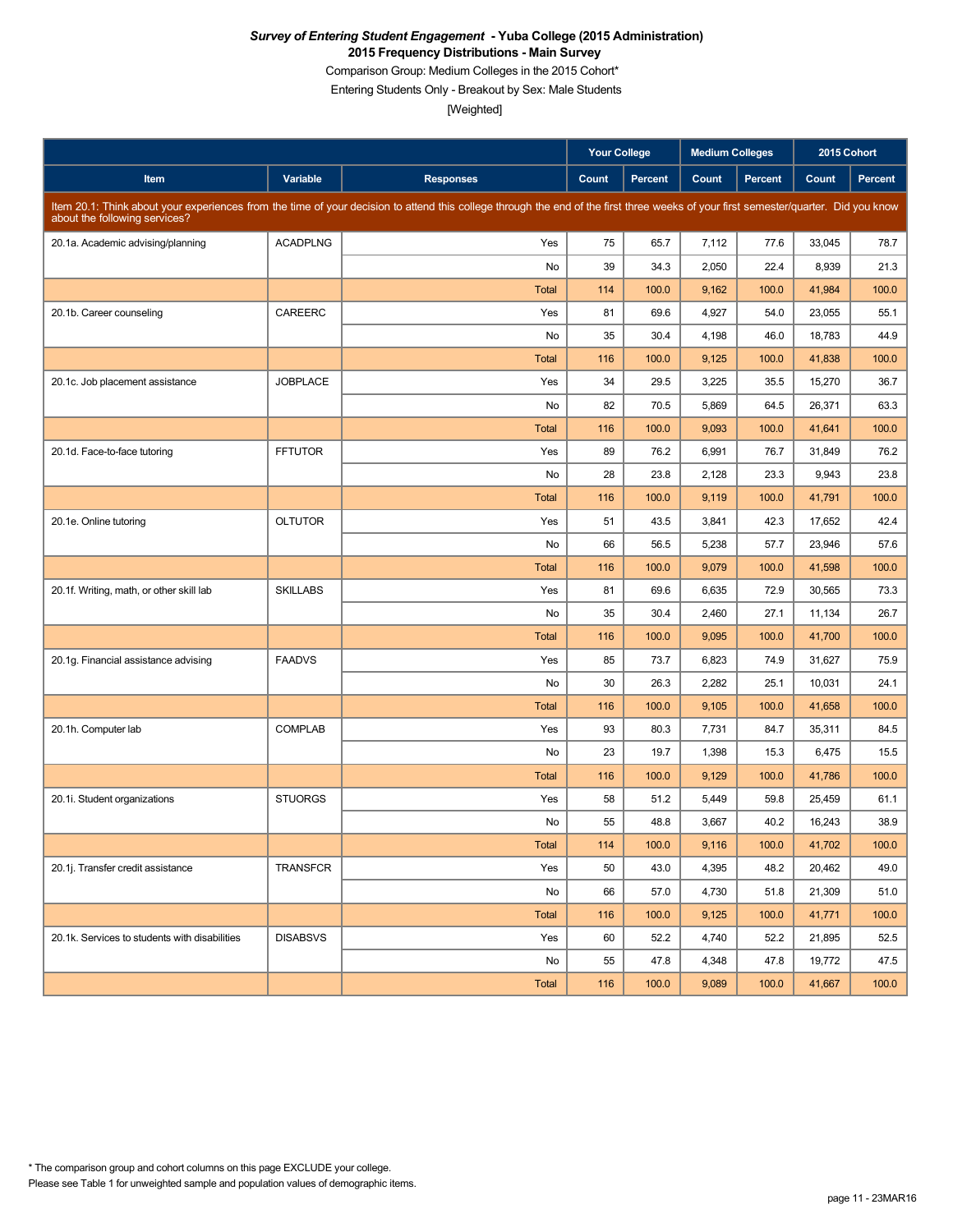Comparison Group: Medium Colleges in the 2015 Cohort\*

Entering Students Only - Breakout by Sex: Male Students

|                                          |                 |                                                                                                                                                                                      | Your College            |                | <b>Medium Colleges</b> |         |        | 2015 Cohort    |
|------------------------------------------|-----------------|--------------------------------------------------------------------------------------------------------------------------------------------------------------------------------------|-------------------------|----------------|------------------------|---------|--------|----------------|
| Item                                     | Variable        | <b>Responses</b>                                                                                                                                                                     | Count                   | <b>Percent</b> | Count                  | Percent | Count  | <b>Percent</b> |
| you use the following services?          |                 | Item 20.2: Think about your experiences from the time of your decision to attend this college through the end of the first three weeks of your first semester/quarter. How often did |                         |                |                        |         |        |                |
| 20.2a. Academic advising/planning        | <b>ACADPUSE</b> | Never                                                                                                                                                                                | 62                      | 56.0           | 4,106                  | 46.2    | 17,921 | 43.9           |
|                                          |                 | Once                                                                                                                                                                                 | 32                      | 29.2           | 3,125                  | 35.2    | 14,514 | 35.5           |
|                                          |                 | Two or three times                                                                                                                                                                   | 15                      | 13.4           | 1,410                  | 15.9    | 7,164  | 17.5           |
|                                          |                 | Four or more times                                                                                                                                                                   | $\overline{2}$          | 1.5            | 248                    | 2.8     | 1,238  | 3.0            |
|                                          |                 | <b>Total</b>                                                                                                                                                                         | 110                     | 100.0          | 8,888                  | 100.0   | 40,837 | 100.0          |
| 20.2b. Career counseling                 | CARCUSE         | Never                                                                                                                                                                                | 78                      | 71.2           | 7,085                  | 81.1    | 32,414 | 80.6           |
|                                          |                 | Once                                                                                                                                                                                 | 20                      | 18.4           | 1,194                  | 13.7    | 5,592  | 13.9           |
|                                          |                 | Two or three times                                                                                                                                                                   | 8                       | 6.9            | 366                    | 4.2     | 1,802  | 4.5            |
|                                          |                 | Four or more times                                                                                                                                                                   | $\overline{\mathbf{4}}$ | 3.5            | 93                     | 1.1     | 391    | 1.0            |
|                                          |                 | Total                                                                                                                                                                                | 109                     | 100.0          | 8,738                  | 100.0   | 40,199 | 100.0          |
| 20.2c. Job placement assistance          | <b>JOBPLUSE</b> | Never                                                                                                                                                                                | 102                     | 93.5           | 8,071                  | 93.3    | 36.865 | 92.9           |
|                                          |                 | Once                                                                                                                                                                                 | $\overline{7}$          | 6.5            | 418                    | 4.8     | 2,009  | 5.1            |
|                                          |                 | Two or three times                                                                                                                                                                   | 0                       | N/A            | 129                    | 1.5     | 608    | 1.5            |
|                                          |                 | Four or more times                                                                                                                                                                   | $\mathbf 0$             | N/A            | 36                     | 0.4     | 209    | 0.5            |
|                                          |                 | Total                                                                                                                                                                                | 109                     | 100.0          | 8,654                  | 100.0   | 39,691 | 100.0          |
| 20.2d. Face-to-face tutoring [ENGAGLRN]  | <b>FFTUSE</b>   | Never                                                                                                                                                                                | 100                     | 88.4           | 7,404                  | 84.0    | 33,682 | 83.2           |
|                                          |                 | Once                                                                                                                                                                                 | 8                       | 7.3            | 811                    | 9.2     | 3,657  | 9.0            |
|                                          |                 | Two or three times                                                                                                                                                                   | 3                       | 2.4            | 361                    | 4.1     | 1,967  | 4.9            |
|                                          |                 | Four or more times                                                                                                                                                                   | $\overline{c}$          | 1.9            | 234                    | 2.7     | 1,169  | 2.9            |
|                                          |                 | Total                                                                                                                                                                                | 113                     | 100.0          | 8,810                  | 100.0   | 40,475 | 100.0          |
| 20.2e. Online tutoring                   | <b>OLTUSE</b>   | Never                                                                                                                                                                                | 108                     | 98.0           | 8,066                  | 93.4    | 37,070 | 93.4           |
|                                          |                 | Once                                                                                                                                                                                 | $\mathbf{1}$            | 1.0            | 311                    | 3.6     | 1,380  | 3.5            |
|                                          |                 | Two or three times                                                                                                                                                                   | $\mathbf{1}$            | 0.5            | 176                    | 2.0     | 790    | 2.0            |
|                                          |                 | Four or more times                                                                                                                                                                   | $\mathbf{1}$            | 0.5            | 85                     | 1.0     | 460    | 1.2            |
|                                          |                 | Total                                                                                                                                                                                | 110                     | 100.0          | 8,638                  | 100.0   | 39,699 | 100.0          |
| 20.2f. Writing, math, or other skill lab | <b>SKLABUSE</b> | Never                                                                                                                                                                                | 87                      | 78.8           | 5,727                  | 65.4    | 26,541 | 65.9           |
| [ENGAGLRN]                               |                 | Once                                                                                                                                                                                 | 10                      | 8.8            | 1,038                  | 11.9    | 4,950  | 12.3           |
|                                          |                 | Two or three times                                                                                                                                                                   | 12                      | 10.9           | 873                    | 10.0    | 4,165  | 10.3           |
|                                          |                 | Four or more times                                                                                                                                                                   | $\overline{\mathbf{c}}$ | 1.5            | 1,114                  | 12.7    | 4,629  | 11.5           |
|                                          |                 | Total                                                                                                                                                                                | 110                     | 100.0          | 8,752                  | 100.0   | 40,285 | 100.0          |
| 20.2g. Financial assistance advising     | <b>FAUSE</b>    | Never                                                                                                                                                                                | 53                      | 48.7           | 5,143                  | 58.6    | 23,230 | 57.7           |
|                                          |                 | Once                                                                                                                                                                                 | 28                      | 25.9           | 2,059                  | 23.5    | 9,323  | 23.2           |
|                                          |                 | Two or three times                                                                                                                                                                   | 18                      | 16.4           | 1,157                  | 13.2    | 5,510  | 13.7           |
|                                          |                 | Four or more times                                                                                                                                                                   | 10                      | 9.0            | 419                    | 4.8     | 2,206  | 5.5            |
|                                          |                 | Total                                                                                                                                                                                | 109                     | 100.0          | 8,777                  | 100.0   | 40,269 | 100.0          |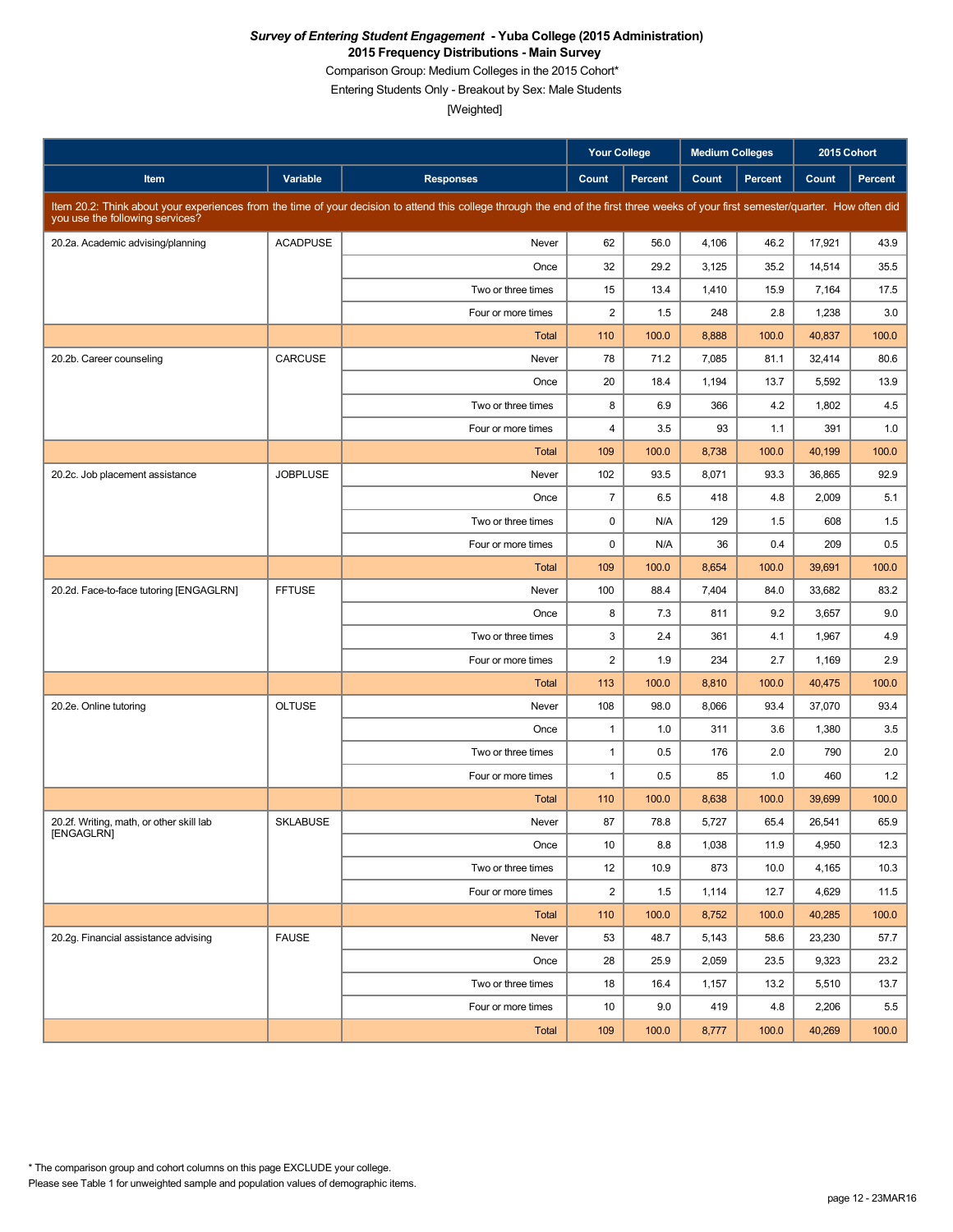Comparison Group: Medium Colleges in the 2015 Cohort\*

Entering Students Only - Breakout by Sex: Male Students

[Weighted]

|                                               |                 |                                                                                                                                                                                      | <b>Your College</b> |                | <b>Medium Colleges</b> |         | 2015 Cohort |         |
|-----------------------------------------------|-----------------|--------------------------------------------------------------------------------------------------------------------------------------------------------------------------------------|---------------------|----------------|------------------------|---------|-------------|---------|
| Item                                          | Variable        | <b>Responses</b>                                                                                                                                                                     | Count               | <b>Percent</b> | Count                  | Percent | Count       | Percent |
| you use the following services?               |                 | Item 20.2: Think about your experiences from the time of your decision to attend this college through the end of the first three weeks of your first semester/quarter. How often did |                     |                |                        |         |             |         |
| 20.2h. Computer lab [ENGAGLRN]                | <b>COMLBUSE</b> | Never                                                                                                                                                                                | 69                  | 64.2           | 4,121                  | 46.6    | 19,147      | 47.1    |
|                                               |                 | Once                                                                                                                                                                                 | 28                  | 26.3           | 1,570                  | 17.7    | 7,389       | 18.2    |
|                                               |                 | Two or three times                                                                                                                                                                   | $\overline{7}$      | 6.5            | 1,569                  | 17.7    | 6,986       | 17.2    |
|                                               |                 | Four or more times                                                                                                                                                                   | 3                   | 3.0            | 1,587                  | 17.9    | 7,128       | 17.5    |
|                                               |                 | <b>Total</b>                                                                                                                                                                         | 108                 | 100.0          | 8,846                  | 100.0   | 40,650      | 100.0   |
| 20.2i. Student organizations                  | <b>STORGUSE</b> | Never                                                                                                                                                                                | 102                 | 96.9           | 7,489                  | 86.2    | 34.204      | 85.7    |
|                                               |                 | Once                                                                                                                                                                                 | 2                   | 2.0            | 659                    | 7.6     | 3,297       | 8.3     |
|                                               |                 | Two or three times                                                                                                                                                                   | $\mathbf 0$         | N/A            | 363                    | 4.2     | 1,551       | 3.9     |
|                                               |                 | Four or more times                                                                                                                                                                   | $\mathbf{1}$        | 1.0            | 175                    | 2.0     | 865         | 2.2     |
|                                               |                 | Total                                                                                                                                                                                | 106                 | 100.0          | 8,685                  | 100.0   | 39,917      | 100.0   |
| 20.2j. Transfer credit assistance             | <b>TRNFCRAS</b> | Never                                                                                                                                                                                | 100                 | 90.7           | 7,603                  | 87.5    | 34,816      | 87.2    |
|                                               |                 | Once                                                                                                                                                                                 | 8                   | 7.4            | 836                    | 9.6     | 3,794       | 9.5     |
|                                               |                 | Two or three times                                                                                                                                                                   | $\sqrt{2}$          | 1.5            | 195                    | 2.2     | 974         | 2.4     |
|                                               |                 | Four or more times                                                                                                                                                                   | $\mathbf{1}$        | 0.5            | 55                     | 0.6     | 337         | 0.8     |
|                                               |                 | <b>Total</b>                                                                                                                                                                         | 110                 | 100.0          | 8,689                  | 100.0   | 39,921      | 100.0   |
| 20.2k. Services to students with disabilities | <b>DISVSUSE</b> | Never                                                                                                                                                                                | 105                 | 95.6           | 8,124                  | 93.3    | 37,066      | 92.9    |
|                                               |                 | Once                                                                                                                                                                                 | 4                   | 3.5            | 295                    | 3.4     | 1,509       | 3.8     |
|                                               |                 | Two or three times                                                                                                                                                                   | $\mathbf{1}$        | 0.5            | 167                    | 1.9     | 738         | 1.9     |
|                                               |                 | Four or more times                                                                                                                                                                   | $\mathbf{1}$        | 0.5            | 118                    | 1.4     | 592         | 1.5     |
|                                               |                 | <b>Total</b>                                                                                                                                                                         | 110                 | 100.0          | 8,704                  | 100.0   | 39,906      | 100.0   |
| were you with the following services?         |                 | Item 20.3: Think about your experiences from the time of your decision to attend this college through the end of the first three weeks of your first semester/quarter. How satisfied |                     |                |                        |         |             |         |
| 20.3a. Academic advising/planning             | <b>ACADPSAT</b> | Not applicable                                                                                                                                                                       | 55                  | 50.6           | 3,690                  | 42.4    | 16,055      | 40.2    |
|                                               |                 | Not at all                                                                                                                                                                           | $\overline{7}$      | 6.0            | 346                    | 4.0     | 1,565       | 3.9     |
|                                               |                 | Somewhat                                                                                                                                                                             | 27                  | 24.5           | 2,571                  | 29.6    | 12,231      | 30.6    |
|                                               |                 | Very                                                                                                                                                                                 | 21                  | 19.0           | 2,085                  | 24.0    | 10,115      | 25.3    |
|                                               |                 | Total                                                                                                                                                                                | 109                 | 100.0          | 8,692                  | 100.0   | 39,965      | 100.0   |
| 20.3b. Career counseling                      | CARCSAT         | Not applicable                                                                                                                                                                       | 72                  | 66.2           | 6,355                  | 74.8    | 28,972      | 74.1    |
|                                               |                 | Not at all                                                                                                                                                                           | 4                   | 3.5            | 273                    | 3.2     | 1,364       | 3.5     |
|                                               |                 | Somewhat                                                                                                                                                                             | 20                  | 18.4           | 973                    | 11.4    | 4,479       | 11.5    |
|                                               |                 | Very                                                                                                                                                                                 | 13                  | 11.9           | 897                    | 10.6    | 4,284       | 11.0    |
|                                               |                 | Total                                                                                                                                                                                | 109                 | 100.0          | 8,498                  | 100.0   | 39,099      | 100.0   |
| 20.3c. Job placement assistance               | <b>JOBPLSAT</b> | Not applicable                                                                                                                                                                       | 95                  | 87.0           | 7,194                  | 85.5    | 33,031      | 85.2    |
|                                               |                 | Not at all                                                                                                                                                                           | $\overline{4}$      | 4.0            | 322                    | 3.8     | 1,458       | 3.8     |
|                                               |                 | Somewhat                                                                                                                                                                             | $\overline{4}$      | 4.0            | 504                    | 6.0     | 2,319       | 6.0     |
|                                               |                 | Very                                                                                                                                                                                 | 5                   | 5.0            | 391                    | 4.7     | 1,948       | 5.0     |
|                                               |                 | Total                                                                                                                                                                                | 109                 | 100.0          | 8,411                  | 100.0   | 38,756      | 100.0   |

Please see Table 1 for unweighted sample and population values of demographic items. \* The comparison group and cohort columns on this page EXCLUDE your college.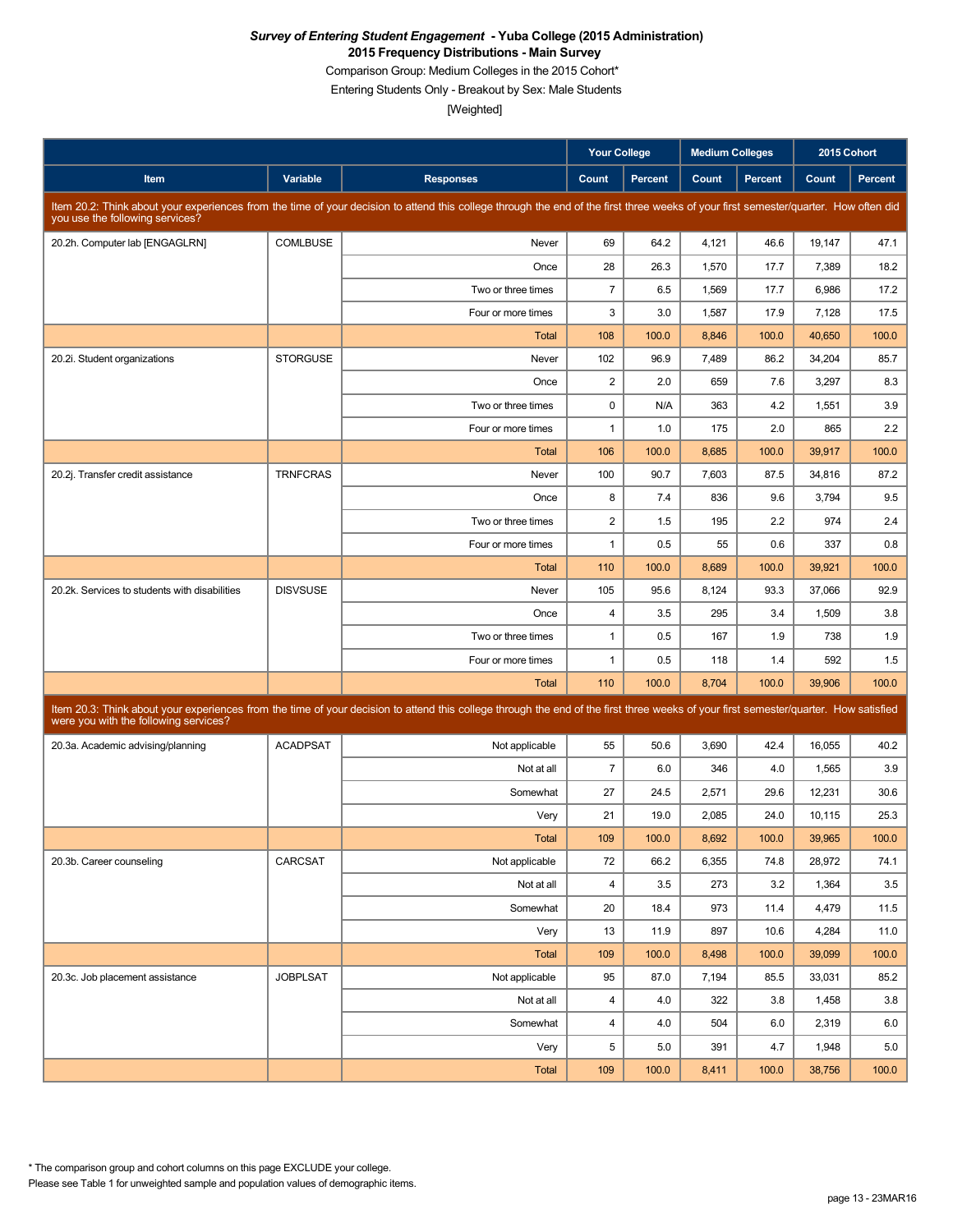Comparison Group: Medium Colleges in the 2015 Cohort\*

Entering Students Only - Breakout by Sex: Male Students

|                                          |                 |                                                                                                                                                                                      | <b>Your College</b>     |         | <b>Medium Colleges</b> |         | 2015 Cohort |         |
|------------------------------------------|-----------------|--------------------------------------------------------------------------------------------------------------------------------------------------------------------------------------|-------------------------|---------|------------------------|---------|-------------|---------|
| Item                                     | Variable        | <b>Responses</b>                                                                                                                                                                     | Count                   | Percent | Count                  | Percent | Count       | Percent |
| were you with the following services?    |                 | Item 20.3: Think about your experiences from the time of your decision to attend this college through the end of the first three weeks of your first semester/quarter. How satisfied |                         |         |                        |         |             |         |
| 20.3d. Face-to-face tutoring             | <b>FFTSAT</b>   | Not applicable                                                                                                                                                                       | 89                      | 80.7    | 6,594                  | 77.6    | 29,854      | 76.4    |
|                                          |                 | Not at all                                                                                                                                                                           | 3                       | 2.5     | 229                    | 2.7     | 1,066       | 2.7     |
|                                          |                 | Somewhat                                                                                                                                                                             | 13                      | 11.9    | 681                    | 8.0     | 3,245       | 8.3     |
|                                          |                 | Very                                                                                                                                                                                 | 5                       | 4.9     | 995                    | 11.7    | 4,928       | 12.6    |
|                                          |                 | <b>Total</b>                                                                                                                                                                         | 110                     | 100.0   | 8,498                  | 100.0   | 39,093      | 100.0   |
| 20.3e. Online tutoring                   | <b>OLTSAT</b>   | Not applicable                                                                                                                                                                       | 100                     | 93.4    | 7,200                  | 86.1    | 33,221      | 86.0    |
|                                          |                 | Not at all                                                                                                                                                                           | $\overline{\mathbf{c}}$ | 1.5     | 295                    | 3.5     | 1,324       | 3.4     |
|                                          |                 | Somewhat                                                                                                                                                                             | $\overline{\mathbf{c}}$ | 1.5     | 439                    | 5.3     | 2,100       | 5.4     |
|                                          |                 | Very                                                                                                                                                                                 | 4                       | 3.6     | 428                    | 5.1     | 1,977       | 5.1     |
|                                          |                 | <b>Total</b>                                                                                                                                                                         | 107                     | 100.0   | 8,363                  | 100.0   | 38,622      | 100.0   |
| 20.3f. Writing, math, or other skill lab | <b>SKLBSAT</b>  | Not applicable                                                                                                                                                                       | 81                      | 75.9    | 5,251                  | 62.0    | 24,172      | 61.9    |
|                                          |                 | Not at all                                                                                                                                                                           | 3                       | 3.1     | 234                    | 2.8     | 1,093       | 2.8     |
|                                          |                 | Somewhat                                                                                                                                                                             | 15                      | 13.8    | 1,355                  | 16.0    | 6,341       | 16.2    |
|                                          |                 | Very                                                                                                                                                                                 | 8                       | 7.2     | 1,630                  | 19.2    | 7,461       | 19.1    |
|                                          |                 | <b>Total</b>                                                                                                                                                                         | 106                     | 100.0   | 8,470                  | 100.0   | 39,068      | 100.0   |
| 20.3g. Financial assistance advising     | <b>FAADVSAT</b> | Not applicable                                                                                                                                                                       | 57                      | 51.2    | 4,586                  | 54.0    | 20,823      | 53.2    |
|                                          |                 | Not at all                                                                                                                                                                           | 8                       | 6.9     | 484                    | 5.7     | 2,458       | 6.3     |
|                                          |                 | Somewhat                                                                                                                                                                             | 26                      | 23.2    | 1,545                  | 18.2    | 7,312       | 18.7    |
|                                          |                 | Very                                                                                                                                                                                 | 21                      | 18.7    | 1,877                  | 22.1    | 8,512       | 21.8    |
|                                          |                 | Total                                                                                                                                                                                | 111                     | 100.0   | 8,490                  | 100.0   | 39,105      | 100.0   |
| 20.3h. Computer lab                      | <b>COMLBSAT</b> | Not applicable                                                                                                                                                                       | 64                      | 59.0    | 3,752                  | 43.7    | 17,542      | 44.5    |
|                                          |                 | Not at all                                                                                                                                                                           | 3                       | 3.0     | 174                    | 2.0     | 906         | 2.3     |
|                                          |                 | Somewhat                                                                                                                                                                             | 20                      | 18.5    | 1,645                  | 19.2    | 7,409       | 18.8    |
|                                          |                 | Very                                                                                                                                                                                 | 21                      | 19.4    | 3,017                  | 35.1    | 13,589      | 34.4    |
|                                          |                 | <b>Total</b>                                                                                                                                                                         | 109                     | 100.0   | 8,589                  | 100.0   | 39,446      | 100.0   |
| 20.3i. Student organizations             | <b>STORGSAT</b> | Not applicable                                                                                                                                                                       | 91                      | 86.1    | 6,711                  | 79.8    | 30,569      | 79.0    |
|                                          |                 | Not at all                                                                                                                                                                           | 3                       | 2.6     | 260                    | 3.1     | 1,196       | 3.1     |
|                                          |                 | Somewhat                                                                                                                                                                             | 9                       | 8.8     | 710                    | 8.4     | 3,355       | 8.7     |
|                                          |                 | Very                                                                                                                                                                                 | 3                       | 2.6     | 727                    | 8.6     | 3,591       | 9.3     |
|                                          |                 | Total                                                                                                                                                                                | 106                     | 100.0   | 8,409                  | 100.0   | 38,711      | 100.0   |
| 20.3j. Transfer credit assistance        | TRCRASAT        | Not applicable                                                                                                                                                                       | 87                      | 80.8    | 6,775                  | 80.4    | 31,078      | 80.0    |
|                                          |                 | Not at all                                                                                                                                                                           | $\overline{7}$          | 6.6     | 319                    | 3.8     | 1,501       | 3.9     |
|                                          |                 | Somewhat                                                                                                                                                                             | 8                       | 7.6     | 657                    | 7.8     | 3,098       | 8.0     |
|                                          |                 | Very                                                                                                                                                                                 | 5                       | 5.0     | 677                    | 8.0     | 3,173       | 8.2     |
|                                          |                 | Total                                                                                                                                                                                | 108                     | 100.0   | 8,428                  | 100.0   | 38,850      | 100.0   |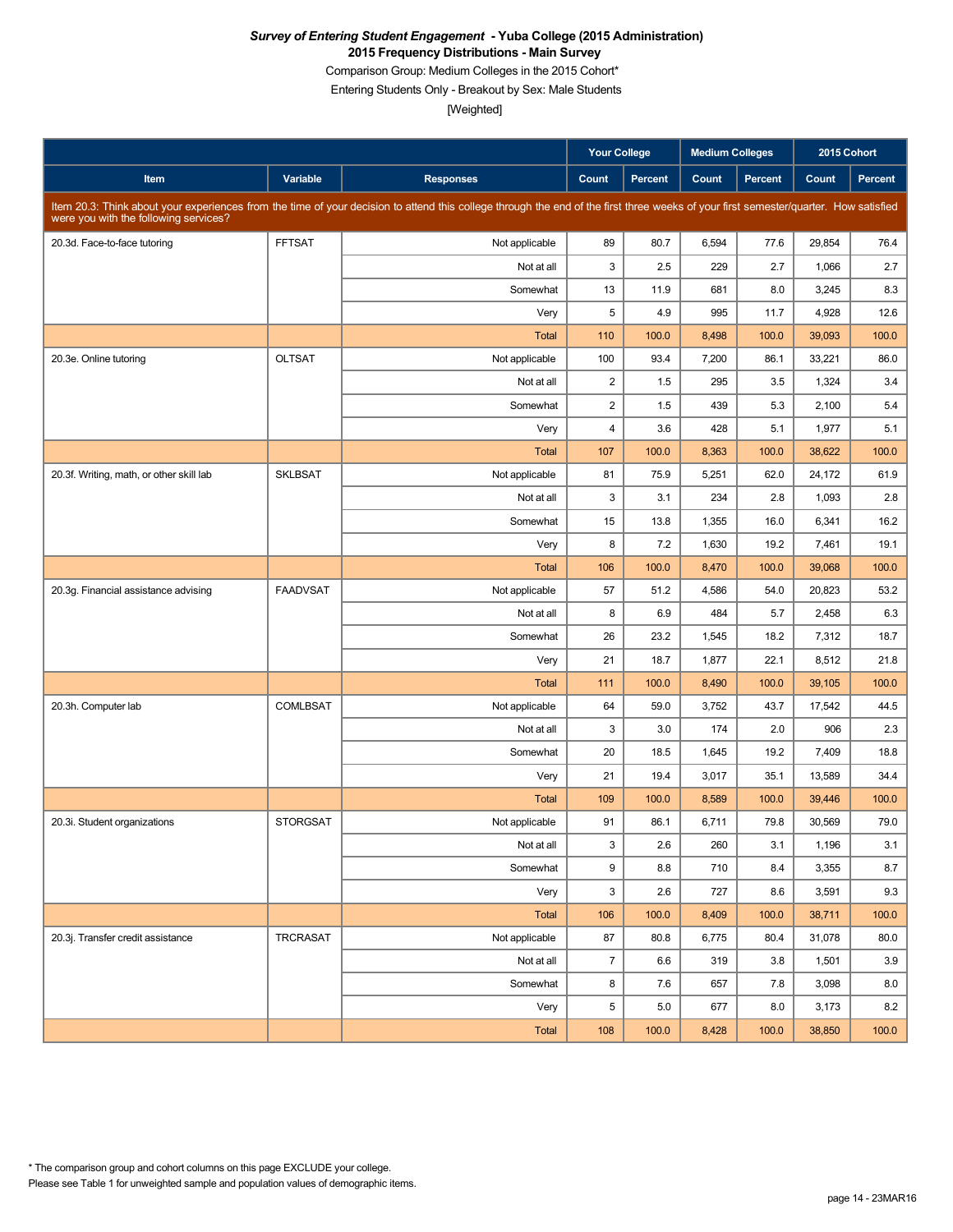Comparison Group: Medium Colleges in the 2015 Cohort\*

Entering Students Only - Breakout by Sex: Male Students

[Weighted]

|                                                                                                                                                                                                                                        |                 |                                                                                                                                                                                      | <b>Your College</b>     |                | <b>Medium Colleges</b> |         |        | 2015 Cohort    |  |
|----------------------------------------------------------------------------------------------------------------------------------------------------------------------------------------------------------------------------------------|-----------------|--------------------------------------------------------------------------------------------------------------------------------------------------------------------------------------|-------------------------|----------------|------------------------|---------|--------|----------------|--|
| Item                                                                                                                                                                                                                                   | Variable        | <b>Responses</b>                                                                                                                                                                     | Count                   | <b>Percent</b> | Count                  | Percent | Count  | <b>Percent</b> |  |
| were you with the following services?                                                                                                                                                                                                  |                 | Item 20.3: Think about your experiences from the time of your decision to attend this college through the end of the first three weeks of your first semester/quarter. How satisfied |                         |                |                        |         |        |                |  |
| 20.3k. Services to students with disabilities                                                                                                                                                                                          | <b>DISVSAT</b>  | Not applicable                                                                                                                                                                       | 96                      | 88.9           | 7,199                  | 85.6    | 33,002 | 85.1           |  |
|                                                                                                                                                                                                                                        |                 | Not at all                                                                                                                                                                           | $\overline{7}$          | 6.1            | 228                    | 2.7     | 1,023  | 2.6            |  |
|                                                                                                                                                                                                                                        |                 | Somewhat                                                                                                                                                                             | 4                       | 3.5            | 389                    | 4.6     | 1,859  | 4.8            |  |
|                                                                                                                                                                                                                                        |                 | Very                                                                                                                                                                                 | $\overline{2}$          | 1.5            | 591                    | 7.0     | 2,881  | 7.4            |  |
|                                                                                                                                                                                                                                        |                 | <b>Total</b>                                                                                                                                                                         | 108                     | 100.0          | 8,406                  | 100.0   | 38,765 | 100.0          |  |
| Item 21: Think about your experiences from the time of your decision to attend this college through the end of the first three weeks of your first semester/quarter. Within a class,<br>or through another experience at this college: |                 |                                                                                                                                                                                      |                         |                |                        |         |        |                |  |
| 21a. I learned to improve my study skills<br>(listening, note taking, highlighting readings,                                                                                                                                           | <b>LNDSTUDY</b> | Strongly disagree                                                                                                                                                                    | 0                       | N/A            | 207                    | 2.3     | 760    | 1.8            |  |
| working with others, etc.) [COLLREAD]                                                                                                                                                                                                  |                 | Disagree                                                                                                                                                                             | $\overline{c}$          | 1.4            | 367                    | 4.0     | 1,577  | 3.7            |  |
|                                                                                                                                                                                                                                        |                 | Neutral                                                                                                                                                                              | 33                      | 28.2           | 1,890                  | 20.6    | 8,834  | 21.0           |  |
|                                                                                                                                                                                                                                        |                 | Agree                                                                                                                                                                                | 48                      | 41.3           | 4,168                  | 45.4    | 18.536 | 44.1           |  |
|                                                                                                                                                                                                                                        |                 | Strongly agree                                                                                                                                                                       | 34                      | 29.1           | 2,538                  | 27.7    | 12,349 | 29.4           |  |
|                                                                                                                                                                                                                                        |                 | Total                                                                                                                                                                                | 116                     | 100.0          | 9,171                  | 100.0   | 42,055 | 100.0          |  |
| 21b. I learned to understand my academic<br>strengths and weaknesses [COLLREAD]                                                                                                                                                        | <b>LNDACAWK</b> | Strongly disagree                                                                                                                                                                    | $\overline{2}$          | 1.9            | 157                    | 1.7     | 582    | 1.4            |  |
|                                                                                                                                                                                                                                        |                 | Disagree                                                                                                                                                                             | $\mathbf{1}$            | 0.9            | 378                    | 4.1     | 1,510  | 3.6            |  |
|                                                                                                                                                                                                                                        |                 | Neutral                                                                                                                                                                              | 34                      | 29.1           | 2,117                  | 23.1    | 9,528  | 22.7           |  |
|                                                                                                                                                                                                                                        |                 | Agree                                                                                                                                                                                | 59                      | 50.7           | 4,193                  | 45.7    | 19,311 | 46.0           |  |
|                                                                                                                                                                                                                                        |                 | Strongly agree                                                                                                                                                                       | 20                      | 17.3           | 2,323                  | 25.3    | 11,082 | 26.4           |  |
|                                                                                                                                                                                                                                        |                 | Total                                                                                                                                                                                | 116                     | 100.0          | 9,169                  | 100.0   | 42,014 | 100.0          |  |
| 21c. I learned skills and strategies to<br>improve my test-taking ability [COLLREAD]                                                                                                                                                   | <b>LNDSKLLS</b> | Strongly disagree                                                                                                                                                                    | 3                       | 2.4            | 326                    | 3.6     | 1,219  | 2.9            |  |
|                                                                                                                                                                                                                                        |                 | Disagree                                                                                                                                                                             | $\overline{\mathbf{4}}$ | 3.7            | 870                    | 9.5     | 3,679  | 8.8            |  |
|                                                                                                                                                                                                                                        |                 | Neutral                                                                                                                                                                              | 46                      | 39.5           | 3,016                  | 32.9    | 13,700 | 32.6           |  |
|                                                                                                                                                                                                                                        |                 | Agree                                                                                                                                                                                | 47                      | 40.4           | 3,073                  | 33.5    | 14.112 | 33.6           |  |
|                                                                                                                                                                                                                                        |                 | Strongly agree                                                                                                                                                                       | 16                      | 14.1           | 1,878                  | 20.5    | 9,303  | 22.1           |  |
|                                                                                                                                                                                                                                        |                 | Total                                                                                                                                                                                | 116                     | 100.0          | 9,164                  | 100.0   | 42,014 | 100.0          |  |
| Item 22                                                                                                                                                                                                                                |                 |                                                                                                                                                                                      |                         |                |                        |         |        |                |  |
| 22. What has been your MAIN source of<br>academic advising (help with academic                                                                                                                                                         | <b>PSOURACA</b> | Instructors                                                                                                                                                                          | 25                      | 23.1           | 2,567                  | 30.1    | 12,356 | 31.7           |  |
| goal-setting, planning, course<br>recommendations, graduation requirements,                                                                                                                                                            |                 | College staff (not instructors)                                                                                                                                                      | 22                      | 20.6           | 1,039                  | 12.2    | 4,674  | 12.0           |  |
| $etc.$ )?                                                                                                                                                                                                                              |                 | Friends, family, or other students                                                                                                                                                   | 52                      | 48.2           | 3,906                  | 45.8    | 17,329 | 44.4           |  |
|                                                                                                                                                                                                                                        |                 | Computerized degree advisor system                                                                                                                                                   | 0                       | N/A            | 102                    | 1.2     | 465    | 1.2            |  |
|                                                                                                                                                                                                                                        |                 | College Web site                                                                                                                                                                     | 5                       | 4.5            | 554                    | 6.5     | 2,614  | 6.7            |  |
|                                                                                                                                                                                                                                        |                 | Other college materials                                                                                                                                                              | $\overline{\mathbf{4}}$ | 3.5            | 355                    | 4.2     | 1,568  | 4.0            |  |
|                                                                                                                                                                                                                                        |                 | Total                                                                                                                                                                                | 108                     | 100.0          | 8,524                  | 100.0   | 39,006 | 100.0          |  |
| Item 23                                                                                                                                                                                                                                |                 |                                                                                                                                                                                      |                         |                |                        |         |        |                |  |
| 23. Was a specific person assigned to you                                                                                                                                                                                              | <b>ASNPERS</b>  | Yes                                                                                                                                                                                  | 27                      | 23.7           | 2,774                  | 31.0    | 11,953 | 29.2           |  |
| so you could see him/her each time you<br>needed information or assistance?                                                                                                                                                            |                 | No                                                                                                                                                                                   | 88                      | 76.3           | 6,168                  | 69.0    | 29,035 | 70.8           |  |
|                                                                                                                                                                                                                                        |                 | Total                                                                                                                                                                                | 115                     | 100.0          | 8,942                  | 100.0   | 40,988 | 100.0          |  |

\* The comparison group and cohort columns on this page EXCLUDE your college.

Please see Table 1 for unweighted sample and population values of demographic items.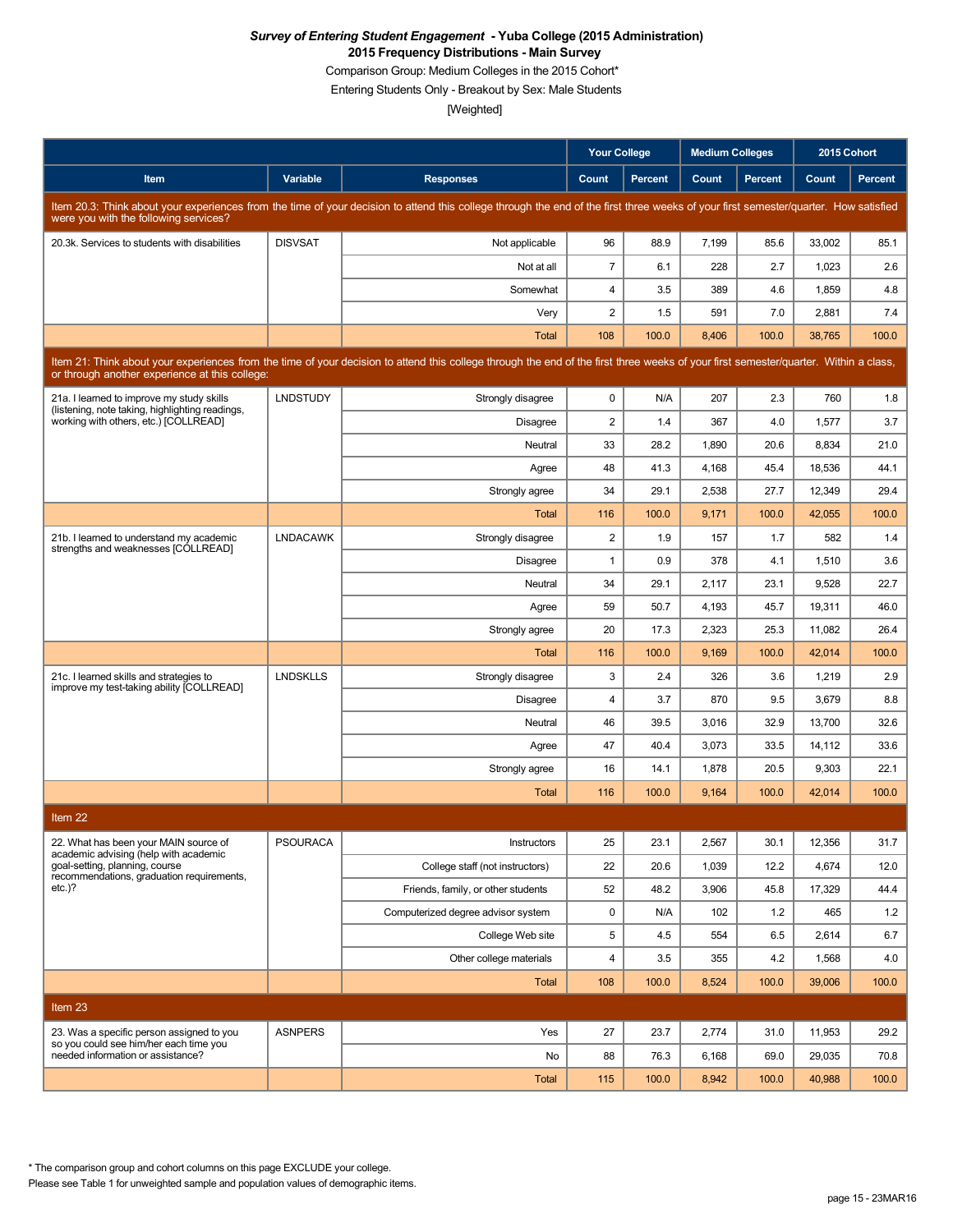Comparison Group: Medium Colleges in the 2015 Cohort\*

Entering Students Only - Breakout by Sex: Male Students

[Weighted]

|                                                                |                 |                                                                                                                                                                               | <b>Your College</b> |         | <b>Medium Colleges</b> |         | 2015 Cohort |                |
|----------------------------------------------------------------|-----------------|-------------------------------------------------------------------------------------------------------------------------------------------------------------------------------|---------------------|---------|------------------------|---------|-------------|----------------|
| Item                                                           | Variable        | <b>Responses</b>                                                                                                                                                              | Count               | Percent | Count                  | Percent | Count       | <b>Percent</b> |
|                                                                |                 | Item 24: During the first three weeks of your first semester/quarter at this college, about how many hours did you spend in a typical 7-day week doing each of the following? |                     |         |                        |         |             |                |
| 24a. Preparing for class                                       | <b>PREPCLAS</b> | None                                                                                                                                                                          | 11                  | 9.8     | 542                    | 6.0     | 2,519       | 6.0            |
|                                                                |                 | 1-5 hours                                                                                                                                                                     | 71                  | 61.3    | 4,983                  | 54.7    | 23,301      | 55.7           |
|                                                                |                 | 6-10 hours                                                                                                                                                                    | 25                  | 21.5    | 2,173                  | 23.8    | 9,741       | 23.3           |
|                                                                |                 | 11-20 hours                                                                                                                                                                   | $\overline{7}$      | 6.0     | 1,041                  | 11.4    | 4,583       | 11.0           |
|                                                                |                 | 21-30 hours                                                                                                                                                                   | 0                   | N/A     | 247                    | 2.7     | 1,083       | 2.6            |
|                                                                |                 | More than 30 hours                                                                                                                                                            | $\overline{c}$      | 1.4     | 127                    | 1.4     | 617         | 1.5            |
|                                                                |                 | Total                                                                                                                                                                         | 116                 | 100.0   | 9,114                  | 100.0   | 41,845      | 100.0          |
| 24b. Working for pay                                           | <b>WORKPAY</b>  | None                                                                                                                                                                          | 57                  | 48.8    | 3,091                  | 34.9    | 14,659      | 36.1           |
|                                                                |                 | 1-5 hours                                                                                                                                                                     | 11                  | 9.4     | 726                    | 8.2     | 3,541       | 8.7            |
|                                                                |                 | 6-10 hours                                                                                                                                                                    | 6                   | 5.2     | 675                    | 7.6     | 2,776       | 6.8            |
|                                                                |                 | 11-20 hours                                                                                                                                                                   | $\overline{7}$      | 6.1     | 1,057                  | 11.9    | 4,934       | 12.2           |
|                                                                |                 | 21-30 hours                                                                                                                                                                   | 14                  | 12.2    | 1,395                  | 15.7    | 6,451       | 15.9           |
|                                                                |                 | More than 30 hours                                                                                                                                                            | 21                  | 18.3    | 1,918                  | 21.6    | 8,215       | 20.2           |
|                                                                |                 | Total                                                                                                                                                                         | 116                 | 100.0   | 8,862                  | 100.0   | 40,576      | 100.0          |
| Item 25                                                        |                 |                                                                                                                                                                               |                     |         |                        |         |             |                |
| 25. When do you plan to take classes at this<br>college again? | <b>AGAINCL</b>  | I will accomplish my goal(s) during this<br>semester/quarter and will not be returning                                                                                        | 9                   | 8.0     | 705                    | 7.8     | 3,298       | 7.9            |
|                                                                |                 | I have no current plans to return                                                                                                                                             | 5                   | 4.2     | 232                    | 2.6     | 1,179       | 2.8            |
|                                                                |                 | Within the next 12 months                                                                                                                                                     | 76                  | 65.4    | 6,100                  | 67.1    | 27,483      | 66.1           |
|                                                                |                 | Uncertain                                                                                                                                                                     | 26                  | 22.4    | 2,050                  | 22.6    | 9,609       | 23.1           |
|                                                                |                 | <b>Total</b>                                                                                                                                                                  | 116                 | 100.0   | 9,087                  | 100.0   | 41,568      | 100.0          |
| Item 26: While in high school, did you:                        |                 |                                                                                                                                                                               |                     |         |                        |         |             |                |
| 26a. Take math every school year?                              | <b>MATHALLF</b> | Not applicable                                                                                                                                                                | $\mathbf{1}$        | 0.9     | 115                    | 1.3     | 479         | 1.1            |
|                                                                |                 | Yes                                                                                                                                                                           | 81                  | 69.5    | 7,366                  | 80.2    | 34,511      | 82.0           |
|                                                                |                 | No                                                                                                                                                                            | 34                  | 29.6    | 1,700                  | 18.5    | 7,108       | 16.9           |
|                                                                |                 | Total                                                                                                                                                                         | 116                 | 100.0   | 9,181                  | 100.0   | 42,098      | 100.0          |
| 26b. Take math during your senior year?                        | <b>MATHSNYR</b> | Not applicable                                                                                                                                                                | $\overline{2}$      | 1.4     | 289                    | 3.2     | 1,157       | 2.8            |
|                                                                |                 | Yes                                                                                                                                                                           | 69                  | 60.0    | 6,932                  | 77.3    | 32,584      | 79.3           |
|                                                                |                 | No                                                                                                                                                                            | 44                  | 38.6    | 1,742                  | 19.4    | 7,346       | 17.9           |
|                                                                |                 | Total                                                                                                                                                                         | 114                 | 100.0   | 8,963                  | 100.0   | 41,086      | 100.0          |
| Item 27                                                        |                 |                                                                                                                                                                               |                     |         |                        |         |             |                |
| 27. Would you recommend this college to a                      | <b>RECOCOLL</b> | Yes                                                                                                                                                                           | 113                 | 96.8    | 8,532                  | 93.1    | 39,166      | 93.2           |
| friend or family member?                                       |                 | No                                                                                                                                                                            | $\overline{4}$      | 3.2     | 632                    | 6.9     | 2,862       | 6.8            |
|                                                                |                 | Total                                                                                                                                                                         | 116                 | 100.0   | 9,164                  | 100.0   | 42,027      | 100.0          |

Please see Table 1 for unweighted sample and population values of demographic items. \* The comparison group and cohort columns on this page EXCLUDE your college.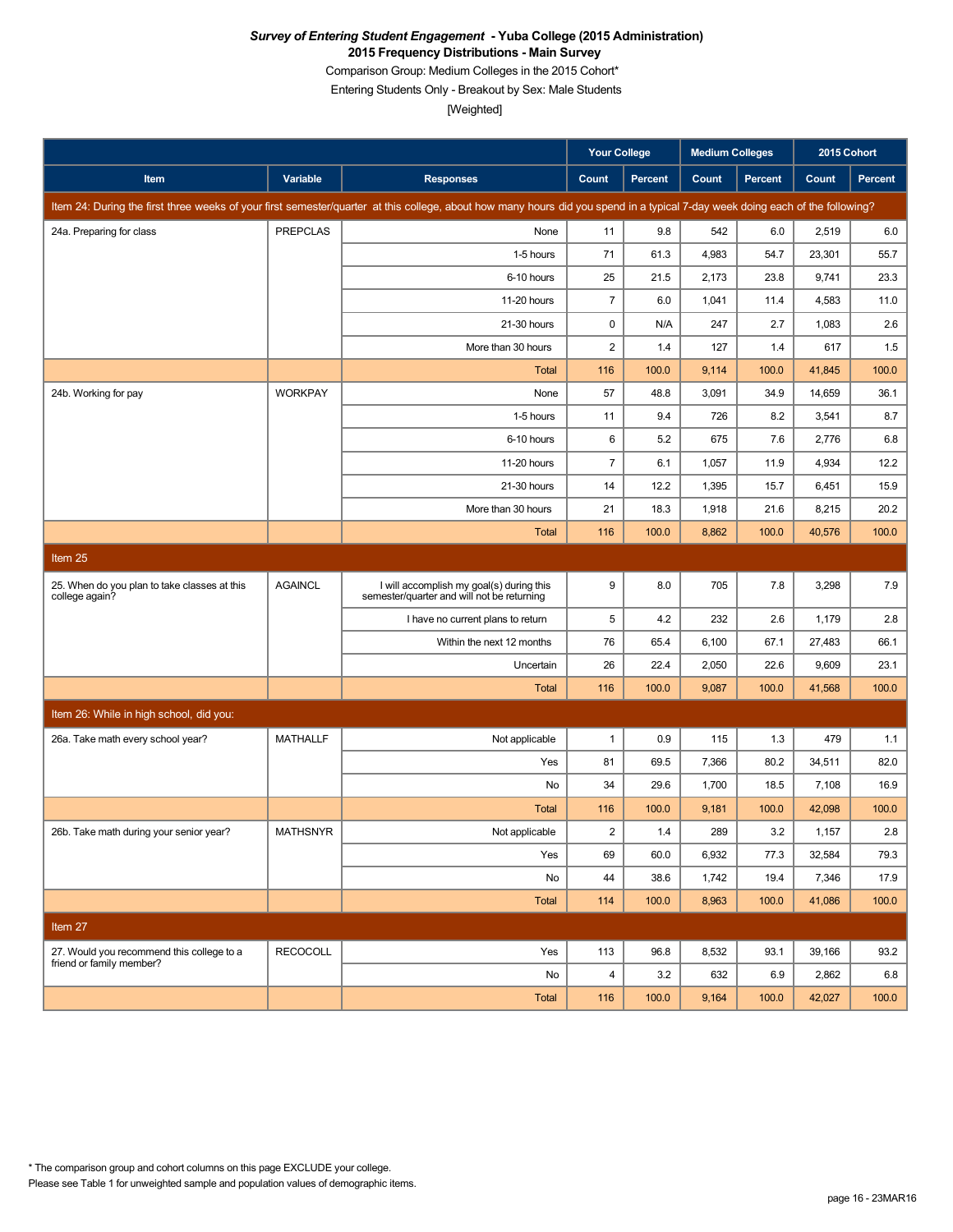Comparison Group: Medium Colleges in the 2015 Cohort\*

Entering Students Only - Breakout by Sex: Male Students

|                                                                                                 |                 |                                       | Your College   |         | <b>Medium Colleges</b> |         | 2015 Cohort |         |
|-------------------------------------------------------------------------------------------------|-----------------|---------------------------------------|----------------|---------|------------------------|---------|-------------|---------|
| Item                                                                                            | Variable        | <b>Responses</b>                      | Count          | Percent | Count                  | Percent | Count       | Percent |
| Item 28                                                                                         |                 |                                       |                |         |                        |         |             |         |
| 28. In what range was your overall high<br>school grade average?                                | <b>HSGRADE</b>  | Α                                     | $\overline{2}$ | 1.4     | 572                    | 6.3     | 2,444       | 5.8     |
|                                                                                                 |                 | $A - to B +$                          | 30             | 26.2    | 2,436                  | 26.6    | 11,335      | 27.0    |
|                                                                                                 |                 | B                                     | 21             | 18.5    | 2,258                  | 24.7    | 10,435      | 24.8    |
|                                                                                                 |                 | $B - to C +$                          | 46             | 40.0    | 2,503                  | 27.3    | 11,866      | 28.2    |
|                                                                                                 |                 | C                                     | 8              | 6.7     | 986                    | 10.8    | 4,217       | 10.0    |
|                                                                                                 |                 | C- or lower                           | 8              | 7.1     | 399                    | 4.4     | 1,705       | 4.1     |
|                                                                                                 |                 | <b>Total</b>                          | 114            | 100.0   | 9,155                  | 100.0   | 42,003      | 100.0   |
| Item 31                                                                                         |                 |                                       |                |         |                        |         |             |         |
| 31. Are you married?                                                                            | <b>MARRSTAT</b> | Yes                                   | $\overline{c}$ | 1.9     | 553                    | 6.0     | 2,429       | 5.8     |
|                                                                                                 |                 | No                                    | 114            | 98.1    | 8,637                  | 94.0    | 39,728      | 94.2    |
|                                                                                                 |                 | Total                                 | 116            | 100.0   | 9,191                  | 100.0   | 42,158      | 100.0   |
| Item $32$                                                                                       |                 |                                       |                |         |                        |         |             |         |
| 32. Do you have children who live with you                                                      | <b>CHILDREN</b> | Yes                                   | $\overline{4}$ | 3.7     | 784                    | 8.5     | 3,299       | 7.9     |
| and depend on you for their care?                                                               |                 | No                                    | 112            | 96.3    | 8,383                  | 91.5    | 38,714      | 92.1    |
|                                                                                                 |                 | <b>Total</b>                          | 116            | 100.0   | 9,167                  | 100.0   | 42,013      | 100.0   |
| Item 33                                                                                         |                 |                                       |                |         |                        |         |             |         |
| 33. Is English your native (first) language?                                                    | <b>ENGNAT</b>   | Yes                                   | 78             | 66.8    | 7,885                  | 85.9    | 35,061      | 83.3    |
|                                                                                                 |                 | No                                    | 39             | 33.2    | 1,290                  | 14.1    | 7,035       | 16.7    |
|                                                                                                 |                 | Total                                 | 116            | 100.0   | 9,175                  | 100.0   | 42,097      | 100.0   |
| Item 36                                                                                         |                 |                                       |                |         |                        |         |             |         |
| 36. What is the highest academic certificate                                                    | <b>DEGREE</b>   | None                                  | $\mathbf{1}$   | 0.9     | 215                    | 2.4     | 829         | 2.0     |
| or degree you have earned?                                                                      |                 | GED                                   | $\overline{c}$ | 1.9     | 457                    | 5.0     | 1,949       | 4.7     |
|                                                                                                 |                 | High school diploma                   | 110            | 94.4    | 7,989                  | 87.5    | 37,016      | 88.4    |
|                                                                                                 |                 | Vocational/technical certificate      | 3              | 2.8     | 303                    | 3.3     | 1,227       | 2.9     |
|                                                                                                 |                 | Associate degree                      | 0              | N/A     | 88                     | 1.0     | 438         | 1.0     |
|                                                                                                 |                 | Bachelor's degree                     | 0              | N/A     | 65                     | 0.7     | 299         | 0.7     |
|                                                                                                 |                 | Master's/Doctoral/Professional degree | $\pmb{0}$      | N/A     | 16                     | 0.2     | 128         | 0.3     |
|                                                                                                 |                 | Total                                 | 116            | 100.0   | 9,132                  | 100.0   | 41,886      | 100.0   |
| Item 37: Please indicate whether your goal(s) for attending this college include the following: |                 |                                       |                |         |                        |         |             |         |
| 37a. To complete a certificate                                                                  | <b>CERTPRG</b>  | Yes                                   | 76             | 65.2    | 5,463                  | 61.2    | 25,286      | 61.7    |
|                                                                                                 | м               | No                                    | 40             | 34.8    | 3,464                  | 38.8    | 15,712      | 38.3    |
|                                                                                                 |                 | Total                                 | 116            | 100.0   | 8,927                  | 100.0   | 40,998      | 100.0   |
| 37b. To obtain an Associate degree                                                              | ASSOCDEG        | Yes                                   | 103            | 88.8    | 7,032                  | 78.4    | 32,501      | 79.0    |
|                                                                                                 |                 | No                                    | 13             | 11.2    | 1,935                  | 21.6    | 8,659       | 21.0    |
|                                                                                                 |                 | Total                                 | 116            | 100.0   | 8,967                  | 100.0   | 41,159      | 100.0   |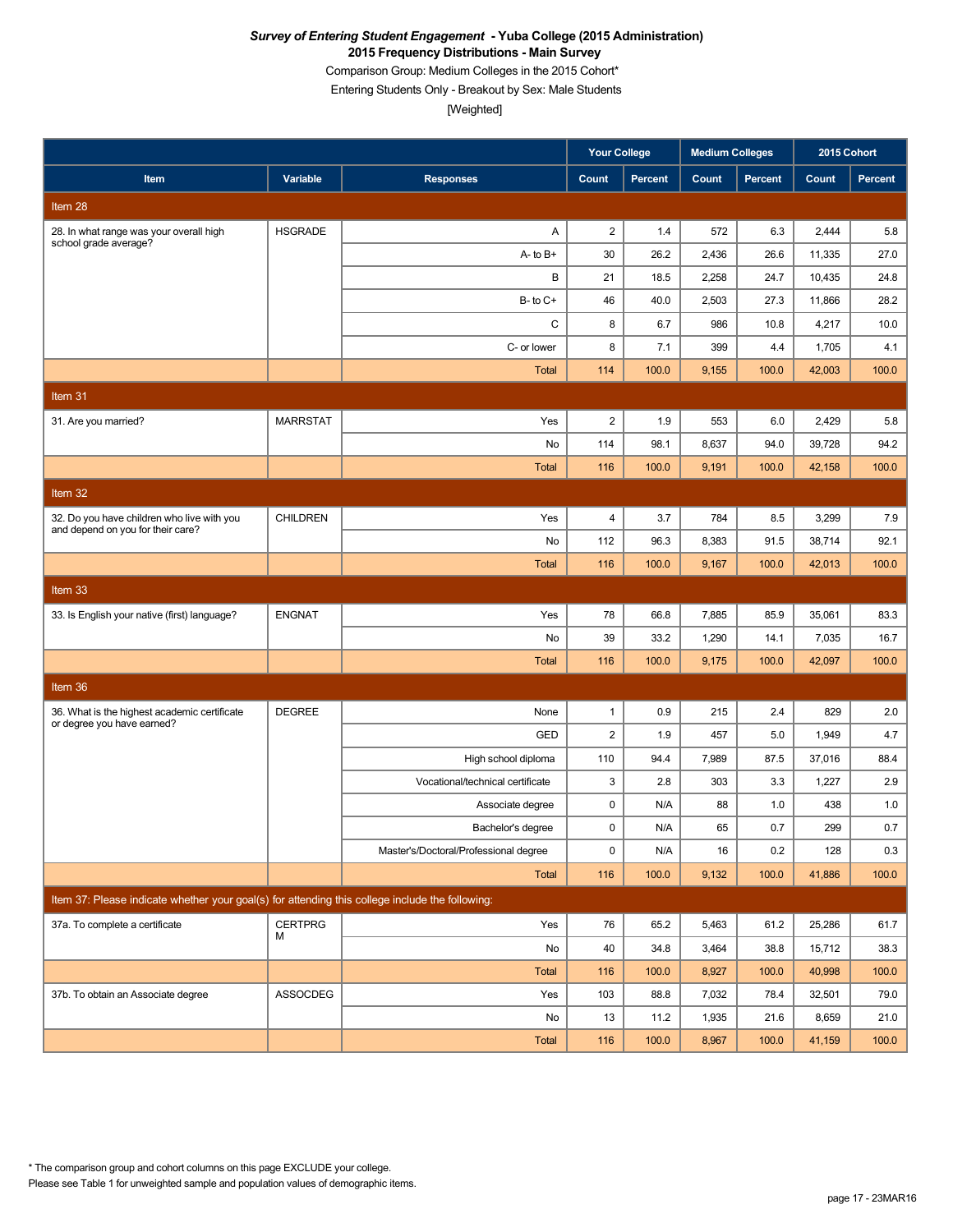Comparison Group: Medium Colleges in the 2015 Cohort\*

Entering Students Only - Breakout by Sex: Male Students

|                                                                                                 |                 |                  | <b>Your College</b> |         | <b>Medium Colleges</b> |         | 2015 Cohort |         |
|-------------------------------------------------------------------------------------------------|-----------------|------------------|---------------------|---------|------------------------|---------|-------------|---------|
| <b>Item</b>                                                                                     | Variable        | <b>Responses</b> | Count               | Percent | Count                  | Percent | Count       | Percent |
| Item 37: Please indicate whether your goal(s) for attending this college include the following: |                 |                  |                     |         |                        |         |             |         |
| 37c. To transfer to a 4-year college or                                                         | TR4YR           | Yes              | 95                  | 82.9    | 6.900                  | 76.9    | 32,861      | 79.8    |
| university                                                                                      |                 | No               | 20                  | 17.1    | 2,070                  | 23.1    | 8,326       | 20.2    |
|                                                                                                 |                 | Total            | 115                 | 100.0   | 8,970                  | 100.0   | 41,188      | 100.0   |
| Item 38: Who in your family has attended at least some college? (Mark all that apply)           |                 |                  |                     |         |                        |         |             |         |
| 38a. Mother                                                                                     | <b>MOTHED</b>   | No response      | 64                  | 54.7    | 4,287                  | 46.5    | 19,913      | 47.1    |
|                                                                                                 |                 | Response         | 53                  | 45.3    | 4,933                  | 53.5    | 22,395      | 52.9    |
|                                                                                                 |                 | Total            | 116                 | 100.0   | 9,219                  | 100.0   | 42,308      | 100.0   |
| 38b. Father                                                                                     | <b>FATHED</b>   | No response      | 78                  | 67.3    | 5,289                  | 57.4    | 24,461      | 57.8    |
|                                                                                                 |                 | Response         | 38                  | 32.7    | 3,930                  | 42.6    | 17,847      | 42.2    |
|                                                                                                 |                 | Total            | 116                 | 100.0   | 9,219                  | 100.0   | 42,308      | 100.0   |
| 38c. Brother/Sister                                                                             | <b>SIBLINED</b> | No response      | 52                  | 44.4    | 5,063                  | 54.9    | 23,139      | 54.7    |
|                                                                                                 |                 | Response         | 65                  | 55.6    | 4,157                  | 45.1    | 19,169      | 45.3    |
|                                                                                                 |                 | Total            | 116                 | 100.0   | 9,219                  | 100.0   | 42,308      | 100.0   |
| 38d. Child                                                                                      | CHILDED         | No response      | 116                 | 100.0   | 9,135                  | 99.1    | 41,903      | 99.0    |
|                                                                                                 |                 | Response         | 0                   | N/A     | 84                     | 0.9     | 405         | 1.0     |
|                                                                                                 |                 | Total            | 116                 | 100.0   | 9,219                  | 100.0   | 42,308      | 100.0   |
| 38e. Spouse/Partner                                                                             | SPOUCED         | No response      | 111                 | 95.3    | 8,565                  | 92.9    | 39,558      | 93.5    |
|                                                                                                 |                 | Response         | 5                   | 4.7     | 654                    | 7.1     | 2,750       | 6.5     |
|                                                                                                 |                 | Total            | 116                 | 100.0   | 9,219                  | 100.0   | 42,308      | 100.0   |
| 38f. Legal Guardian                                                                             | LGUARDED        | No response      | 114                 | 98.1    | 8,903                  | 96.6    | 41,018      | 97.0    |
|                                                                                                 |                 | Response         | $\overline{c}$      | 1.9     | 316                    | 3.4     | 1,290       | 3.0     |
|                                                                                                 |                 | Total            | 116                 | 100.0   | 9,219                  | 100.0   | 42,308      | 100.0   |
| 38g. None of the above                                                                          | <b>NONED</b>    | No response      | 96                  | 82.7    | 7,483                  | 81.2    | 34,276      | 81.0    |
|                                                                                                 |                 | Response         | 20                  | 17.3    | 1,736                  | 18.8    | 8,032       | 19.0    |
|                                                                                                 |                 | <b>Total</b>     | 116                 | 100.0   | 9,219                  | 100.0   | 42.308      | 100.0   |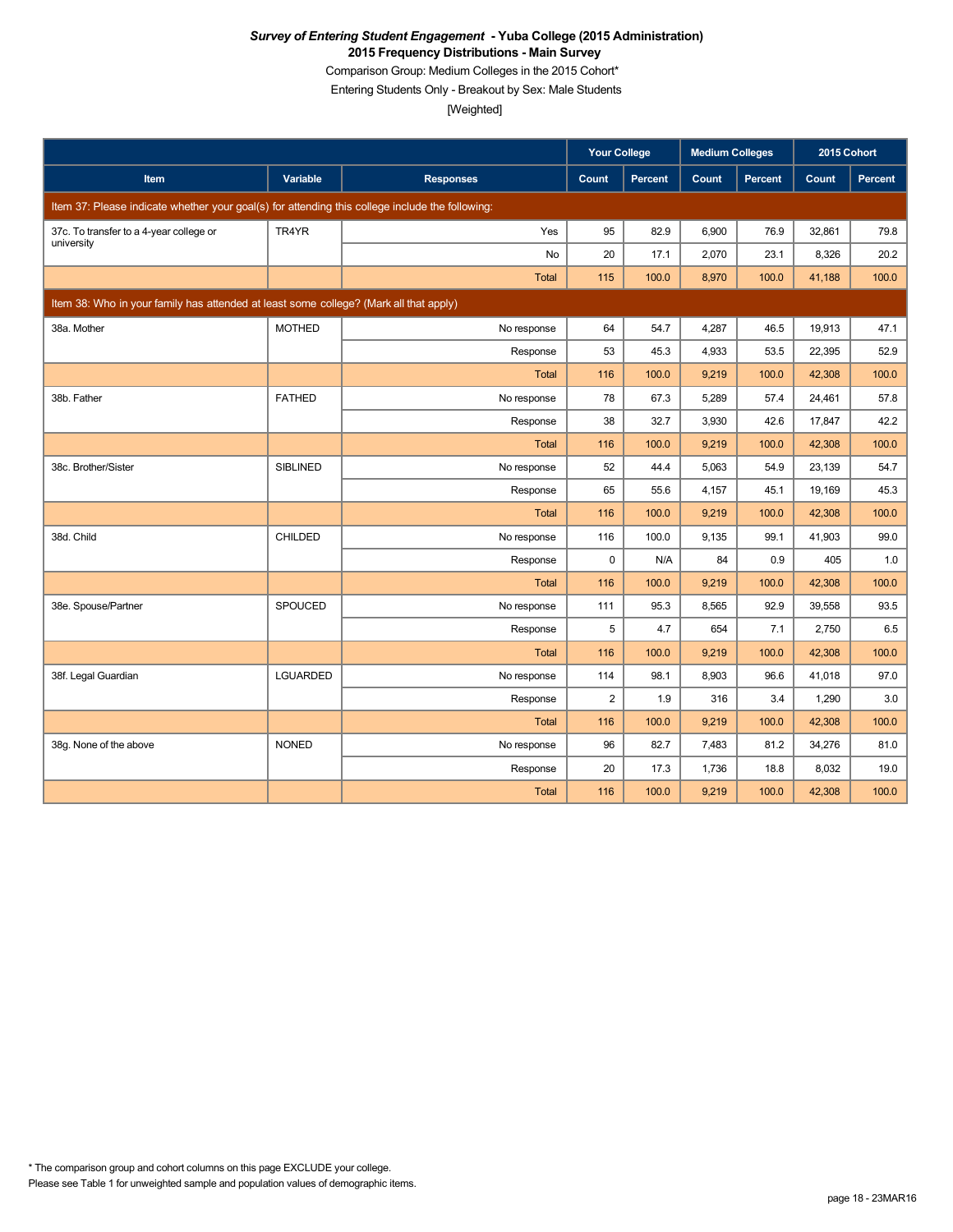Comparison Group: Medium Colleges in the 2015 Cohort\*

Entering Students Only - Breakout by Sex: Female Students

|                                                                                                          |                 |                                                                                  | <b>Your College</b> |                | <b>Medium Colleges</b> |         | 2015 Cohort |                |
|----------------------------------------------------------------------------------------------------------|-----------------|----------------------------------------------------------------------------------|---------------------|----------------|------------------------|---------|-------------|----------------|
| Item                                                                                                     | Variable        | <b>Responses</b>                                                                 | Count               | <b>Percent</b> | Count                  | Percent | Count       | <b>Percent</b> |
| Item <sub>3</sub>                                                                                        |                 |                                                                                  |                     |                |                        |         |             |                |
| 3. Did you begin college at this college or                                                              | <b>ENTER</b>    | Started here                                                                     | 108                 | 86.0           | 9,631                  | 86.3    | 43,131      | 86.5           |
| elsewhere?                                                                                               |                 | Started elsewhere                                                                | 17                  | 14.0           | 1,533                  | 13.7    | 6,721       | 13.5           |
|                                                                                                          |                 | Total                                                                            | 125                 | 100.0          | 11,164                 | 100.0   | 49,852      | 100.0          |
| Item 4: While in high school, did you earn college credit for one or more courses? (Mark all that apply) |                 |                                                                                  |                     |                |                        |         |             |                |
| 4a. No                                                                                                   | <b>NOHS</b>     | No response                                                                      | 36                  | 27.4           | 3,106                  | 27.1    | 12,977      | 25.3           |
|                                                                                                          |                 | Response                                                                         | 95                  | 72.6           | 8,357                  | 72.9    | 38,217      | 74.7           |
|                                                                                                          |                 | <b>Total</b>                                                                     | 131                 | 100.0          | 11,463                 | 100.0   | 51,194      | 100.0          |
| 4b. Yes, at this college                                                                                 | <b>THISC</b>    | No response                                                                      | 114                 | 86.7           | 10,564                 | 92.2    | 47,860      | 93.5           |
|                                                                                                          |                 | Response                                                                         | 17                  | 13.3           | 898                    | 7.8     | 3,335       | 6.5            |
|                                                                                                          |                 | <b>Total</b>                                                                     | 131                 | 100.0          | 11,463                 | 100.0   | 51,194      | 100.0          |
| 4c. Yes, at a different college                                                                          | <b>DIFFC</b>    | No response                                                                      | 127                 | 97.1           | 10,834                 | 94.5    | 48,713      | 95.2           |
|                                                                                                          |                 | Response                                                                         | 4                   | 2.9            | 628                    | 5.5     | 2,481       | 4.8            |
|                                                                                                          |                 | <b>Total</b>                                                                     | 131                 | 100.0          | 11,463                 | 100.0   | 51,194      | 100.0          |
| 4d. Yes, at my high school                                                                               | <b>MYHS</b>     | No response                                                                      | 110                 | 83.8           | 9,567                  | 83.5    | 42,867      | 83.7           |
|                                                                                                          |                 | Response                                                                         | 21                  | 16.2           | 1,896                  | 16.5    | 8,327       | 16.3           |
|                                                                                                          |                 | <b>Total</b>                                                                     | 131                 | 100.0          | 11,463                 | 100.0   | 51,194      | 100.0          |
| Item <sub>5</sub>                                                                                        |                 |                                                                                  |                     |                |                        |         |             |                |
| 5. In addition to taking courses at this<br>college, were/are you also enrolled at a                     | <b>OTHERENR</b> | Yes                                                                              | 8                   | 5.9            | 431                    | 3.8     | 1,954       | 3.8            |
| 4-year college or university during your first<br>semester/quarter?                                      |                 | No                                                                               | 123                 | 94.1           | 10,944                 | 96.2    | 48,842      | 96.2           |
|                                                                                                          |                 | <b>Total</b>                                                                     | 131                 | 100.0          | 11,375                 | 100.0   | 50,796      | 100.0          |
| Item 7                                                                                                   |                 |                                                                                  |                     |                |                        |         |             |                |
| 7. How many courses did you enroll in for                                                                | COURSENO        | One                                                                              | 4                   | 3.3            | 538                    | 4.7     | 2,394       | 4.7            |
| your first semester/quarter at this college?                                                             |                 | Two                                                                              | 32                  | 24.6           | 1,994                  | 17.4    | 8,783       | 17.2           |
|                                                                                                          |                 | Three                                                                            | 39                  | 29.5           | 2,906                  | 25.4    | 13.142      | 25.7           |
|                                                                                                          |                 | Four or more                                                                     | 56                  | 42.5           | 6,011                  | 52.5    | 26,783      | 52.4           |
|                                                                                                          |                 | Total                                                                            | 131                 | 100.0          | 11,448                 | 100.0   | 51,102      | 100.0          |
| Item 8                                                                                                   |                 |                                                                                  |                     |                |                        |         |             |                |
| 8. Did you add or drop any classes within<br>the first three weeks of your first                         | <b>ADDROP</b>   | Yes, without discussing my decision with a<br>college staff member or instructor | 20                  | 15.0           | 776                    | 6.8     | 3,447       | 6.8            |
| semester/quarter at this college?                                                                        |                 | Yes, after discussing my decision with a<br>college staff member or instructor   | 16                  | 12.1           | 1,060                  | 9.3     | 4,416       | 8.7            |
|                                                                                                          |                 | No, I did not add or drop any courses                                            | 95                  | 72.9           | 9,604                  | 83.9    | 43,173      | 84.6           |
|                                                                                                          |                 | Total                                                                            | 131                 | 100.0          | 11,441                 | 100.0   | 51,036      | 100.0          |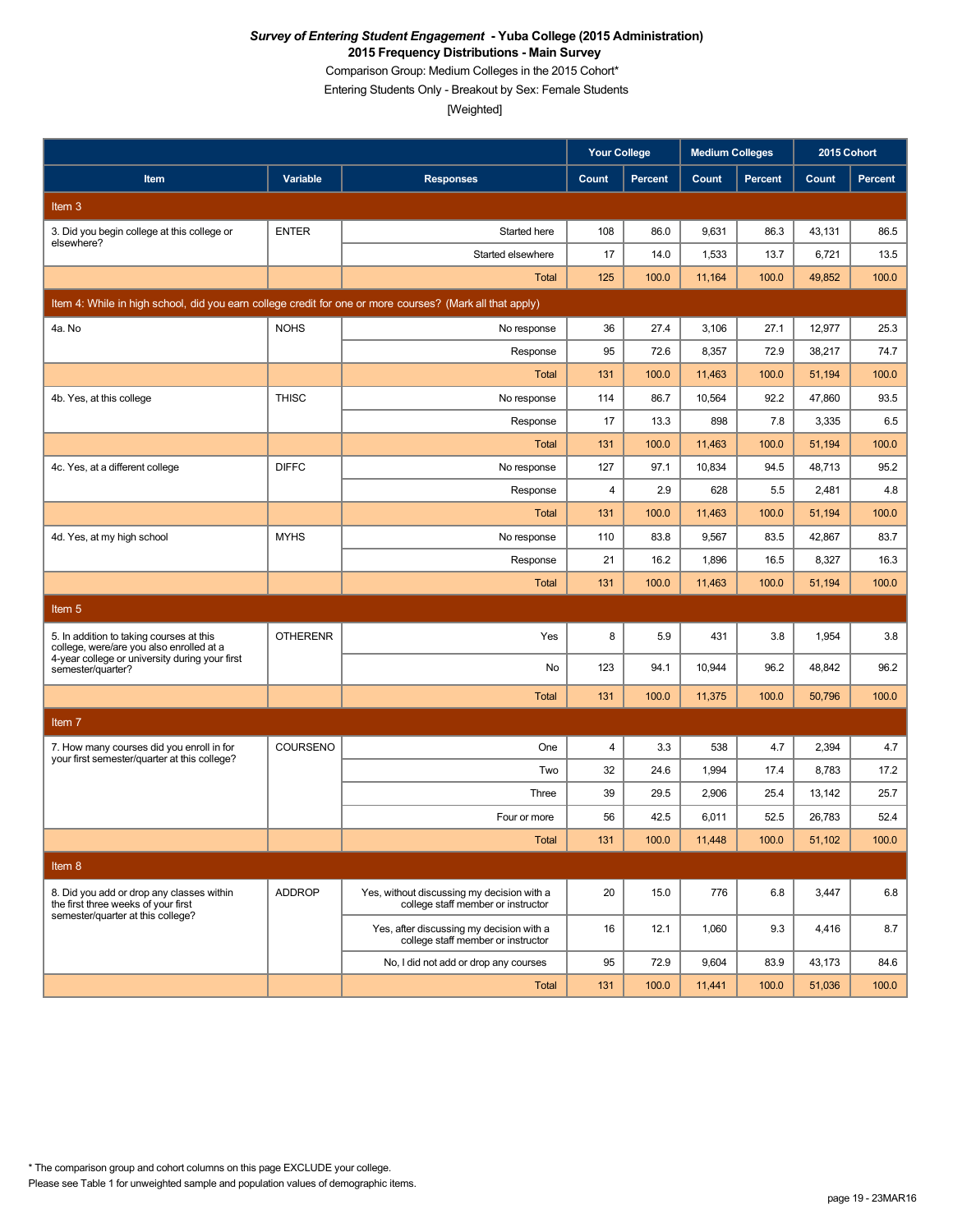Comparison Group: Medium Colleges in the 2015 Cohort\*

Entering Students Only - Breakout by Sex: Female Students

[Weighted]

|                                                                                                                                                                         |                 |                                                                                                                                                                      | <b>Your College</b> |              | <b>Medium Colleges</b> |               | 2015 Cohort     |                |
|-------------------------------------------------------------------------------------------------------------------------------------------------------------------------|-----------------|----------------------------------------------------------------------------------------------------------------------------------------------------------------------|---------------------|--------------|------------------------|---------------|-----------------|----------------|
| Item                                                                                                                                                                    | Variable        | <b>Responses</b>                                                                                                                                                     | Count               | Percent      | Count                  | Percent       | Count           | <b>Percent</b> |
| Item 9                                                                                                                                                                  |                 |                                                                                                                                                                      |                     |              |                        |               |                 |                |
| 9. Of the courses you enrolled in during                                                                                                                                | <b>DROPNO</b>   | None                                                                                                                                                                 | 111                 | 85.0         | 10,323                 | 90.5          | 46,342          | 90.9           |
| your first semester/quarter at this college.<br>how many did you drop after the first day of<br>class?                                                                  |                 | One                                                                                                                                                                  | 18                  | 13.7         | 835                    | 7.3           | 3,729           | 7.3            |
|                                                                                                                                                                         |                 | Two                                                                                                                                                                  | $\mathbf{1}$        | 0.8          | 190                    | 1.7           | 663             | 1.3            |
|                                                                                                                                                                         |                 | Three                                                                                                                                                                | 0                   | N/A          | 46                     | 0.4           | 168             | 0.3            |
|                                                                                                                                                                         |                 | Four or more                                                                                                                                                         | 1                   | 0.4          | 16                     | 0.1           | 79              | 0.2            |
|                                                                                                                                                                         |                 | <b>Total</b>                                                                                                                                                         | 131                 | 100.0        | 11,410                 | 100.0         | 50,981          | 100.0          |
| Item 10                                                                                                                                                                 |                 |                                                                                                                                                                      |                     |              |                        |               |                 |                |
| 10. When did you register for your courses<br>for your first semester/quarter at this                                                                                   | <b>REGCLASS</b> | More than one week before classes began                                                                                                                              | 111                 | 84.9         | 10,138                 | 88.6          | 45,151          | 88.3           |
| college?                                                                                                                                                                |                 | During the week before classes began                                                                                                                                 | 8                   | 6.3          | 1,059                  | 9.3           | 4,782           | 9.4            |
|                                                                                                                                                                         |                 | During the first week of classes                                                                                                                                     | 11                  | 8.8          | 187                    | 1.6           | 934             | 1.8            |
|                                                                                                                                                                         |                 | After the first week of classes                                                                                                                                      | 0                   | N/A          | 62                     | 0.5           | 246             | 0.5            |
|                                                                                                                                                                         |                 | Total                                                                                                                                                                | 131                 | 100.0        | 11,446                 | 100.0         | 51,113          | 100.0          |
|                                                                                                                                                                         |                 | Item 11: The following statements are about this college's orientation for new students. (Mark all that apply)                                                       |                     |              |                        |               |                 |                |
| 11a. I took part in an online orientation prior<br>to the beginning of classes                                                                                          | <b>ONLORIEN</b> | No response                                                                                                                                                          | 29                  | 22.3         | 9,797                  | 85.5          | 43,777          | 85.5           |
|                                                                                                                                                                         |                 | Response                                                                                                                                                             | 102                 | 77.7         | 1,666                  | 14.5          | 7,417           | 14.5           |
|                                                                                                                                                                         |                 | <b>Total</b>                                                                                                                                                         | 131                 | 100.0        | 11,463                 | 100.0         | 51,194          | 100.0          |
| 11b. I attended an on-campus orientation<br>prior to the beginning of classes                                                                                           | <b>ONCORIEN</b> | No response                                                                                                                                                          | 110                 | 84.0         | 4,939                  | 43.1          | 21,699          | 42.4           |
|                                                                                                                                                                         |                 | Response                                                                                                                                                             | 21                  | 16.0         | 6,524                  | 56.9          | 29,496          | 57.6           |
|                                                                                                                                                                         |                 | Total                                                                                                                                                                | 131                 | 100.0        | 11,463                 | 100.0         | 51,194          | 100.0          |
| 11c. I enrolled in an orientation course as<br>part of my course schedule during my first                                                                               | <b>CSORIEN</b>  | No response                                                                                                                                                          | 125                 | 95.4         | 10,653                 | 92.9          | 46,346          | 90.5           |
| semester/quarter at this college                                                                                                                                        |                 | Response                                                                                                                                                             | 6                   | 4.6          | 809                    | 7.1           | 4,848           | 9.5            |
|                                                                                                                                                                         |                 | Total                                                                                                                                                                | 131                 | 100.0        | 11,463                 | 100.0         | 51,194          | 100.0          |
| 11d. I was not aware of a college orientation                                                                                                                           | <b>NWORIEN</b>  | No response                                                                                                                                                          | 116                 | 88.8         | 10,216                 | 89.1          | 45,842          | 89.5           |
|                                                                                                                                                                         |                 | Response                                                                                                                                                             | 15                  | 11.2         | 1,247                  | 10.9          | 5,353           | 10.5           |
|                                                                                                                                                                         | <b>UNAORIEN</b> | <b>Total</b>                                                                                                                                                         | 131<br>129          | 100.0        | 11,463                 | 100.0<br>82.9 | 51,194          | 100.0          |
| 11e. I was unable to participate in<br>orientation due to scheduling or other<br>issues                                                                                 |                 | No response<br>Response                                                                                                                                              | 2                   | 98.8<br>1.2  | 9,497<br>1,966         | 17.1          | 43,083<br>8,111 | 84.2<br>15.8   |
|                                                                                                                                                                         |                 | <b>Total</b>                                                                                                                                                         | 131                 | 100.0        | 11,463                 | 100.0         | 51,194          | 100.0          |
|                                                                                                                                                                         |                 | Item 12: Think about your experiences from the time of your decision to attend this college through the end of the first three weeks of your first semester/quarter. |                     |              |                        |               |                 |                |
|                                                                                                                                                                         |                 |                                                                                                                                                                      |                     |              |                        |               |                 |                |
| 12a. Before I could register for classes, I<br>was required to take a placement test<br>(COMPASS, ASSET, ACCUPLACER, SAT,<br>ACT, etc.) to assess my skills in reading. | <b>REQPTEST</b> | Yes                                                                                                                                                                  | 113                 | 87.3         | 9,620                  | 85.4          | 42,380          | 84.0           |
| writing, and/or math [COLLREAD]                                                                                                                                         |                 | No                                                                                                                                                                   | 16                  | 12.7         | 1,645                  | 14.6          | 8,048           | 16.0           |
| 12b. I took a placement test (COMPASS.                                                                                                                                  |                 | <b>Total</b>                                                                                                                                                         | 129                 | 100.0        | 11,265                 | 100.0         | 50,428          | 100.0          |
| ASSET, ACCUPLACER, SAT, ACT, etc.)<br>[COLLREAD]                                                                                                                        | <b>TKPTEST</b>  | Yes                                                                                                                                                                  | 104<br>14           | 88.0<br>12.0 | 9,777                  | 89.0          | 43,111          | 87.6<br>12.4   |
|                                                                                                                                                                         |                 | No<br><b>Total</b>                                                                                                                                                   | 118                 | 100.0        | 1,209                  | 11.0<br>100.0 | 6,077           | 100.0          |
|                                                                                                                                                                         |                 |                                                                                                                                                                      |                     |              | 10,986                 |               | 49,188          |                |

\* The comparison group and cohort columns on this page EXCLUDE your college.

Please see Table 1 for unweighted sample and population values of demographic items.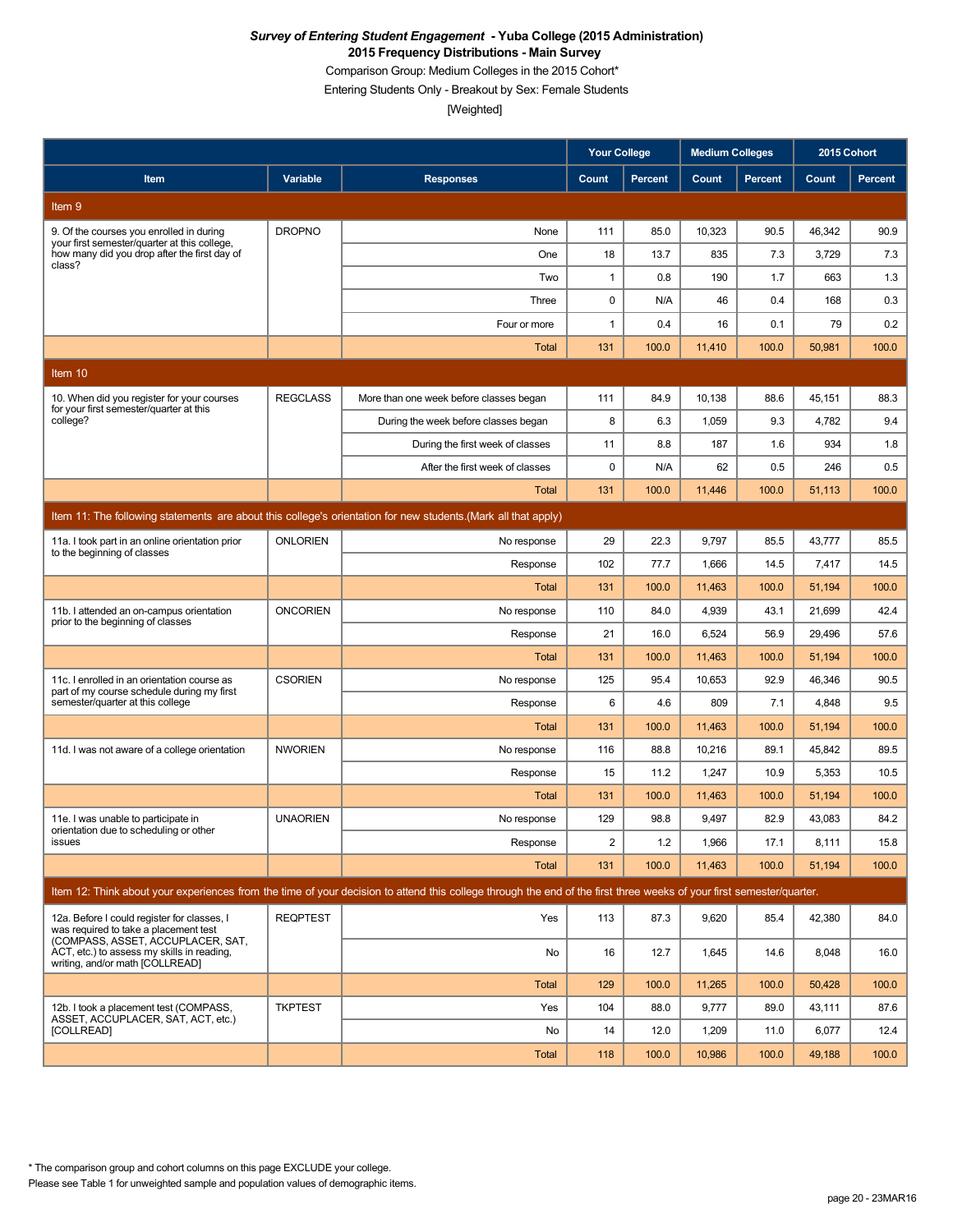Comparison Group: Medium Colleges in the 2015 Cohort\*

Entering Students Only - Breakout by Sex: Female Students

|                                                                                     |                 |                                                                                                                                                                                   | <b>Your College</b> |                | <b>Medium Colleges</b> |                | 2015 Cohort |         |
|-------------------------------------------------------------------------------------|-----------------|-----------------------------------------------------------------------------------------------------------------------------------------------------------------------------------|---------------------|----------------|------------------------|----------------|-------------|---------|
| Item                                                                                | Variable        | <b>Responses</b>                                                                                                                                                                  | Count               | <b>Percent</b> | Count                  | <b>Percent</b> | Count       | Percent |
|                                                                                     |                 | Item 12: Think about your experiences from the time of your decision to attend this college through the end of the first three weeks of your first semester/quarter.              |                     |                |                        |                |             |         |
| 12c. I was exempt from taking a placement<br>test at this college                   | <b>EXPTEST</b>  | Yes                                                                                                                                                                               | 28                  | 21.8           | 1,809                  | 16.7           | 8,704       | 18.0    |
|                                                                                     |                 | No                                                                                                                                                                                | 99                  | 78.2           | 9,010                  | 83.3           | 39,739      | 82.0    |
|                                                                                     |                 | <b>Total</b>                                                                                                                                                                      | 127                 | 100.0          | 10,819                 | 100.0          | 48,443      | 100.0   |
| that apply)                                                                         |                 | Item 13: My placement test scores indicated that I needed to take a Developmental course (also referred to as Basic Skills, College Prep, etc.) in the following areas. (Mark all |                     |                |                        |                |             |         |
| 13a. Didn't take a placement test                                                   | <b>NOTEST</b>   | No response                                                                                                                                                                       | 123                 | 94.2           | 10,283                 | 89.7           | 45,121      | 88.1    |
|                                                                                     |                 | Response                                                                                                                                                                          | 8                   | 5.8            | 1,180                  | 10.3           | 6,073       | 11.9    |
|                                                                                     |                 | Total                                                                                                                                                                             | 131                 | 100.0          | 11,463                 | 100.0          | 51,194      | 100.0   |
| 13b. Developmental Reading                                                          | NEEDREAD        | No response                                                                                                                                                                       | 120                 | 91.3           | 8,426                  | 73.5           | 38,742      | 75.7    |
|                                                                                     |                 | Response                                                                                                                                                                          | 11                  | 8.7            | 3,036                  | 26.5           | 12,452      | 24.3    |
|                                                                                     |                 | <b>Total</b>                                                                                                                                                                      | 131                 | 100.0          | 11,463                 | 100.0          | 51,194      | 100.0   |
| 13c. Developmental Writing                                                          | <b>NEEDWRIT</b> | No response                                                                                                                                                                       | 102                 | 78.0           | 8,521                  | 74.3           | 38,748      | 75.7    |
|                                                                                     |                 | Response                                                                                                                                                                          | 29                  | 22.0           | 2,941                  | 25.7           | 12,447      | 24.3    |
|                                                                                     |                 | Total                                                                                                                                                                             | 131                 | 100.0          | 11,463                 | 100.0          | 51,194      | 100.0   |
| 13d. Developmental Math                                                             | <b>NEEDMATH</b> | No response                                                                                                                                                                       | 76                  | 58.0           | 6,294                  | 54.9           | 28,001      | 54.7    |
|                                                                                     |                 | Response                                                                                                                                                                          | 55                  | 42.0           | 5,169                  | 45.1           | 23,193      | 45.3    |
|                                                                                     |                 | Total                                                                                                                                                                             | 131                 | 100.0          | 11,463                 | 100.0          | 51,194      | 100.0   |
| 13e. Didn't place into any Developmental<br>courses                                 | <b>NEEDNONE</b> | No response                                                                                                                                                                       | 70                  | 53.6           | 7,986                  | 69.7           | 34,941      | 68.3    |
|                                                                                     |                 | Response                                                                                                                                                                          | 61                  | 46.4           | 3,477                  | 30.3           | 16,253      | 31.7    |
|                                                                                     |                 | <b>Total</b>                                                                                                                                                                      | 131                 | 100.0          | 11,463                 | 100.0          | 51,194      | 100.0   |
| Item 14                                                                             |                 |                                                                                                                                                                                   |                     |                |                        |                |             |         |
| 14. This college required me to enroll in<br>classes indicated by my placement test | <b>REQCLASS</b> | Yes                                                                                                                                                                               | 107                 | 83.5           | 7,992                  | 71.0           | 35,696      | 71.0    |
| scores during my first semester/quarter<br><b>[COLLREAD]</b>                        |                 | No                                                                                                                                                                                | 21                  | 16.5           | 3,271                  | 29.0           | 14,589      | 29.0    |
|                                                                                     |                 | Total                                                                                                                                                                             | 128                 | 100.0          | 11,264                 | 100.0          | 50,285      | 100.0   |
|                                                                                     |                 | Item 15: With regard to financial assistance (scholarships, grants, or loans, etc.) to help with your college costs:                                                              |                     |                |                        |                |             |         |
| 15a. I applied for financial assistance                                             | <b>APPLIED</b>  | Yes                                                                                                                                                                               | 109                 | 83.3           | 9,199                  | 81.4           | 40,223      | 79.7    |
|                                                                                     |                 | No                                                                                                                                                                                | 22                  | 16.7           | 2,099                  | 18.6           | 10,266      | 20.3    |
|                                                                                     |                 | Total                                                                                                                                                                             | 131                 | 100.0          | 11,298                 | 100.0          | 50,489      | 100.0   |
| 15b. I was notified I was eligible to receive                                       | OFFERED         | Yes                                                                                                                                                                               | 93                  | 73.7           | 7,945                  | 71.5           | 34,580      | 69.5    |
| financial assistance                                                                |                 | No                                                                                                                                                                                | 33                  | 26.3           | 3,172                  | 28.5           | 15,188      | 30.5    |
|                                                                                     |                 | Total                                                                                                                                                                             | 126                 | 100.0          | 11,117                 | 100.0          | 49,768      | 100.0   |
| 15c. I received financial assistance funds                                          | <b>RECEIVED</b> | Yes                                                                                                                                                                               | 48                  | 36.7           | 6,302                  | 56.2           | 26,061      | 52.1    |
| before classes began                                                                |                 | No                                                                                                                                                                                | 82                  | 63.3           | 4,904                  | 43.8           | 24,000      | 47.9    |
|                                                                                     |                 | Total                                                                                                                                                                             | 130                 | 100.0          | 11,205                 | 100.0          | 50,061      | 100.0   |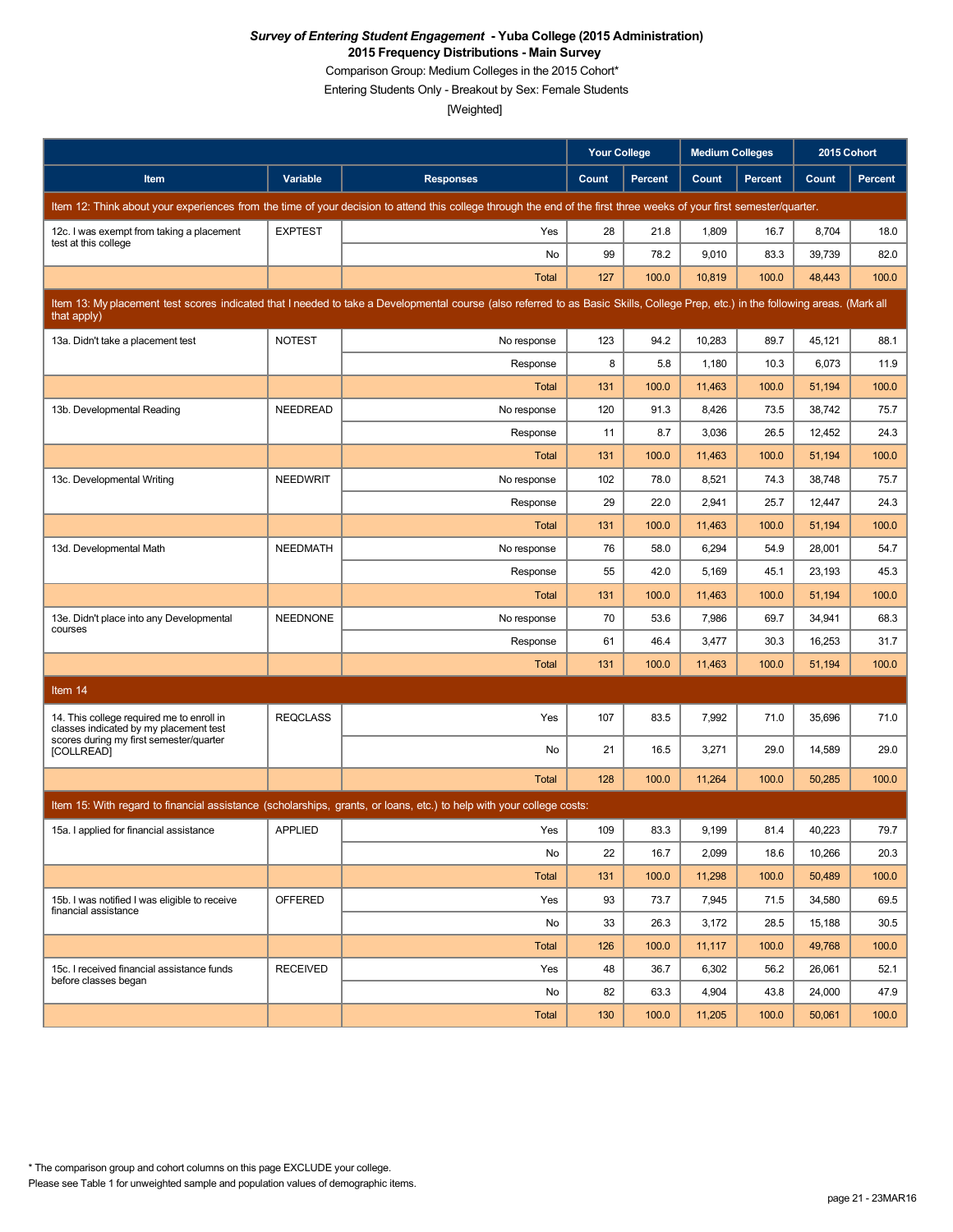Comparison Group: Medium Colleges in the 2015 Cohort\*

Entering Students Only - Breakout by Sex: Female Students

|                                                                                         |                 |                                                                                                                                                                      | <b>Your College</b> |                | <b>Medium Colleges</b> |         | 2015 Cohort |                |
|-----------------------------------------------------------------------------------------|-----------------|----------------------------------------------------------------------------------------------------------------------------------------------------------------------|---------------------|----------------|------------------------|---------|-------------|----------------|
| Item                                                                                    | Variable        | <b>Responses</b>                                                                                                                                                     | Count               | <b>Percent</b> | Count                  | Percent | Count       | <b>Percent</b> |
| Item 16                                                                                 |                 |                                                                                                                                                                      |                     |                |                        |         |             |                |
| 16. When did you first apply for financial<br>assistance?                               | <b>TIMEAPPL</b> | 3 or more months before classes began                                                                                                                                | 67                  | 51.3           | 5,230                  | 46.3    | 22,541      | 44.7           |
|                                                                                         |                 | 1 to 2 months before classes began                                                                                                                                   | 19                  | 14.6           | 2,517                  | 22.3    | 11,337      | 22.5           |
|                                                                                         |                 | Less than 1 month before classes began                                                                                                                               | 23                  | 18.0           | 1,271                  | 11.3    | 5,698       | 11.3           |
|                                                                                         |                 | After classes began                                                                                                                                                  | 4                   | 2.9            | 298                    | 2.6     | 1,352       | 2.7            |
|                                                                                         |                 | I did not apply for financial assistance                                                                                                                             | 17                  | 13.0           | 1,980                  | 17.5    | 9,545       | 18.9           |
|                                                                                         |                 | <b>Total</b>                                                                                                                                                         | 130                 | 100.0          | 11,295                 | 100.0   | 50,474      | 100.0          |
|                                                                                         |                 | Item 17: In which of the following types of courses were you enrolled during your first semester/quarter at this college?                                            |                     |                |                        |         |             |                |
| 17a. Developmental Reading (also referred                                               | <b>EDCPR</b>    | Enrolled                                                                                                                                                             | 24                  | 19.1           | 3,331                  | 29.9    | 13,920      | 28.0           |
| to as Basic Skills, College Prep, etc.)                                                 |                 | Not enrolled                                                                                                                                                         | 104                 | 80.9           | 7,795                  | 70.1    | 35,866      | 72.0           |
|                                                                                         |                 | Total                                                                                                                                                                | 128                 | 100.0          | 11,126                 | 100.0   | 49,786      | 100.0          |
| 17b. Developmental Writing (also referred<br>to as Basic Skills, College Prep, etc.)    | <b>EDCPW</b>    | Enrolled                                                                                                                                                             | 45                  | 34.7           | 3,373                  | 30.5    | 14,557      | 29.4           |
|                                                                                         |                 | Not enrolled                                                                                                                                                         | 84                  | 65.3           | 7,702                  | 69.5    | 34,996      | 70.6           |
|                                                                                         |                 | Total                                                                                                                                                                | 129                 | 100.0          | 11,074                 | 100.0   | 49,553      | 100.0          |
| 17c. Developmental Math (also referred to<br>as Basic Skills, College Prep, etc.)       | <b>EDCPM</b>    | Enrolled                                                                                                                                                             | 61                  | 48.0           | 4,725                  | 42.6    | 22,461      | 45.1           |
|                                                                                         |                 | Not enrolled                                                                                                                                                         | 66                  | 52.0           | 6,366                  | 57.4    | 27,381      | 54.9           |
|                                                                                         |                 | Total                                                                                                                                                                | 127                 | 100.0          | 11,090                 | 100.0   | 49,842      | 100.0          |
| 17d. An English course taught specifically<br>for students whose first language is not  | <b>ENRLENG</b>  | Enrolled                                                                                                                                                             | 2                   | 1.7            | 336                    | 3.1     | 1,688       | 3.4            |
| English (ESL, ESOL)                                                                     |                 | Not enrolled                                                                                                                                                         | 126                 | 98.3           | 10,563                 | 96.9    | 47,244      | 96.6           |
|                                                                                         |                 | Total                                                                                                                                                                | 128                 | 100.0          | 10,898                 | 100.0   | 48,932      | 100.0          |
| 17e. A course specifically designed to teach<br>skills and strategies to help students  | <b>ENRLSSDC</b> | Enrolled                                                                                                                                                             | 35                  | 26.9           | 3,917                  | 35.4    | 18,750      | 37.8           |
| succeed in college (e.g., a college success<br>or student success course)               |                 | Not enrolled                                                                                                                                                         | 95                  | 73.1           | 7,150                  | 64.6    | 30,896      | 62.2           |
|                                                                                         |                 | <b>Total</b>                                                                                                                                                         | 129                 | 100.0          | 11,067                 | 100.0   | 49,646      | 100.0          |
| 17f. An organized "learning community" (two<br>or more courses that a group of students | <b>ENRLOLC</b>  | Enrolled                                                                                                                                                             | 2                   | 1.7            | 675                    | 6.1     | 2,701       | 5.5            |
| take together)                                                                          |                 | Not enrolled                                                                                                                                                         | 126                 | 98.3           | 10,306                 | 93.9    | 46,578      | 94.5           |
|                                                                                         |                 | <b>Total</b>                                                                                                                                                         | 128                 | 100.0          | 10,981                 | 100.0   | 49,279      | 100.0          |
|                                                                                         |                 | Item 18: Think about your experiences from the time of your decision to attend this college through the end of the first three weeks of your first semester/quarter. |                     |                |                        |         |             |                |
| 18a. The very first time I came to this                                                 | <b>WELCOME</b>  | Strongly disagree                                                                                                                                                    | $\overline{7}$      | 5.0            | 88                     | 0.8     | 393         | 0.8            |
| college I felt welcome [EARLYCON]                                                       |                 | Disagree                                                                                                                                                             | 14                  | 10.9           | 231                    | 2.0     | 1,081       | 2.1            |
|                                                                                         |                 | Neutral                                                                                                                                                              | 43                  | 32.7           | 2,360                  | 20.8    | 11,257      | 22.2           |
|                                                                                         |                 | Agree                                                                                                                                                                | 52                  | 39.4           | 5,149                  | 45.4    | 22,272      | 43.9           |
|                                                                                         |                 | Strongly agree                                                                                                                                                       | 16                  | 12.0           | 3,517                  | 31.0    | 15,744      | 31.0           |
|                                                                                         |                 | Total                                                                                                                                                                | 131                 | 100.0          | 11,346                 | 100.0   | 50,747      | 100.0          |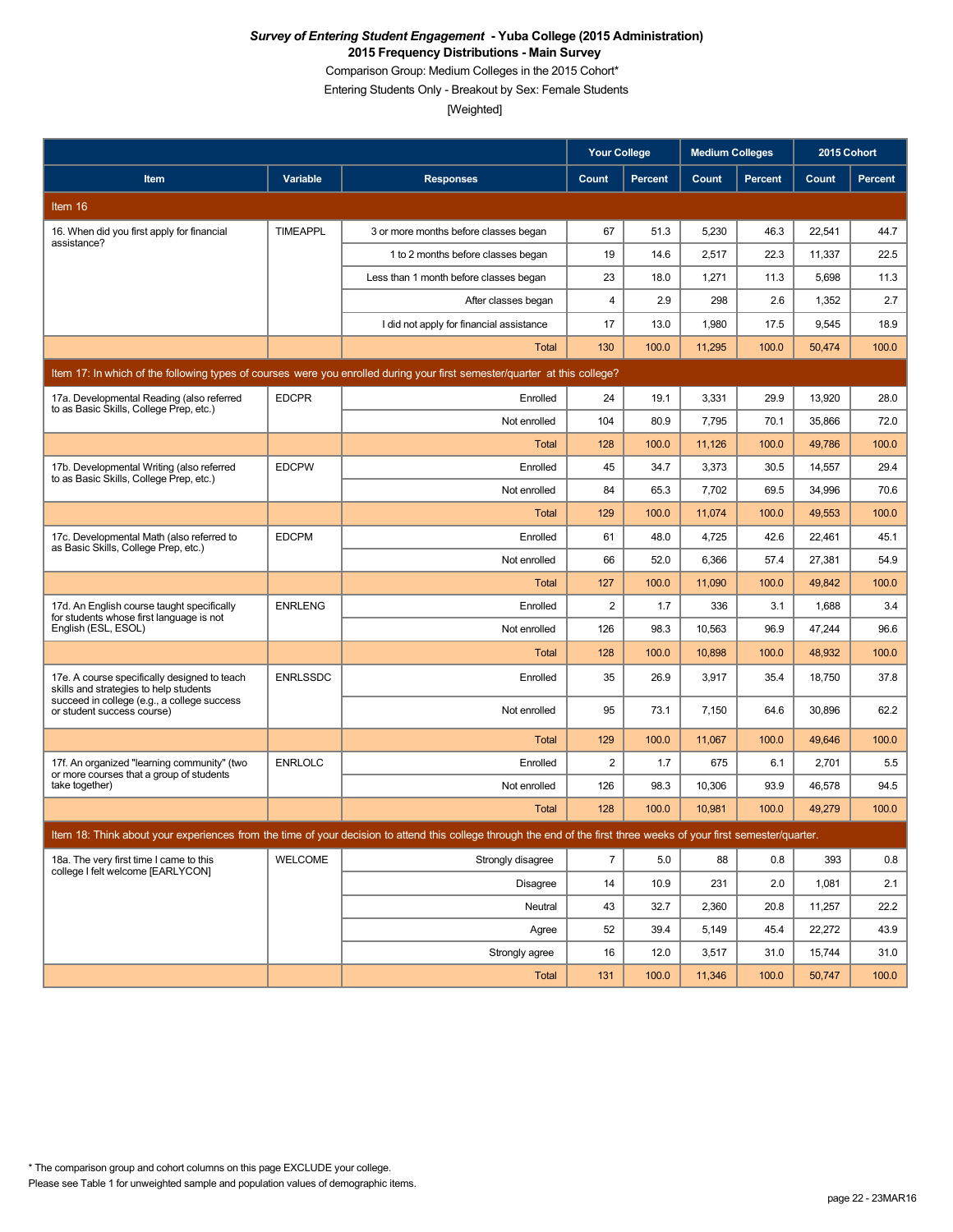Comparison Group: Medium Colleges in the 2015 Cohort\*

Entering Students Only - Breakout by Sex: Female Students

|                                                                                             |                 |                                                                                                                                                                      | <b>Your College</b> |                | <b>Medium Colleges</b> |                | 2015 Cohort |         |
|---------------------------------------------------------------------------------------------|-----------------|----------------------------------------------------------------------------------------------------------------------------------------------------------------------|---------------------|----------------|------------------------|----------------|-------------|---------|
| Item                                                                                        | Variable        | <b>Responses</b>                                                                                                                                                     | Count               | <b>Percent</b> | Count                  | <b>Percent</b> | Count       | Percent |
|                                                                                             |                 | Item 18: Think about your experiences from the time of your decision to attend this college through the end of the first three weeks of your first semester/quarter. |                     |                |                        |                |             |         |
| 18b. The instructors at this college want me<br>to succeed [HIEXPECT]                       | <b>WNTSCCD</b>  | Strongly disagree                                                                                                                                                    | 2                   | 1.7            | 17                     | 0.1            | 88          | 0.2     |
|                                                                                             |                 | Disagree                                                                                                                                                             | $\mathbf{1}$        | 0.4            | 57                     | 0.5            | 306         | 0.6     |
|                                                                                             |                 | Neutral                                                                                                                                                              | 39                  | 29.6           | 1,275                  | 11.3           | 5,697       | 11.3    |
|                                                                                             |                 | Agree                                                                                                                                                                | 53                  | 40.8           | 5,134                  | 45.6           | 22,703      | 45.0    |
|                                                                                             |                 | Strongly agree                                                                                                                                                       | 36                  | 27.5           | 4,776                  | 42.4           | 21,624      | 42.9    |
|                                                                                             |                 | Total                                                                                                                                                                | 131                 | 100.0          | 11,260                 | 100.0          | 50,418      | 100.0   |
| 18c. All the courses I needed to take during<br>my first semester/quarter were available at | <b>CONVTIME</b> | Strongly disagree                                                                                                                                                    | 8                   | 6.2            | 225                    | 2.0            | 1,094       | 2.2     |
| times convenient for me                                                                     |                 | Disagree                                                                                                                                                             | 10                  | 7.9            | 950                    | 8.4            | 4,443       | 8.8     |
|                                                                                             |                 | Neutral                                                                                                                                                              | 23                  | 17.4           | 1,845                  | 16.3           | 7,536       | 14.9    |
|                                                                                             |                 | Agree                                                                                                                                                                | 54                  | 41.5           | 4,355                  | 38.5           | 19,493      | 38.5    |
|                                                                                             |                 | Strongly agree                                                                                                                                                       | 35                  | 26.9           | 3,945                  | 34.8           | 18,054      | 35.7    |
|                                                                                             |                 | Total                                                                                                                                                                | 131                 | 100.0          | 11,320                 | 100.0          | 50,620      | 100.0   |
| 18d. I was able to meet with an academic<br>advisor at times convenient for me              | <b>AACONTIM</b> | Strongly disagree                                                                                                                                                    | $\overline{7}$      | 5.1            | 301                    | 2.7            | 1,339       | 2.7     |
| [ACADPLAN]                                                                                  |                 | <b>Disagree</b>                                                                                                                                                      | 6                   | 4.6            | 840                    | 7.5            | 4,013       | 8.0     |
|                                                                                             |                 | Neutral                                                                                                                                                              | 41                  | 31.8           | 2,767                  | 24.7           | 12,063      | 24.0    |
|                                                                                             |                 | Agree                                                                                                                                                                | 49                  | 38.6           | 4,373                  | 39.0           | 19,390      | 38.6    |
|                                                                                             |                 | Strongly agree                                                                                                                                                       | 26                  | 19.9           | 2,933                  | 26.2           | 13,463      | 26.8    |
|                                                                                             |                 | Total                                                                                                                                                                | 128                 | 100.0          | 11,215                 | 100.0          | 50,268      | 100.0   |
| 18e. An advisor helped me to select a<br>course of study, program, or major                 | AASELMAJ        | Strongly disagree                                                                                                                                                    | $\overline{7}$      | 5.0            | 634                    | 5.6            | 2,736       | 5.4     |
| [ACADPLAN]                                                                                  |                 | <b>Disagree</b>                                                                                                                                                      | 16                  | 12.4           | 1,675                  | 14.8           | 7,259       | 14.3    |
|                                                                                             |                 | Neutral                                                                                                                                                              | 20                  | 15.4           | 1,939                  | 17.2           | 8,791       | 17.4    |
|                                                                                             |                 | Agree                                                                                                                                                                | 57                  | 43.6           | 3,832                  | 33.9           | 16,916      | 33.4    |
|                                                                                             |                 | Strongly agree                                                                                                                                                       | 31                  | 23.6           | 3,221                  | 28.5           | 14,928      | 29.5    |
|                                                                                             |                 | Total                                                                                                                                                                | 131                 | 100.0          | 11,301                 | 100.0          | 50,630      | 100.0   |
| 18f. An advisor helped me to set academic<br>goals and to create a plan for achieving       | <b>ACADGOAL</b> | Strongly disagree                                                                                                                                                    | 9                   | 6.7            | 767                    | 6.8            | 3,505       | 6.9     |
| them [ACADPLAN]                                                                             |                 | Disagree                                                                                                                                                             | 29                  | 22.0           | 2,491                  | 22.1           | 10,990      | 21.7    |
|                                                                                             |                 | Neutral                                                                                                                                                              | 24                  | 18.2           | 3,051                  | 27.0           | 13,498      | 26.7    |
|                                                                                             |                 | Agree                                                                                                                                                                | 40                  | 30.7           | 2,907                  | 25.8           | 12,805      | 25.3    |
|                                                                                             |                 | Strongly agree                                                                                                                                                       | 29                  | 22.4           | 2,069                  | 18.3           | 9,755       | 19.3    |
|                                                                                             |                 | Total                                                                                                                                                                | 131                 | 100.0          | 11,286                 | 100.0          | 50,553      | 100.0   |
| 18g. An advisor helped me to identify the<br>courses I needed to take during my first       | <b>CRSADV</b>   | Strongly disagree                                                                                                                                                    | 4                   | 3.3            | 448                    | 4.0            | 2,066       | 4.1     |
| semester/quarter [ACADPLAN]                                                                 |                 | Disagree                                                                                                                                                             | 8                   | 5.8            | 981                    | 8.7            | 4,564       | 9.0     |
|                                                                                             |                 | Neutral                                                                                                                                                              | 14                  | 10.8           | 1,455                  | 12.9           | 6,611       | 13.1    |
|                                                                                             |                 | Agree                                                                                                                                                                | 58                  | 44.4           | 4,611                  | 40.8           | 20,187      | 39.9    |
|                                                                                             |                 | Strongly agree                                                                                                                                                       | 47                  | 35.7           | 3,815                  | 33.7           | 17,217      | 34.0    |
|                                                                                             |                 | Total                                                                                                                                                                | 131                 | 100.0          | 11,310                 | 100.0          | 50,645      | 100.0   |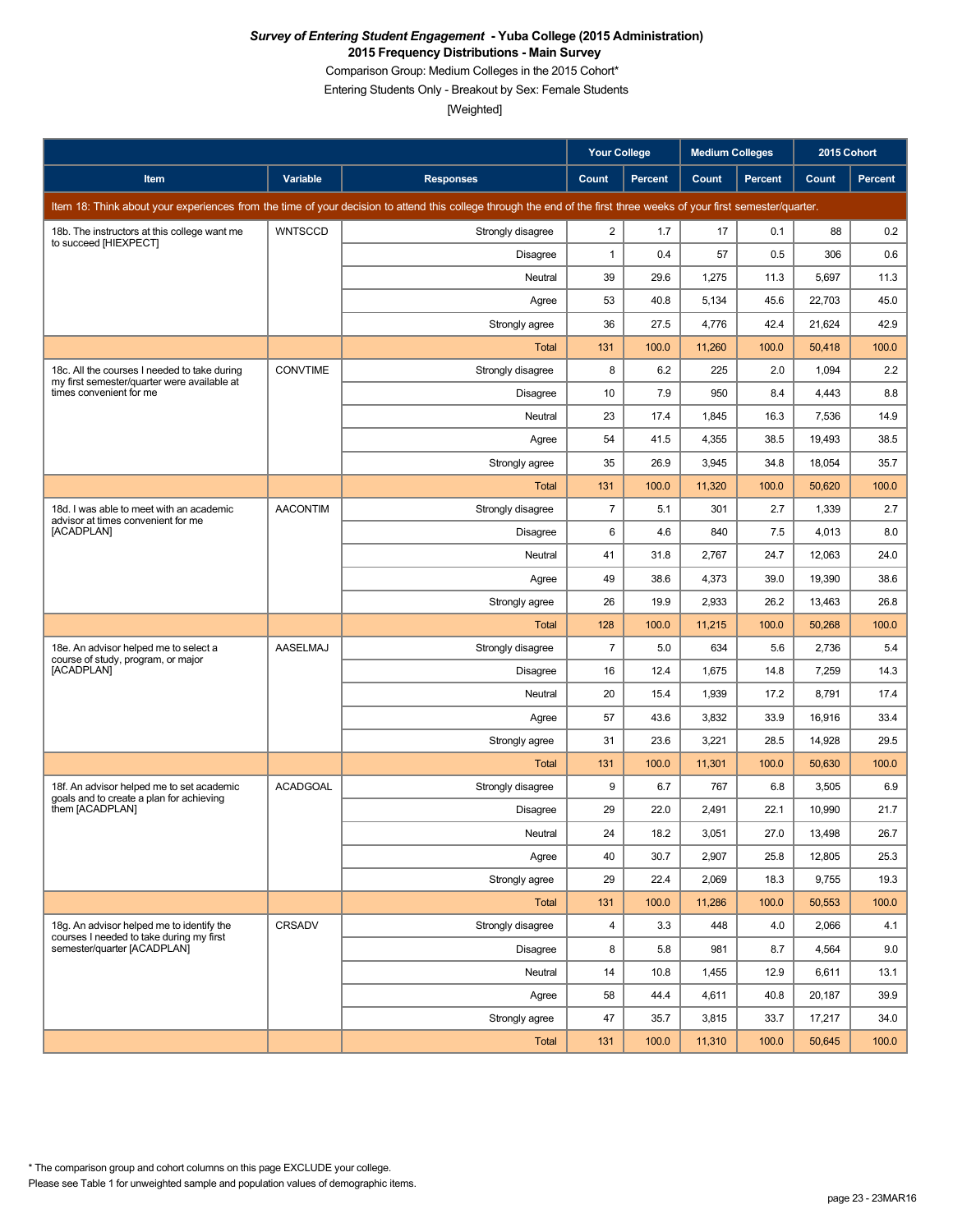Comparison Group: Medium Colleges in the 2015 Cohort\*

Entering Students Only - Breakout by Sex: Female Students

|                                                                                                                                |                 |                                                                                                                                                                      | <b>Your College</b> |                | <b>Medium Colleges</b> |         | 2015 Cohort |         |
|--------------------------------------------------------------------------------------------------------------------------------|-----------------|----------------------------------------------------------------------------------------------------------------------------------------------------------------------|---------------------|----------------|------------------------|---------|-------------|---------|
| Item                                                                                                                           | Variable        | <b>Responses</b>                                                                                                                                                     | Count               | <b>Percent</b> | Count                  | Percent | Count       | Percent |
|                                                                                                                                |                 | Item 18: Think about your experiences from the time of your decision to attend this college through the end of the first three weeks of your first semester/quarter. |                     |                |                        |         |             |         |
| 18h. A college staff member talked with me                                                                                     | <b>OSCOMM</b>   | Strongly disagree                                                                                                                                                    | 20                  | 15.4           | 1,355                  | 12.0    | 6,580       | 13.0    |
| about my commitments outside of school<br>(work, children, dependents, etc.) to help<br>me figure out how many courses to take |                 | <b>Disagree</b>                                                                                                                                                      | 55                  | 41.9           | 3,760                  | 33.3    | 17,033      | 33.6    |
| [ACADPLAN]                                                                                                                     |                 | Neutral                                                                                                                                                              | 31                  | 23.7           | 2,592                  | 22.9    | 11,293      | 22.3    |
|                                                                                                                                |                 | Agree                                                                                                                                                                | 16                  | 12.5           | 2,146                  | 19.0    | 9,338       | 18.4    |
|                                                                                                                                |                 | Strongly agree                                                                                                                                                       | 9                   | 6.6            | 1,450                  | 12.8    | 6,406       | 12.6    |
|                                                                                                                                |                 | Total                                                                                                                                                                | 131                 | 100.0          | 11,304                 | 100.0   | 50,651      | 100.0   |
| 18i. The college provided me with adequate<br>information about financial assistance                                           | <b>FAINFO</b>   | Strongly disagree                                                                                                                                                    | 11                  | 8.7            | 737                    | 6.5     | 3,556       | 7.0     |
| (scholarships, grants, loans, etc.)<br>[EARLYCON]                                                                              |                 | <b>Disagree</b>                                                                                                                                                      | 31                  | 23.7           | 1,775                  | 15.7    | 7,825       | 15.4    |
|                                                                                                                                |                 | Neutral                                                                                                                                                              | 30                  | 23.2           | 2,969                  | 26.2    | 12,919      | 25.5    |
|                                                                                                                                |                 | Agree                                                                                                                                                                | 35                  | 26.9           | 3,597                  | 31.8    | 16,202      | 32.0    |
|                                                                                                                                |                 | Strongly agree                                                                                                                                                       | 23                  | 17.5           | 2,232                  | 19.7    | 10,171      | 20.1    |
|                                                                                                                                |                 | Total                                                                                                                                                                | 131                 | 100.0          | 11,310                 | 100.0   | 50,673      | 100.0   |
| 18j. A college staff member helped me<br>determine whether I qualified for financial                                           | QUALFA          | Strongly disagree                                                                                                                                                    | 14                  | 10.4           | 1,168                  | 10.3    | 5,730       | 11.3    |
| assistance [EARLYCON]                                                                                                          |                 | <b>Disagree</b>                                                                                                                                                      | 37                  | 28.4           | 3,175                  | 28.1    | 14,507      | 28.7    |
|                                                                                                                                |                 | Neutral                                                                                                                                                              | 23                  | 17.5           | 2,744                  | 24.3    | 11,855      | 23.5    |
|                                                                                                                                |                 | Agree                                                                                                                                                                | 36                  | 27.5           | 2,523                  | 22.3    | 10,976      | 21.7    |
|                                                                                                                                |                 | Strongly agree                                                                                                                                                       | 21                  | 16.3           | 1,683                  | 14.9    | 7,476       | 14.8    |
|                                                                                                                                |                 | <b>Total</b>                                                                                                                                                         | 131                 | 100.0          | 11,293                 | 100.0   | 50,544      | 100.0   |
| 18k. All instructors had activities to<br>introduce students to one another                                                    | <b>ACTINTRO</b> | Strongly disagree                                                                                                                                                    | 8                   | 6.2            | 854                    | 7.6     | 3,755       | 7.4     |
|                                                                                                                                |                 | <b>Disagree</b>                                                                                                                                                      | 33                  | 25.0           | 2,675                  | 23.7    | 11,344      | 22.4    |
|                                                                                                                                |                 | Neutral                                                                                                                                                              | 47                  | 36.3           | 2,573                  | 22.8    | 11,933      | 23.6    |
|                                                                                                                                |                 | Agree                                                                                                                                                                | 29                  | 22.1           | 3,141                  | 27.8    | 14,111      | 27.9    |
|                                                                                                                                |                 | Strongly agree                                                                                                                                                       | 14                  | 10.4           | 2,051                  | 18.2    | 9,429       | 18.6    |
|                                                                                                                                |                 | Total                                                                                                                                                                | 131                 | 100.0          | 11,293                 | 100.0   | 50,572      | 100.0   |
| 18I. All instructors clearly explained<br>academic and student support services                                                | <b>RESOURCE</b> | Strongly disagree                                                                                                                                                    | 5                   | 3.8            | 228                    | 2.0     | 1,024       | 2.0     |
| available at this college [ACSOCSUP]                                                                                           |                 | Disagree                                                                                                                                                             | 10                  | 7.9            | 964                    | 8.5     | 4,108       | 8.1     |
|                                                                                                                                |                 | Neutral                                                                                                                                                              | 42                  | 31.9           | 2,167                  | 19.2    | 9,795       | 19.4    |
|                                                                                                                                |                 | Agree                                                                                                                                                                | 60                  | 45.7           | 4,785                  | 42.4    | 20,881      | 41.3    |
|                                                                                                                                |                 | Strongly agree                                                                                                                                                       | 14                  | 10.7           | 3,143                  | 27.8    | 14,741      | 29.2    |
|                                                                                                                                |                 | Total                                                                                                                                                                | 131                 | 100.0          | 11,287                 | 100.0   | 50,549      | 100.0   |
| 18m. All instructors clearly explained course<br>grading policies [ACSOCSUP]                                                   | <b>GRADEPOL</b> | Strongly disagree                                                                                                                                                    | 0                   | N/A            | 92                     | 0.8     | 331         | 0.7     |
|                                                                                                                                |                 | Disagree                                                                                                                                                             | 3                   | 2.1            | 267                    | 2.4     | 1,167       | 2.3     |
|                                                                                                                                |                 | Neutral                                                                                                                                                              | 9                   | 6.6            | 974                    | 8.6     | 4,407       | 8.7     |
|                                                                                                                                |                 | Agree                                                                                                                                                                | 72                  | 54.8           | 5,250                  | 46.4    | 22,947      | 45.3    |
|                                                                                                                                |                 | Strongly agree                                                                                                                                                       | 48                  | 36.5           | 4,737                  | 41.8    | 21,768      | 43.0    |
|                                                                                                                                |                 | Total                                                                                                                                                                | 131                 | 100.0          | 11,320                 | 100.0   | 50,621      | 100.0   |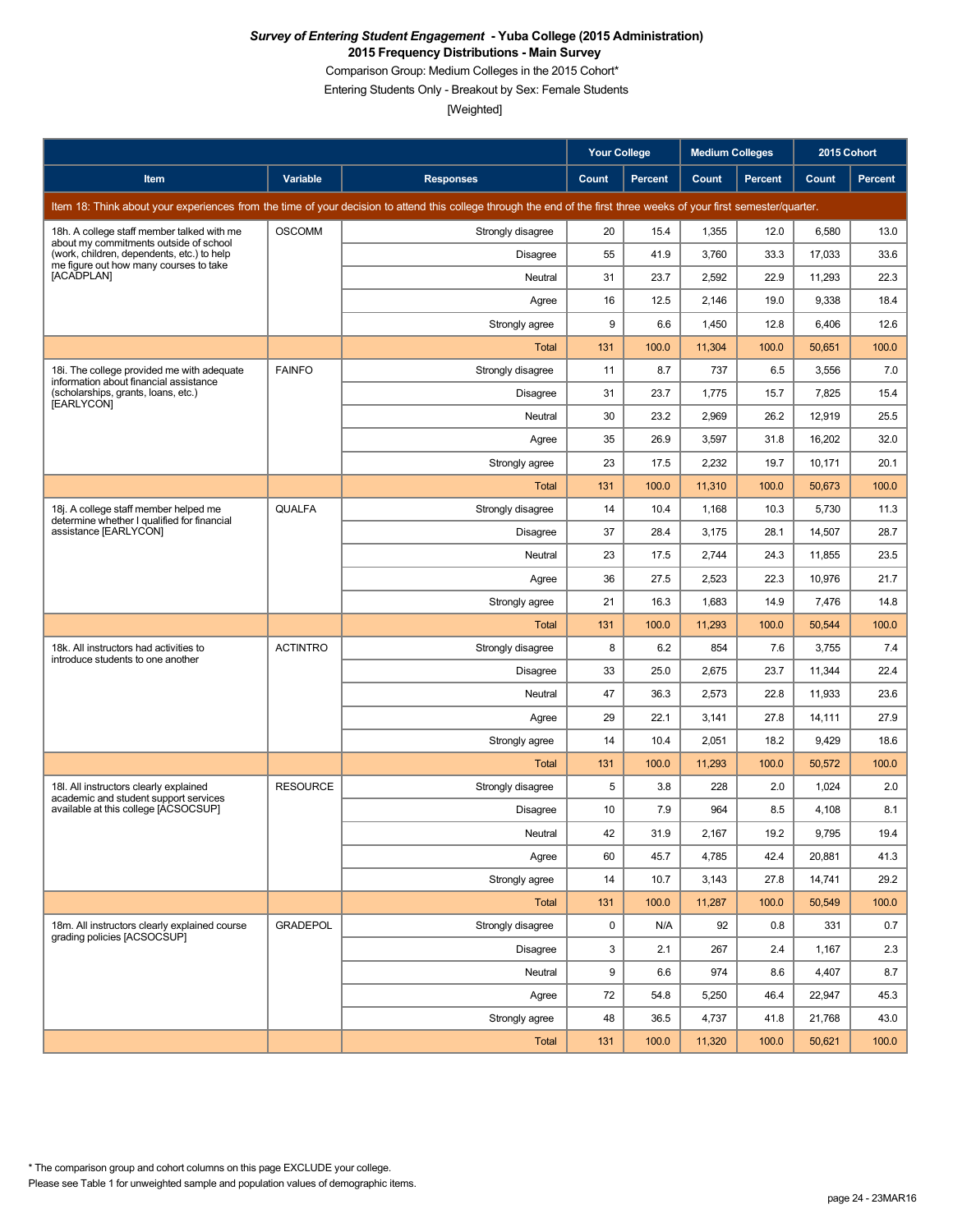Comparison Group: Medium Colleges in the 2015 Cohort\*

Entering Students Only - Breakout by Sex: Female Students

|                                                                                      |                 |                                                                                                                                                                      | Your College   |                | <b>Medium Colleges</b> |                | 2015 Cohort |         |
|--------------------------------------------------------------------------------------|-----------------|----------------------------------------------------------------------------------------------------------------------------------------------------------------------|----------------|----------------|------------------------|----------------|-------------|---------|
| Item                                                                                 | Variable        | <b>Responses</b>                                                                                                                                                     | Count          | <b>Percent</b> | Count                  | <b>Percent</b> | Count       | Percent |
|                                                                                      |                 | Item 18: Think about your experiences from the time of your decision to attend this college through the end of the first three weeks of your first semester/quarter. |                |                |                        |                |             |         |
| 18n. All instructors clearly explained course<br>syllabi (syllabuses) [ACSOCSUP]     | <b>SYLLABI</b>  | Strongly disagree                                                                                                                                                    | 0              | N/A            | 38                     | 0.3            | 202         | 0.4     |
|                                                                                      |                 | Disagree                                                                                                                                                             | 3              | 2.1            | 186                    | 1.6            | 835         | 1.7     |
|                                                                                      |                 | Neutral                                                                                                                                                              | 4              | 3.0            | 708                    | 6.3            | 3,176       | 6.3     |
|                                                                                      |                 | Agree                                                                                                                                                                | 64             | 50.2           | 4,835                  | 42.8           | 21,290      | 42.1    |
|                                                                                      |                 | Strongly agree                                                                                                                                                       | 57             | 44.7           | 5,541                  | 49.0           | 25,029      | 49.5    |
|                                                                                      |                 | <b>Total</b>                                                                                                                                                         | 128            | 100.0          | 11,308                 | 100.0          | 50,532      | 100.0   |
| 18o. I knew how to get in touch with my<br>instructors outside of class [ACSOCSUP]   | <b>FACMEET</b>  | Strongly disagree                                                                                                                                                    | $\overline{c}$ | 1.7            | 53                     | 0.5            | 253         | 0.5     |
|                                                                                      |                 | <b>Disagree</b>                                                                                                                                                      | 5              | 3.8            | 205                    | 1.8            | 999         | 2.0     |
|                                                                                      |                 | Neutral                                                                                                                                                              | 19             | 14.5           | 786                    | 6.9            | 3,865       | 7.6     |
|                                                                                      |                 | Agree                                                                                                                                                                | 58             | 44.4           | 4,915                  | 43.4           | 21,629      | 42.7    |
|                                                                                      |                 | Strongly agree                                                                                                                                                       | 47             | 35.7           | 5,354                  | 47.3           | 23,904      | 47.2    |
|                                                                                      |                 | Total                                                                                                                                                                | 131            | 100.0          | 11,313                 | 100.0          | 50,650      | 100.0   |
| 18p. At least one college staff member<br>(other than an instructor) learned my name | <b>CSTAFNAM</b> | Strongly disagree                                                                                                                                                    | 19             | 14.5           | 1,547                  | 13.7           | 7,268       | 14.4    |
| [EARLYCON]                                                                           |                 | <b>Disagree</b>                                                                                                                                                      | 34             | 26.2           | 2,745                  | 24.3           | 12,203      | 24.1    |
|                                                                                      |                 | Neutral                                                                                                                                                              | 23             | 17.8           | 1,797                  | 15.9           | 8,011       | 15.8    |
|                                                                                      |                 | Agree                                                                                                                                                                | 38             | 28.6           | 2,613                  | 23.1           | 11,418      | 22.6    |
|                                                                                      |                 | Strongly agree                                                                                                                                                       | 17             | 12.9           | 2,610                  | 23.1           | 11,720      | 23.2    |
|                                                                                      |                 | <b>Total</b>                                                                                                                                                         | 131            | 100.0          | 11,312                 | 100.0          | 50,620      | 100.0   |
| 18q. At least one other student whom I<br>didn't previously know learned my name     | <b>OSTUDNAM</b> | Strongly disagree                                                                                                                                                    | 5              | 3.8            | 318                    | 2.8            | 1,481       | 2.9     |
| [ACSOCSUP]                                                                           |                 | <b>Disagree</b>                                                                                                                                                      | 9              | 6.7            | 632                    | 5.6            | 2,934       | 5.8     |
|                                                                                      |                 | Neutral                                                                                                                                                              | 16             | 12.0           | 1,046                  | 9.2            | 4,877       | 9.6     |
|                                                                                      |                 | Agree                                                                                                                                                                | 60             | 45.6           | 4,476                  | 39.5           | 19,560      | 38.6    |
|                                                                                      |                 | Strongly agree                                                                                                                                                       | 42             | 32.0           | 4,847                  | 42.8           | 21,808      | 43.0    |
|                                                                                      |                 | Total                                                                                                                                                                | 131            | 100.0          | 11,319                 | 100.0          | 50,660      | 100.0   |
| 18r. At least one instructor learned my<br>name [ACSOCSUP]                           | <b>FACNAM</b>   | Strongly disagree                                                                                                                                                    | 5              | 3.8            | 169                    | 1.5            | 912         | 1.8     |
|                                                                                      |                 | Disagree                                                                                                                                                             | 10             | 7.9            | 385                    | 3.4            | 2,105       | 4.2     |
|                                                                                      |                 | Neutral                                                                                                                                                              | 16             | 12.5           | 867                    | $7.7\,$        | 4,058       | 8.1     |
|                                                                                      |                 | Agree                                                                                                                                                                | 58             | 44.2           | 4,675                  | 41.5           | 19,937      | 39.6    |
|                                                                                      |                 | Strongly agree                                                                                                                                                       | 41             | 31.7           | 5,166                  | 45.9           | 23,342      | 46.4    |
|                                                                                      |                 | Total                                                                                                                                                                | 131            | 100.0          | 11,262                 | 100.0          | 50,354      | 100.0   |
| 18s. I learned the name of at least one<br>other student in most of my classes       | STUNAM          | Strongly disagree                                                                                                                                                    | $\overline{2}$ | 1.7            | 173                    | 1.5            | 885         | 1.7     |
| [ACSOCSUP]                                                                           |                 | Disagree                                                                                                                                                             | 4              | 3.3            | 453                    | 4.0            | 2,201       | 4.3     |
|                                                                                      |                 | Neutral                                                                                                                                                              | 9              | 7.0            | 800                    | 7.1            | 3,737       | 7.4     |
|                                                                                      |                 | Agree                                                                                                                                                                | 73             | 56.0           | 4,468                  | 39.5           | 19,703      | 38.9    |
|                                                                                      |                 | Strongly agree                                                                                                                                                       | 42             | 32.0           | 5,427                  | 47.9           | 24,134      | 47.6    |
|                                                                                      |                 | Total                                                                                                                                                                | 131            | 100.0          | 11,321                 | 100.0          | 50,660      | 100.0   |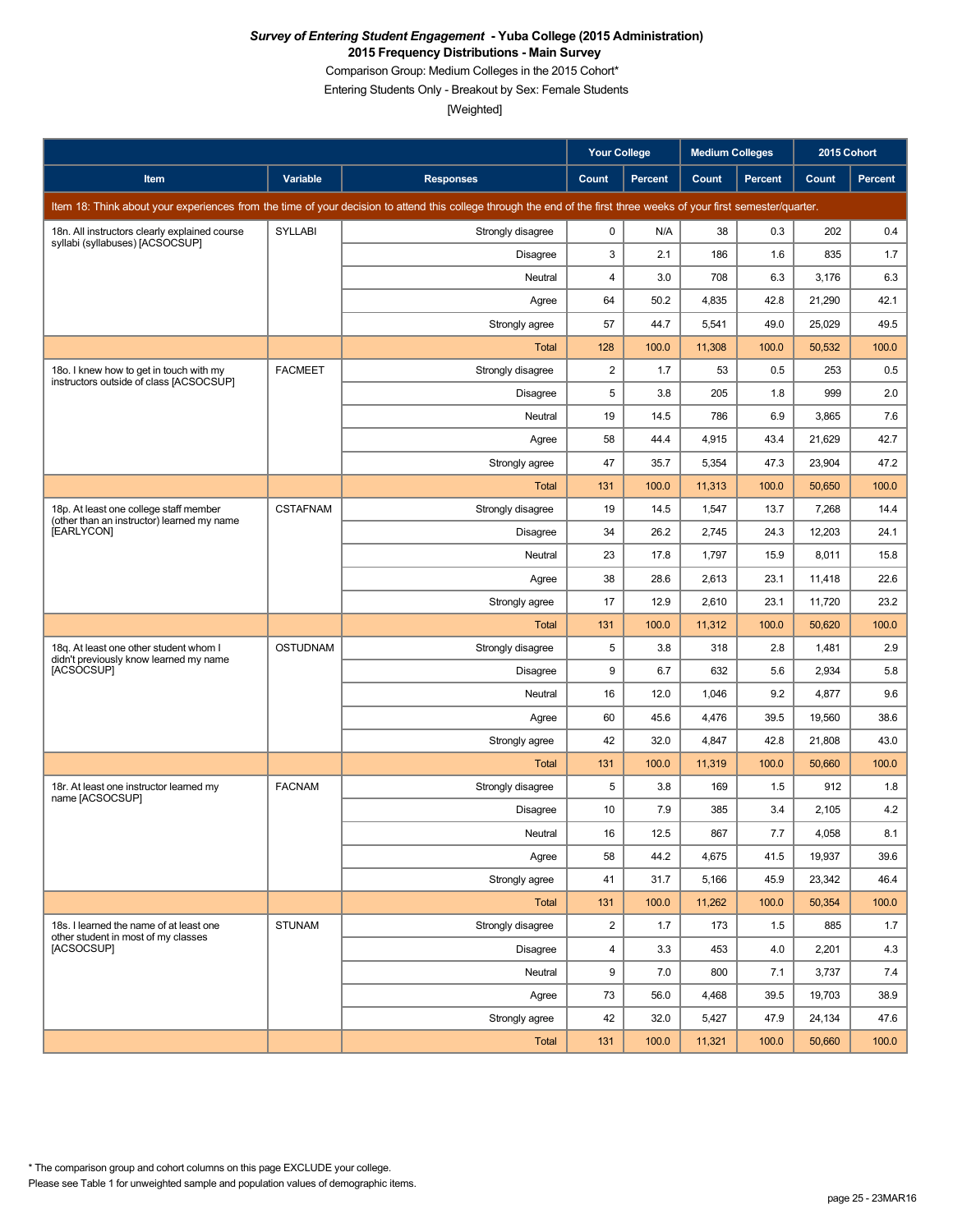Comparison Group: Medium Colleges in the 2015 Cohort\*

Entering Students Only - Breakout by Sex: Female Students

[Weighted]

|                                                                                                                                 |                 |                                                                                                                                                                      | <b>Your College</b> |                | <b>Medium Colleges</b> |         | 2015 Cohort |         |  |  |
|---------------------------------------------------------------------------------------------------------------------------------|-----------------|----------------------------------------------------------------------------------------------------------------------------------------------------------------------|---------------------|----------------|------------------------|---------|-------------|---------|--|--|
| Item                                                                                                                            | Variable        | <b>Responses</b>                                                                                                                                                     | Count               | <b>Percent</b> | Count                  | Percent | Count       | Percent |  |  |
|                                                                                                                                 |                 | Item 18: Think about your experiences from the time of your decision to attend this college through the end of the first three weeks of your first semester/quarter. |                     |                |                        |         |             |         |  |  |
| 18t. I have the motivation to do what it takes                                                                                  | <b>ITTAKES</b>  | Strongly disagree                                                                                                                                                    | 0                   | N/A            | 35                     | 0.3     | 193         | 0.4     |  |  |
| to succeed in college [HIEXPECT]                                                                                                |                 | <b>Disagree</b>                                                                                                                                                      | 3                   | 2.5            | 135                    | 1.2     | 501         | 1.0     |  |  |
|                                                                                                                                 |                 | Neutral                                                                                                                                                              | 11                  | 8.5            | 848                    | 7.5     | 4,005       | 7.9     |  |  |
|                                                                                                                                 |                 | Agree                                                                                                                                                                | 48                  | 37.3           | 3,971                  | 35.1    | 17,297      | 34.2    |  |  |
|                                                                                                                                 |                 | Strongly agree                                                                                                                                                       | 66                  | 51.7           | 6,315                  | 55.9    | 28,548      | 56.5    |  |  |
|                                                                                                                                 |                 | <b>Total</b>                                                                                                                                                         | 128                 | 100.0          | 11,304                 | 100.0   | 50,543      | 100.0   |  |  |
| 18u. I am prepared academically to succeed<br>in college [HIEXPECT]                                                             | <b>ACPRPRD</b>  | Strongly disagree                                                                                                                                                    | 0                   | N/A            | 57                     | 0.5     | 223         | 0.4     |  |  |
|                                                                                                                                 |                 | Disagree                                                                                                                                                             | 4                   | 2.9            | 148                    | 1.3     | 694         | 1.4     |  |  |
|                                                                                                                                 |                 | Neutral                                                                                                                                                              | 13                  | 10.0           | 1,446                  | 12.8    | 6,103       | 12.0    |  |  |
|                                                                                                                                 |                 | Agree                                                                                                                                                                | 53                  | 40.2           | 4,304                  | 38.0    | 19,188      | 37.9    |  |  |
|                                                                                                                                 |                 | Strongly agree                                                                                                                                                       | 62                  | 46.9           | 5,369                  | 47.4    | 24,468      | 48.3    |  |  |
|                                                                                                                                 |                 | <b>Total</b>                                                                                                                                                         | 131                 | 100.0          | 11,324                 | 100.0   | 50,677      | 100.0   |  |  |
| Item 19: During the first three weeks of your first semester/quarter at this college, about how often did you do the following? |                 |                                                                                                                                                                      |                     |                |                        |         |             |         |  |  |
| 19a. Ask questions in class or contribute to                                                                                    | <b>ASKQUES</b>  | Never                                                                                                                                                                | 16                  | 12.5           | 976                    | 8.5     | 4,266       | 8.4     |  |  |
| class discussions [ENGAGLRN]                                                                                                    |                 | Once                                                                                                                                                                 | 35                  | 26.8           | 2,520                  | 22.1    | 11,748      | 23.0    |  |  |
|                                                                                                                                 |                 | Two or three times                                                                                                                                                   | 57                  | 43.5           | 5,359                  | 47.0    | 23,747      | 46.6    |  |  |
|                                                                                                                                 |                 | Four or more times                                                                                                                                                   | 22                  | 17.2           | 2,558                  | 22.4    | 11,224      | 22.0    |  |  |
|                                                                                                                                 |                 | <b>Total</b>                                                                                                                                                         | 130                 | 100.0          | 11,413                 | 100.0   | 50,985      | 100.0   |  |  |
| 19b. Prepare at least two drafts of a paper<br>or assignment before turning it in                                               | <b>PREPDRFT</b> | Never                                                                                                                                                                | 30                  | 23.1           | 2,871                  | 25.3    | 13,017      | 25.7    |  |  |
| [ENGAGLRN]                                                                                                                      |                 | Once                                                                                                                                                                 | 50                  | 38.6           | 3,944                  | 34.8    | 17,512      | 34.6    |  |  |
|                                                                                                                                 |                 | Two or three times                                                                                                                                                   | 43                  | 33.2           | 3,621                  | 31.9    | 16,066      | 31.7    |  |  |
|                                                                                                                                 |                 | Four or more times                                                                                                                                                   | 7                   | 5.0            | 907                    | 8.0     | 4,045       | 8.0     |  |  |
|                                                                                                                                 |                 | Total                                                                                                                                                                | 129                 | 100.0          | 11,342                 | 100.0   | 50,640      | 100.0   |  |  |
| 19c. Turn in an assignment late [HIEXPECT]                                                                                      | <b>LATETURN</b> | Never                                                                                                                                                                | 102                 | 80.0           | 8,022                  | 70.5    | 35,518      | 70.0    |  |  |
|                                                                                                                                 |                 | Once                                                                                                                                                                 | 21                  | 16.2           | 2,514                  | 22.1    | 11,601      | 22.9    |  |  |
|                                                                                                                                 |                 | Two or three times                                                                                                                                                   | 4                   | 3.0            | 751                    | 6.6     | 3,218       | 6.3     |  |  |
|                                                                                                                                 |                 | Four or more times                                                                                                                                                   | 1                   | 0.8            | 86                     | $0.8\,$ | 419         | $0.8\,$ |  |  |
|                                                                                                                                 |                 | Total                                                                                                                                                                | 128                 | 100.0          | 11,373                 | 100.0   | 50,757      | 100.0   |  |  |
| 19d. Not turn in an assignment [HIEXPECT]                                                                                       | <b>NOTTURN</b>  | Never                                                                                                                                                                | 97                  | 74.5           | 8,748                  | 78.3    | 38,508      | 77.3    |  |  |
|                                                                                                                                 |                 | Once                                                                                                                                                                 | 22                  | 16.7           | 1,794                  | 16.1    | 8,420       | 16.9    |  |  |
|                                                                                                                                 |                 | Two or three times                                                                                                                                                   | 8                   | 5.9            | 486                    | 4.3     | 2,234       | 4.5     |  |  |
|                                                                                                                                 |                 | Four or more times                                                                                                                                                   | 4                   | 2.9            | 147                    | 1.3     | 682         | 1.4     |  |  |
|                                                                                                                                 |                 | Total                                                                                                                                                                | 130                 | 100.0          | 11,175                 | 100.0   | 49,844      | 100.0   |  |  |
| 19e. Participate in supplemental instruction<br>(extra class sessions with an instructor,                                       | <b>SUPINSTR</b> | Never                                                                                                                                                                | 88                  | 68.1           | 7,811                  | 68.4    | 34,070      | 66.9    |  |  |
| tutor, or experienced student) [ENGAGLRN]                                                                                       |                 | Once                                                                                                                                                                 | 13                  | 10.0           | 1,809                  | 15.8    | 8,443       | 16.6    |  |  |
|                                                                                                                                 |                 | Two or three times                                                                                                                                                   | 22                  | 16.8           | 1,261                  | 11.0    | 5,893       | 11.6    |  |  |
|                                                                                                                                 |                 | Four or more times                                                                                                                                                   | $\overline{7}$      | 5.0            | 539                    | 4.7     | 2,553       | 5.0     |  |  |
|                                                                                                                                 |                 | <b>Total</b>                                                                                                                                                         | 129                 | 100.0          | 11,421                 | 100.0   | 50,960      | 100.0   |  |  |

Please see Table 1 for unweighted sample and population values of demographic items. \* The comparison group and cohort columns on this page EXCLUDE your college.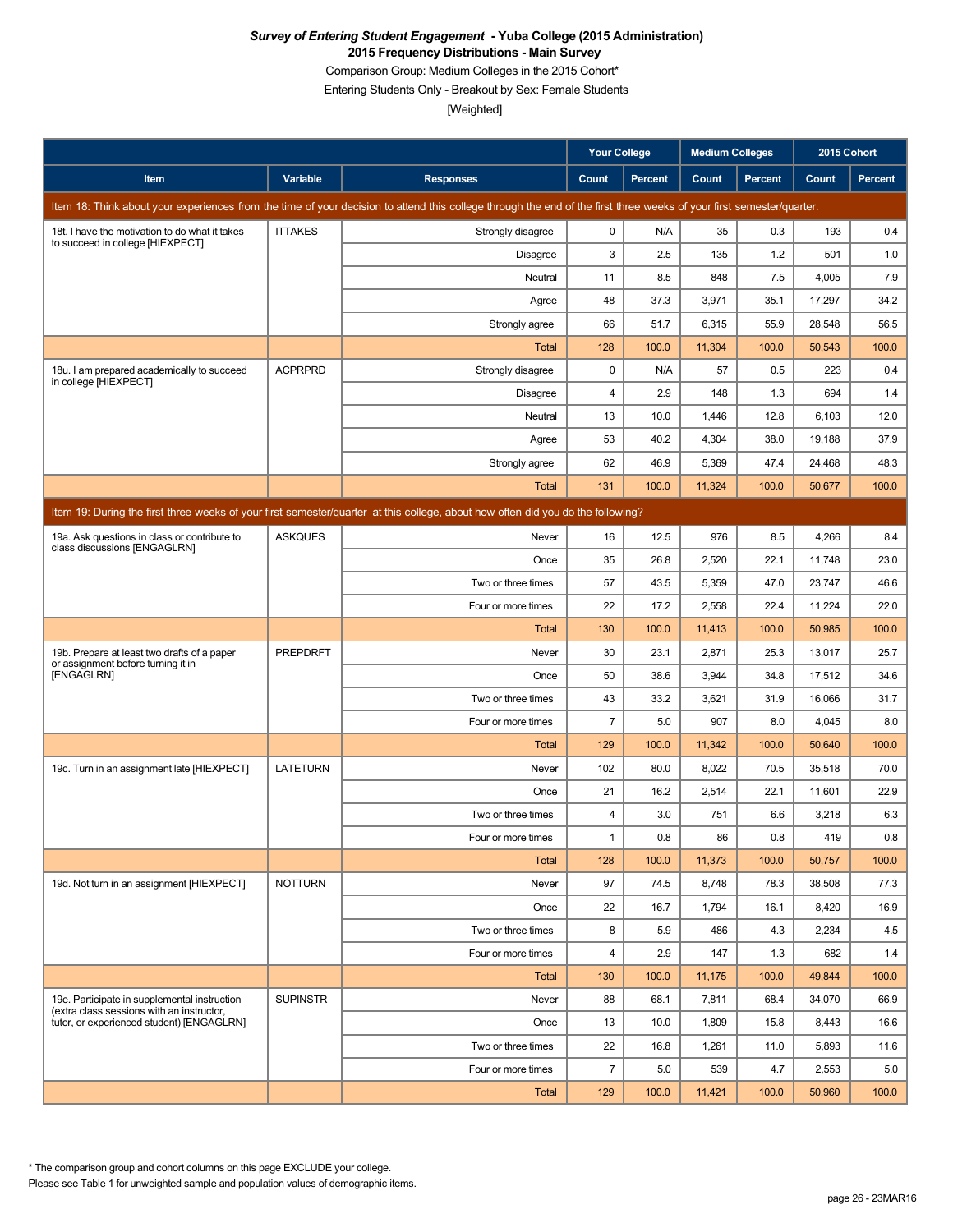Comparison Group: Medium Colleges in the 2015 Cohort\*

Entering Students Only - Breakout by Sex: Female Students

|                                                                                        |                 |                                                                                                                                 | <b>Your College</b> |                | <b>Medium Colleges</b> |         | 2015 Cohort |         |
|----------------------------------------------------------------------------------------|-----------------|---------------------------------------------------------------------------------------------------------------------------------|---------------------|----------------|------------------------|---------|-------------|---------|
| Item                                                                                   | <b>Variable</b> | <b>Responses</b>                                                                                                                | Count               | <b>Percent</b> | Count                  | Percent | Count       | Percent |
|                                                                                        |                 | Item 19: During the first three weeks of your first semester/quarter at this college, about how often did you do the following? |                     |                |                        |         |             |         |
| 19f. Come to class without completing<br>readings or assignments [HIEXPECT]            | <b>NOTCOMPL</b> | Never                                                                                                                           | 82                  | 63.0           | 6,963                  | 61.1    | 31,296      | 61.6    |
|                                                                                        |                 | Once                                                                                                                            | 32                  | 24.5           | 3,089                  | 27.1    | 13,588      | 26.7    |
|                                                                                        |                 | Two or three times                                                                                                              | 12                  | 9.6            | 1,079                  | 9.5     | 4,824       | 9.5     |
|                                                                                        |                 | Four or more times                                                                                                              | 4                   | 2.9            | 256                    | 2.2     | 1,127       | 2.2     |
|                                                                                        |                 | Total                                                                                                                           | 131                 | 100.0          | 11,387                 | 100.0   | 50,835      | 100.0   |
| 19g. Work with other students on a project<br>or assignment during class [ENGAGLRN]    | <b>PINCLASS</b> | Never                                                                                                                           | 22                  | 16.6           | 2,053                  | 18.0    | 9,761       | 19.1    |
|                                                                                        |                 | Once                                                                                                                            | 27                  | 20.8           | 2,770                  | 24.3    | 12,552      | 24.6    |
|                                                                                        |                 | Two or three times                                                                                                              | 54                  | 41.5           | 4,700                  | 41.2    | 20,450      | 40.1    |
|                                                                                        |                 | Four or more times                                                                                                              | 28                  | 21.1           | 1,892                  | 16.6    | 8,228       | 16.1    |
|                                                                                        |                 | Total                                                                                                                           | 131                 | 100.0          | 11,415                 | 100.0   | 50,990      | 100.0   |
| 19h. Work with classmates outside of class<br>on class projects or assignments         | <b>PREPOUTC</b> | Never                                                                                                                           | 94                  | 72.1           | 7,259                  | 63.9    | 32,260      | 63.6    |
| [ENGAGLRN]                                                                             |                 | Once                                                                                                                            | 17                  | 12.9           | 2,034                  | 17.9    | 9,312       | 18.3    |
|                                                                                        |                 | Two or three times                                                                                                              | 14                  | 10.8           | 1,529                  | 13.5    | 6,640       | 13.1    |
|                                                                                        |                 | Four or more times                                                                                                              | 5                   | 4.2            | 539                    | 4.7     | 2,538       | 5.0     |
|                                                                                        |                 | Total                                                                                                                           | 131                 | 100.0          | 11,362                 | 100.0   | 50,750      | 100.0   |
| 19i. Participate in a required study group<br>outside of class [ENGAGLRN]              | <b>GRPSTUDY</b> | Never                                                                                                                           | 107                 | 81.8           | 9,581                  | 84.0    | 42,307      | 83.0    |
|                                                                                        |                 | Once                                                                                                                            | 13                  | 10.0           | 895                    | 7.8     | 4,478       | 8.8     |
|                                                                                        |                 | Two or three times                                                                                                              | 8                   | 5.8            | 679                    | 5.9     | 2,912       | 5.7     |
|                                                                                        |                 | Four or more times                                                                                                              | 3                   | 2.5            | 254                    | 2.2     | 1,269       | 2.5     |
|                                                                                        |                 | Total                                                                                                                           | 131                 | 100.0          | 11,409                 | 100.0   | 50,965      | 100.0   |
| 19j. Participate in a student-initiated (not<br>required) study group outside of class | <b>NRGSTUDY</b> | Never                                                                                                                           | 109                 | 83.8           | 9,368                  | 82.3    | 41,449      | 81.6    |
| [ENGAGLRN]                                                                             |                 | Once                                                                                                                            | 9                   | 7.1            | 1,067                  | 9.4     | 4,908       | 9.7     |
|                                                                                        |                 | Two or three times                                                                                                              | 5                   | 3.7            | 644                    | 5.7     | 3,030       | 6.0     |
|                                                                                        |                 | Four or more times                                                                                                              | $\overline{7}$      | 5.4            | 306                    | 2.7     | 1,405       | 2.8     |
|                                                                                        |                 | <b>Total</b>                                                                                                                    | 131                 | 100.0          | 11,385                 | 100.0   | 50,791      | 100.0   |
| 19k. Use an electronic tool (e-mail, text<br>messaging, Facebook, MySpace, class Web   | <b>USEINTMG</b> | Never                                                                                                                           | 54                  | 41.6           | 4,412                  | 38.6    | 19,072      | 37.4    |
| site, etc.) to communicate with another<br>student about coursework [ENGAGLRN]         |                 | Once                                                                                                                            | 22                  | 17.0           | 2,352                  | 20.6    | 10,827      | 21.2    |
|                                                                                        |                 | Two or three times                                                                                                              | 30                  | 23.2           | 2,591                  | 22.7    | 11,863      | 23.2    |
|                                                                                        |                 | Four or more times                                                                                                              | 24                  | 18.3           | 2,064                  | 18.1    | 9,266       | 18.2    |
|                                                                                        |                 | Total                                                                                                                           | 131                 | 100.0          | 11,420                 | 100.0   | 51,029      | 100.0   |
| 19I. Use an electronic tool (e-mail, text<br>messaging, Facebook, MySpace, class Web   | <b>MAILFAC</b>  | Never                                                                                                                           | 51                  | 39.2           | 2,947                  | 25.9    | 14,060      | 27.7    |
| site, etc.) to communicate with an instructor<br>about coursework [ENGAGLRN]           |                 | Once                                                                                                                            | 40                  | 30.8           | 2,908                  | 25.6    | 13,128      | 25.8    |
|                                                                                        |                 | Two or three times                                                                                                              | 24                  | 18.3           | 3,523                  | 31.0    | 15,084      | 29.7    |
|                                                                                        |                 | Four or more times                                                                                                              | 15                  | 11.7           | 1,988                  | 17.5    | 8,549       | 16.8    |
|                                                                                        |                 | Total                                                                                                                           | 131                 | 100.0          | 11,365                 | 100.0   | 50,820      | 100.0   |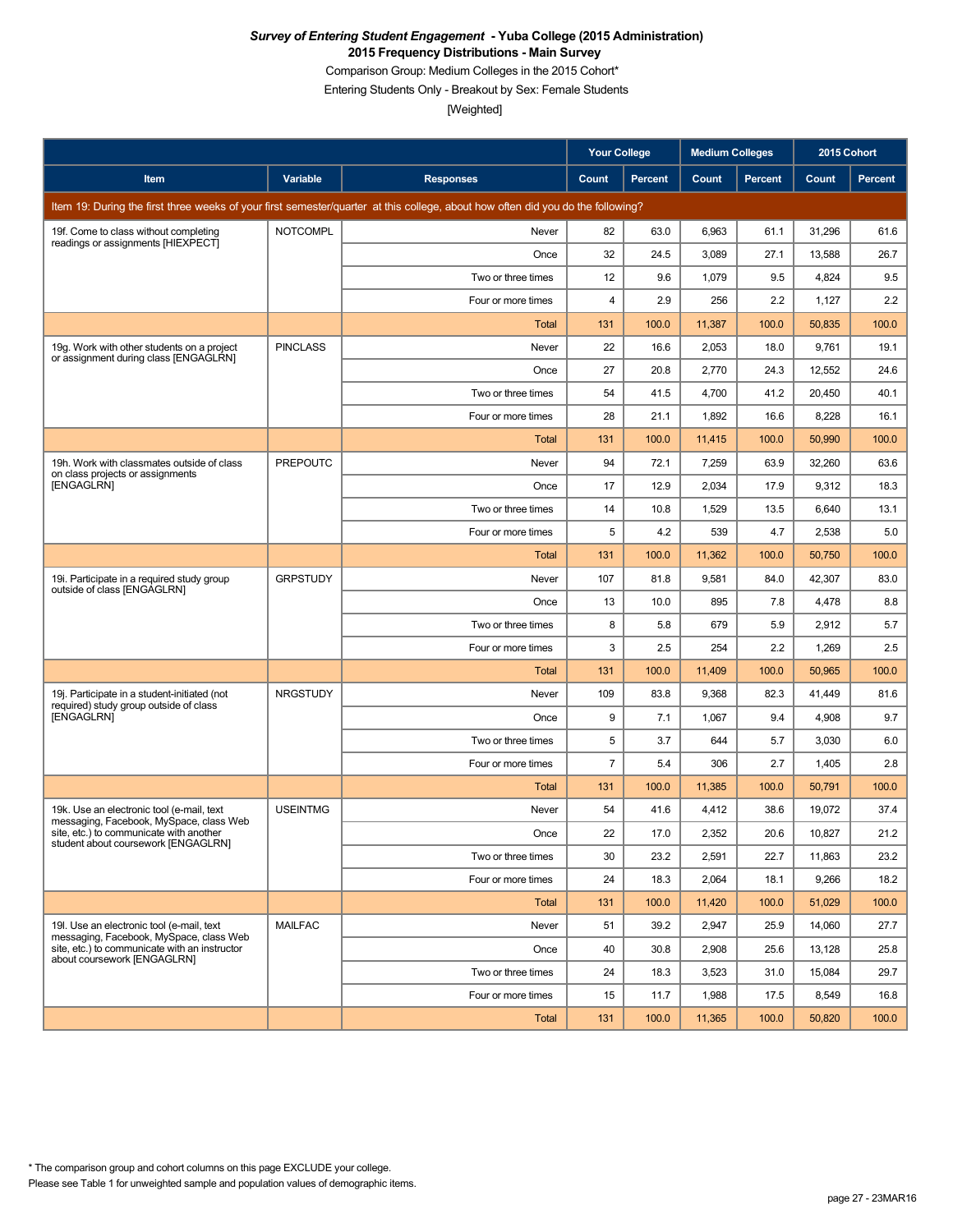Comparison Group: Medium Colleges in the 2015 Cohort\*

Entering Students Only - Breakout by Sex: Female Students

|                                                                                       |                 |                                                                                                                                 | <b>Your College</b> |                | <b>Medium Colleges</b> |         | 2015 Cohort |         |
|---------------------------------------------------------------------------------------|-----------------|---------------------------------------------------------------------------------------------------------------------------------|---------------------|----------------|------------------------|---------|-------------|---------|
| Item                                                                                  | Variable        | <b>Responses</b>                                                                                                                | Count               | <b>Percent</b> | Count                  | Percent | Count       | Percent |
|                                                                                       |                 | Item 19: During the first three weeks of your first semester/quarter at this college, about how often did you do the following? |                     |                |                        |         |             |         |
| 19m. Discuss an assignment or grade with<br>an instructor [ENGAGLRN]                  | <b>FACASSN</b>  | Never                                                                                                                           | 57                  | 43.3           | 3,495                  | 30.6    | 16,364      | 32.1    |
|                                                                                       |                 | Once                                                                                                                            | 29                  | 22.5           | 4,000                  | 35.0    | 17,517      | 34.4    |
|                                                                                       |                 | Two or three times                                                                                                              | 35                  | 26.6           | 3,010                  | 26.4    | 13,143      | 25.8    |
|                                                                                       |                 | Four or more times                                                                                                              | 10                  | 7.5            | 910                    | 8.0     | 3,934       | 7.7     |
|                                                                                       |                 | <b>Total</b>                                                                                                                    | 131                 | 100.0          | 11.416                 | 100.0   | 50,958      | 100.0   |
| 19n. Ask for help from an instructor<br>regarding questions or problems related to    | <b>CLASSREL</b> | Never                                                                                                                           | 33                  | 25.0           | 2,473                  | 21.7    | 11,124      | 21.8    |
| a class [ENGAGLRN]                                                                    |                 | Once                                                                                                                            | 44                  | 33.7           | 3,678                  | 32.2    | 15,975      | 31.3    |
|                                                                                       |                 | Two or three times                                                                                                              | 39                  | 30.0           | 3,842                  | 33.7    | 17,601      | 34.5    |
|                                                                                       |                 | Four or more times                                                                                                              | 15                  | 11.3           | 1,425                  | 12.5    | 6,293       | 12.3    |
|                                                                                       |                 | Total                                                                                                                           | 131                 | 100.0          | 11,419                 | 100.0   | 50,993      | 100.0   |
| 19o. Receive prompt written or oral<br>feedback from instructors on your              | <b>FEEDBACK</b> | Never                                                                                                                           | 35                  | 26.6           | 2,625                  | 23.0    | 11,799      | 23.1    |
| performance [ENGAGLRN]                                                                |                 | Once                                                                                                                            | 34                  | 26.1           | 3,153                  | 27.6    | 14,234      | 27.9    |
|                                                                                       |                 | Two or three times                                                                                                              | 45                  | 34.0           | 4,055                  | 35.5    | 17,721      | 34.8    |
|                                                                                       |                 | Four or more times                                                                                                              | 17                  | 13.3           | 1,576                  | 13.8    | 7,230       | 14.2    |
|                                                                                       |                 | Total                                                                                                                           | 131                 | 100.0          | 11,408                 | 100.0   | 50,984      | 100.0   |
| 19p. Receive grades or points on<br>assignments, quizzes, tests, or papers, etc.      | <b>RCVGRDS</b>  | Never                                                                                                                           | 8                   | 5.9            | 457                    | 4.0     | 2,207       | 4.4     |
|                                                                                       |                 | Once                                                                                                                            | 19                  | 14.2           | 1,322                  | 11.6    | 5,796       | 11.4    |
|                                                                                       |                 | Two or three times                                                                                                              | 53                  | 40.7           | 3,661                  | 32.2    | 16,127      | 31.8    |
|                                                                                       |                 | Four or more times                                                                                                              | 51                  | 39.2           | 5,923                  | 52.1    | 26,551      | 52.4    |
|                                                                                       |                 | <b>Total</b>                                                                                                                    | 130                 | 100.0          | 11,363                 | 100.0   | 50,682      | 100.0   |
| 19q. Discuss ideas from your readings or<br>classes with instructors outside of class | <b>FACIDOC</b>  | Never                                                                                                                           | 103                 | 79.2           | 7,702                  | 67.6    | 33,910      | 66.5    |
| [ENGAGLRN]                                                                            |                 | Once                                                                                                                            | 15                  | 11.2           | 2,001                  | 17.6    | 8,883       | 17.4    |
|                                                                                       |                 | Two or three times                                                                                                              | 9                   | 6.7            | 1,186                  | 10.4    | 5,713       | 11.2    |
|                                                                                       |                 | Four or more times                                                                                                              | 4                   | 2.9            | 510                    | 4.5     | 2,473       | 4.9     |
|                                                                                       |                 | Total                                                                                                                           | 131                 | 100.0          | 11,399                 | 100.0   | 50,979      | 100.0   |
| 19r. Discuss ideas from your readings or<br>classes with others outside of class      | <b>OCIDEAS</b>  | Never                                                                                                                           | 36                  | 27.8           | 3,975                  | 35.0    | 18,582      | 36.7    |
| (students, family, co-workers, etc.)                                                  |                 | Once                                                                                                                            | 36                  | 27.9           | 2,448                  | 21.6    | 10,626      | 21.0    |
|                                                                                       |                 | Two or three times                                                                                                              | 37                  | 28.7           | 3,097                  | 27.3    | 13,479      | 26.6    |
|                                                                                       |                 | Four or more times                                                                                                              | 20                  | 15.6           | 1,824                  | 16.1    | 7,924       | 15.7    |
|                                                                                       |                 | Total                                                                                                                           | 129                 | 100.0          | 11,344                 | 100.0   | 50,612      | 100.0   |
| 19s. Skip class [HIEXPECT]                                                            | <b>SKIPCL</b>   | Never                                                                                                                           | 97                  | 74.3           | 8,679                  | 76.1    | 39,084      | 76.6    |
|                                                                                       |                 | Once                                                                                                                            | 21                  | 16.1           | 1,930                  | 16.9    | 8,465       | 16.6    |
|                                                                                       |                 | Two or three times                                                                                                              | $\overline{7}$      | 5.0            | 692                    | 6.1     | 2,950       | 5.8     |
|                                                                                       |                 | Four or more times                                                                                                              | 6                   | 4.6            | 100                    | 0.9     | 493         | 1.0     |
|                                                                                       |                 | Total                                                                                                                           | 131                 | 100.0          | 11,401                 | 100.0   | 50,993      | 100.0   |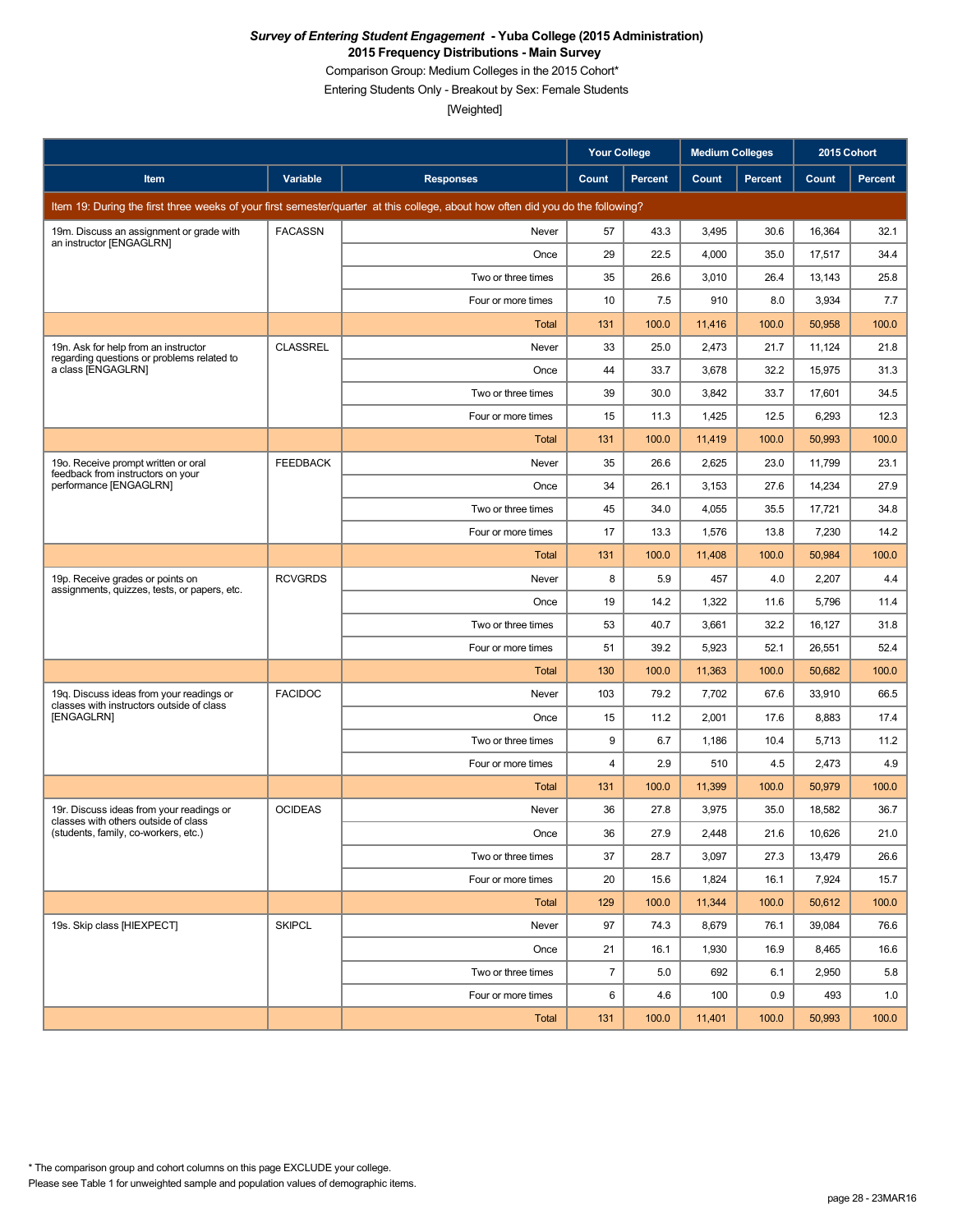Comparison Group: Medium Colleges in the 2015 Cohort\*

Entering Students Only - Breakout by Sex: Female Students

|                                               |                 |                                                                                                                                                                                     | <b>Your College</b> |                | <b>Medium Colleges</b> |                | 2015 Cohort |         |
|-----------------------------------------------|-----------------|-------------------------------------------------------------------------------------------------------------------------------------------------------------------------------------|---------------------|----------------|------------------------|----------------|-------------|---------|
| Item                                          | Variable        | <b>Responses</b>                                                                                                                                                                    | Count               | <b>Percent</b> | Count                  | <b>Percent</b> | Count       | Percent |
| about the following services?                 |                 | Item 20.1: Think about your experiences from the time of your decision to attend this college through the end of the first three weeks of your first semester/quarter. Did you know |                     |                |                        |                |             |         |
| 20.1a. Academic advising/planning             | <b>ACADPLNG</b> | Yes                                                                                                                                                                                 | 89                  | 67.6           | 8,946                  | 78.5           | 40,368      | 79.4    |
|                                               |                 | No                                                                                                                                                                                  | 42                  | 32.4           | 2,444                  | 21.5           | 10,486      | 20.6    |
|                                               |                 | <b>Total</b>                                                                                                                                                                        | 131                 | 100.0          | 11,390                 | 100.0          | 50,855      | 100.0   |
| 20.1b. Career counseling                      | <b>CAREERC</b>  | Yes                                                                                                                                                                                 | 88                  | 67.8           | 5,657                  | 49.8           | 26,168      | 51.6    |
|                                               |                 | No                                                                                                                                                                                  | 42                  | 32.2           | 5,701                  | 50.2           | 24,580      | 48.4    |
|                                               |                 | <b>Total</b>                                                                                                                                                                        | 130                 | 100.0          | 11,358                 | 100.0          | 50,749      | 100.0   |
| 20.1c. Job placement assistance               | <b>JOBPLACE</b> | Yes                                                                                                                                                                                 | 22                  | 16.7           | 3,783                  | 33.4           | 17,329      | 34.3    |
|                                               |                 | No                                                                                                                                                                                  | 109                 | 83.3           | 7,534                  | 66.6           | 33,197      | 65.7    |
|                                               |                 | <b>Total</b>                                                                                                                                                                        | 131                 | 100.0          | 11,316                 | 100.0          | 50,526      | 100.0   |
| 20.1d. Face-to-face tutoring                  | <b>FFTUTOR</b>  | Yes                                                                                                                                                                                 | 97                  | 74.5           | 9,227                  | 81.3           | 40,875      | 80.6    |
|                                               |                 | No                                                                                                                                                                                  | 33                  | 25.5           | 2,128                  | 18.7           | 9,837       | 19.4    |
|                                               |                 | <b>Total</b>                                                                                                                                                                        | 131                 | 100.0          | 11,354                 | 100.0          | 50,712      | 100.0   |
| 20.1e. Online tutoring                        | <b>OLTUTOR</b>  | Yes                                                                                                                                                                                 | 34                  | 25.9           | 4,373                  | 38.7           | 19,801      | 39.3    |
|                                               |                 | No                                                                                                                                                                                  | 97                  | 74.1           | 6,924                  | 61.3           | 30,620      | 60.7    |
|                                               |                 | <b>Total</b>                                                                                                                                                                        | 131                 | 100.0          | 11,297                 | 100.0          | 50,421      | 100.0   |
| 20.1f. Writing, math, or other skill lab      | <b>SKILLABS</b> | Yes                                                                                                                                                                                 | 75                  | 57.7           | 8,259                  | 72.8           | 37,375      | 73.9    |
|                                               |                 | No                                                                                                                                                                                  | 55                  | 42.3           | 3,082                  | 27.2           | 13,230      | 26.1    |
|                                               |                 | <b>Total</b>                                                                                                                                                                        | 130                 | 100.0          | 11,341                 | 100.0          | 50,605      | 100.0   |
| 20.1g. Financial assistance advising          | <b>FAADVS</b>   | Yes                                                                                                                                                                                 | 102                 | 77.9           | 8,813                  | 77.9           | 39,851      | 78.9    |
|                                               |                 | No                                                                                                                                                                                  | 29                  | 22.1           | 2,507                  | 22.1           | 10,644      | 21.1    |
|                                               |                 | <b>Total</b>                                                                                                                                                                        | 131                 | 100.0          | 11,320                 | 100.0          | 50,495      | 100.0   |
| 20.1h. Computer lab                           | <b>COMPLAB</b>  | Yes                                                                                                                                                                                 | 96                  | 74.9           | 9,698                  | 85.3           | 43,150      | 85.1    |
|                                               |                 | No                                                                                                                                                                                  | 32                  | 25.1           | 1,666                  | 14.7           | 7,559       | 14.9    |
|                                               |                 | <b>Total</b>                                                                                                                                                                        | 128                 | 100.0          | 11,364                 | 100.0          | 50,710      | 100.0   |
| 20.1i. Student organizations                  | <b>STUORGS</b>  | Yes                                                                                                                                                                                 | 41                  | 31.8           | 6,887                  | 60.8           | 31,155      | 61.6    |
|                                               |                 | No                                                                                                                                                                                  | 89                  | 68.2           | 4,435                  | 39.2           | 19,436      | 38.4    |
|                                               |                 | Total                                                                                                                                                                               | 130                 | 100.0          | 11,322                 | 100.0          | 50,591      | 100.0   |
| 20.1j. Transfer credit assistance             | <b>TRANSFCR</b> | Yes                                                                                                                                                                                 | 59                  | 45.4           | 5,540                  | 48.7           | 24,613      | 48.5    |
|                                               |                 | No                                                                                                                                                                                  | 71                  | 54.6           | 5,837                  | 51.3           | 26,154      | 51.5    |
|                                               |                 | Total                                                                                                                                                                               | 131                 | 100.0          | 11,377                 | 100.0          | 50,767      | 100.0   |
| 20.1k. Services to students with disabilities | <b>DISABSVS</b> | Yes                                                                                                                                                                                 | 69                  | 53.8           | 6,754                  | 59.4           | 29,882      | 58.9    |
|                                               |                 | No                                                                                                                                                                                  | 59                  | 46.2           | 4,610                  | 40.6           | 20,838      | 41.1    |
|                                               |                 | Total                                                                                                                                                                               | 127                 | 100.0          | 11,364                 | 100.0          | 50,721      | 100.0   |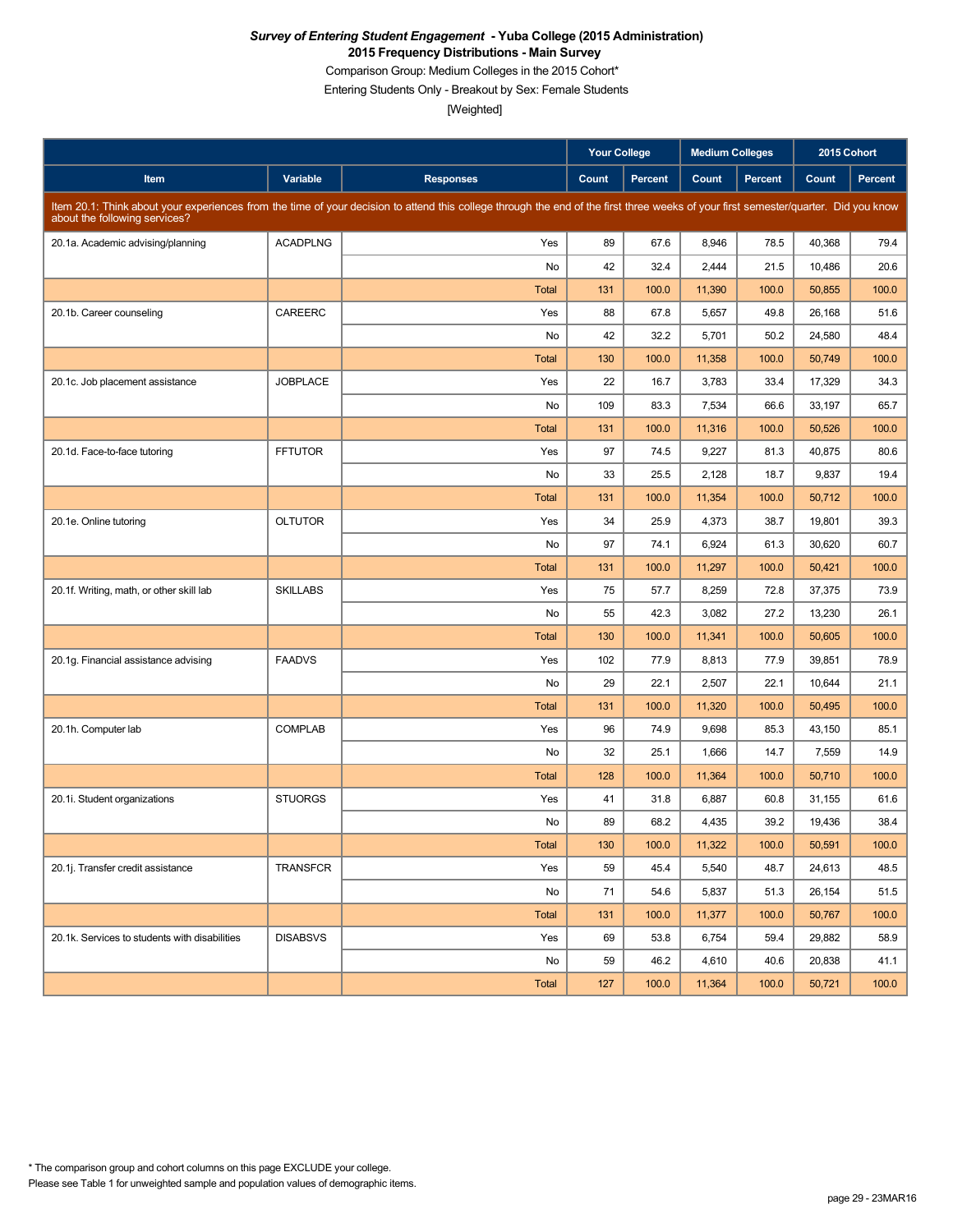Comparison Group: Medium Colleges in the 2015 Cohort\*

Entering Students Only - Breakout by Sex: Female Students

|                                          |                 |                                                                                                                                                                                      | <b>Your College</b>     |         | <b>Medium Colleges</b> |         |        | 2015 Cohort |
|------------------------------------------|-----------------|--------------------------------------------------------------------------------------------------------------------------------------------------------------------------------------|-------------------------|---------|------------------------|---------|--------|-------------|
| Item                                     | Variable        | <b>Responses</b>                                                                                                                                                                     | Count                   | Percent | Count                  | Percent | Count  | Percent     |
| you use the following services?          |                 | Item 20.2: Think about your experiences from the time of your decision to attend this college through the end of the first three weeks of your first semester/quarter. How often did |                         |         |                        |         |        |             |
| 20.2a. Academic advising/planning        | <b>ACADPUSE</b> | Never                                                                                                                                                                                | 57                      | 44.1    | 4,441                  | 40.1    | 18,848 | 38.1        |
|                                          |                 | Once                                                                                                                                                                                 | 50                      | 38.6    | 4,121                  | 37.3    | 18,316 | 37.1        |
|                                          |                 | Two or three times                                                                                                                                                                   | 21                      | 16.0    | 2,132                  | 19.3    | 10,386 | 21.0        |
|                                          |                 | Four or more times                                                                                                                                                                   | $\overline{c}$          | 1.2     | 368                    | 3.3     | 1,876  | 3.8         |
|                                          |                 | <b>Total</b>                                                                                                                                                                         | 129                     | 100.0   | 11,062                 | 100.0   | 49,426 | 100.0       |
| 20.2b. Career counseling                 | CARCUSE         | Never                                                                                                                                                                                | 88                      | 68.1    | 9,000                  | 82.5    | 40,067 | 82.0        |
|                                          |                 | Once                                                                                                                                                                                 | 30                      | 23.1    | 1,364                  | 12.5    | 6,310  | 12.9        |
|                                          |                 | Two or three times                                                                                                                                                                   | 9                       | 7.1     | 436                    | 4.0     | 2,036  | 4.2         |
|                                          |                 | Four or more times                                                                                                                                                                   | $\overline{c}$          | 1.7     | 104                    | 1.0     | 471    | 1.0         |
|                                          |                 | Total                                                                                                                                                                                | 129                     | 100.0   | 10,905                 | 100.0   | 48,883 | 100.0       |
| 20.2c. Job placement assistance          | <b>JOBPLUSE</b> | Never                                                                                                                                                                                | 124                     | 96.6    | 10,206                 | 94.9    | 45,599 | 94.7        |
|                                          |                 | Once                                                                                                                                                                                 | $\overline{\mathbf{4}}$ | 3.4     | 410                    | 3.8     | 1,916  | 4.0         |
|                                          |                 | Two or three times                                                                                                                                                                   | 0                       | N/A     | 108                    | 1.0     | 498    | 1.0         |
|                                          |                 | Four or more times                                                                                                                                                                   | $\mathbf 0$             | N/A     | 27                     | 0.2     | 150    | 0.3         |
|                                          |                 | Total                                                                                                                                                                                | 128                     | 100.0   | 10,751                 | 100.0   | 48,164 | 100.0       |
| 20.2d. Face-to-face tutoring [ENGAGLRN]  | <b>FFTUSE</b>   | Never                                                                                                                                                                                | 98                      | 75.7    | 9,175                  | 83.3    | 40,531 | 82.1        |
|                                          |                 | Once                                                                                                                                                                                 | 16                      | 12.2    | 950                    | 8.6     | 4,479  | 9.1         |
|                                          |                 | Two or three times                                                                                                                                                                   | 6                       | 4.6     | 532                    | 4.8     | 2,619  | 5.3         |
|                                          |                 | Four or more times                                                                                                                                                                   | 10                      | 7.5     | 356                    | 3.2     | 1,711  | 3.5         |
|                                          |                 | <b>Total</b>                                                                                                                                                                         | 130                     | 100.0   | 11,013                 | 100.0   | 49,340 | 100.0       |
| 20.2e. Online tutoring                   | <b>OLTUSE</b>   | Never                                                                                                                                                                                | 125                     | 96.6    | 10,166                 | 94.4    | 45,321 | 93.9        |
|                                          |                 | Once                                                                                                                                                                                 | 0                       | N/A     | 318                    | 3.0     | 1,578  | 3.3         |
|                                          |                 | Two or three times                                                                                                                                                                   | $\overline{\mathbf{c}}$ | 1.7     | 183                    | 1.7     | 834    | 1.7         |
|                                          |                 | Four or more times                                                                                                                                                                   | $\overline{2}$          | 1.7     | 101                    | 0.9     | 510    | 1.1         |
|                                          |                 | Total                                                                                                                                                                                | 129                     | 100.0   | 10,768                 | 100.0   | 48,243 | 100.0       |
| 20.2f. Writing, math, or other skill lab | <b>SKLABUSE</b> | Never                                                                                                                                                                                | 101                     | 77.9    | 6,954                  | 63.7    | 31,540 | 64.4        |
| [ENGAGLRN]                               |                 | Once                                                                                                                                                                                 | 10                      | 7.9     | 1,199                  | 11.0    | 5,843  | 11.9        |
|                                          |                 | Two or three times                                                                                                                                                                   | 10                      | 8.0     | 1,079                  | 9.9     | 4,920  | 10.0        |
|                                          |                 | Four or more times                                                                                                                                                                   | 8                       | 6.2     | 1,689                  | 15.5    | 6,700  | 13.7        |
|                                          |                 | Total                                                                                                                                                                                | 130                     | 100.0   | 10,921                 | 100.0   | 49,004 | 100.0       |
| 20.2g. Financial assistance advising     | <b>FAUSE</b>    | Never                                                                                                                                                                                | 58                      | 45.0    | 5,495                  | 50.3    | 24,338 | 49.7        |
|                                          |                 | Once                                                                                                                                                                                 | 38                      | 29.4    | 2,971                  | 27.2    | 12,930 | 26.4        |
|                                          |                 | Two or three times                                                                                                                                                                   | 26                      | 20.1    | 1,723                  | 15.8    | 8,248  | 16.8        |
|                                          |                 | Four or more times                                                                                                                                                                   | $\overline{7}$          | 5.4     | 736                    | 6.7     | 3,443  | 7.0         |
|                                          |                 | Total                                                                                                                                                                                | 129                     | 100.0   | 10,925                 | 100.0   | 48,958 | 100.0       |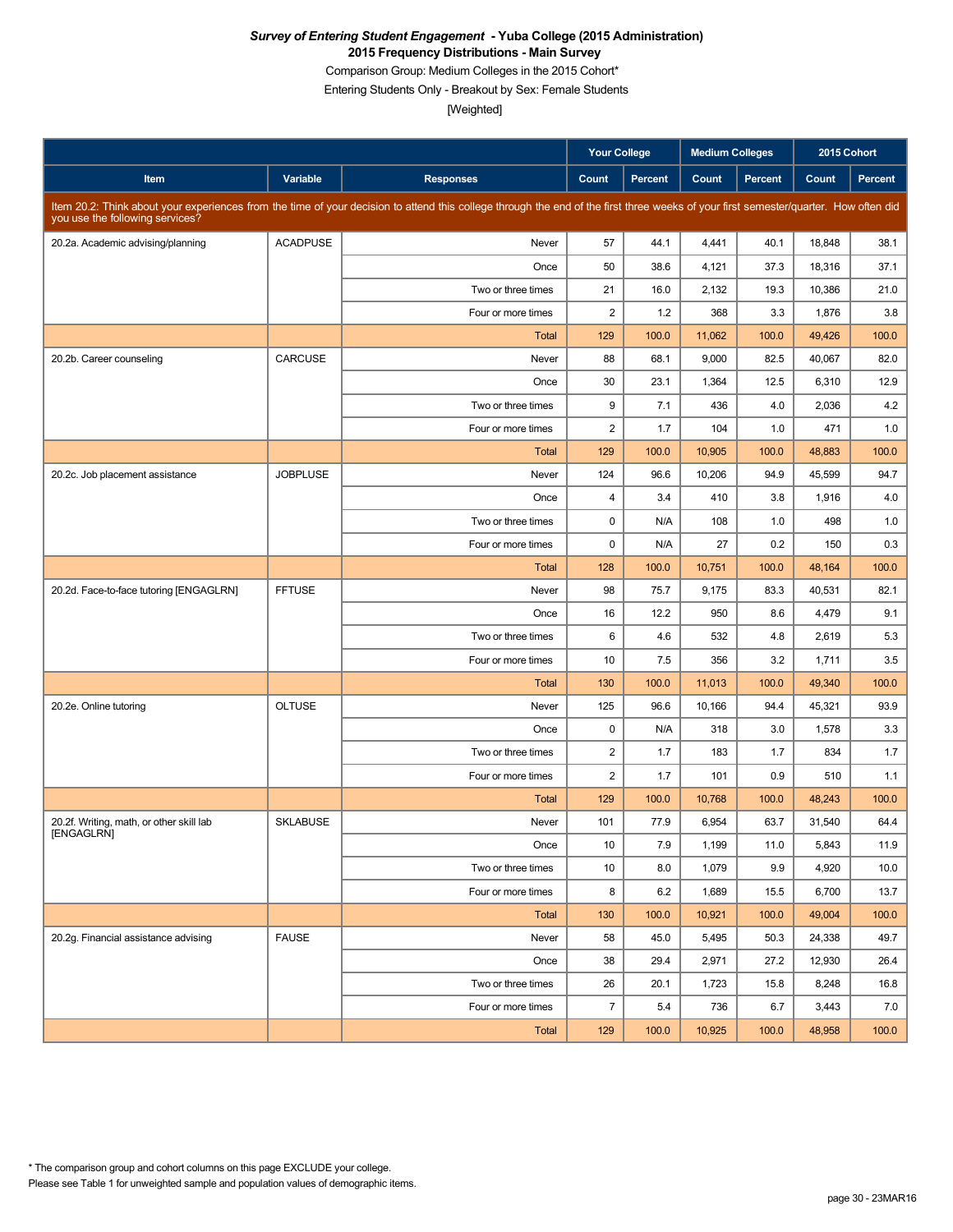Comparison Group: Medium Colleges in the 2015 Cohort\*

Entering Students Only - Breakout by Sex: Female Students

|                                               |                 |                                                                                                                                                                                      | <b>Your College</b>     |                | <b>Medium Colleges</b> |         | 2015 Cohort |         |
|-----------------------------------------------|-----------------|--------------------------------------------------------------------------------------------------------------------------------------------------------------------------------------|-------------------------|----------------|------------------------|---------|-------------|---------|
| Item                                          | Variable        | <b>Responses</b>                                                                                                                                                                     | Count                   | <b>Percent</b> | Count                  | Percent | Count       | Percent |
| you use the following services?               |                 | Item 20.2: Think about your experiences from the time of your decision to attend this college through the end of the first three weeks of your first semester/quarter. How often did |                         |                |                        |         |             |         |
| 20.2h. Computer lab [ENGAGLRN]                | <b>COMLBUSE</b> | Never                                                                                                                                                                                | 81                      | 64.1           | 5,008                  | 45.1    | 22,614      | 45.7    |
|                                               |                 | Once                                                                                                                                                                                 | 17                      | 13.7           | 1,923                  | 17.3    | 8,510       | 17.2    |
|                                               |                 | Two or three times                                                                                                                                                                   | 16                      | 12.4           | 1,935                  | 17.5    | 8,685       | 17.5    |
|                                               |                 | Four or more times                                                                                                                                                                   | 12                      | 9.8            | 2,226                  | 20.1    | 9,691       | 19.6    |
|                                               |                 | Total                                                                                                                                                                                | 127                     | 100.0          | 11,091                 | 100.0   | 49,500      | 100.0   |
| 20.2i. Student organizations                  | <b>STORGUSE</b> | Never                                                                                                                                                                                | 119                     | 92.4           | 9,503                  | 87.8    | 42,074      | 86.6    |
|                                               |                 | Once                                                                                                                                                                                 | 5                       | 3.8            | 760                    | 7.0     | 3,690       | 7.6     |
|                                               |                 | Two or three times                                                                                                                                                                   | $\overline{2}$          | 1.7            | 349                    | 3.2     | 1,787       | 3.7     |
|                                               |                 | Four or more times                                                                                                                                                                   | 3                       | 2.1            | 207                    | 1.9     | 1,044       | 2.1     |
|                                               |                 | Total                                                                                                                                                                                | 129                     | 100.0          | 10,819                 | 100.0   | 48,595      | 100.0   |
| 20.2j. Transfer credit assistance             | <b>TRNFCRAS</b> | Never                                                                                                                                                                                | 112                     | 86.9           | 9,612                  | 88.4    | 43,113      | 88.7    |
|                                               |                 | Once                                                                                                                                                                                 | 12                      | 9.3            | 978                    | 9.0     | 4,264       | 8.8     |
|                                               |                 | Two or three times                                                                                                                                                                   | $\overline{\mathbf{c}}$ | 1.7            | 215                    | 2.0     | 919         | 1.9     |
|                                               |                 | Four or more times                                                                                                                                                                   | 3                       | 2.1            | 67                     | 0.6     | 335         | 0.7     |
|                                               |                 | Total                                                                                                                                                                                | 129                     | 100.0          | 10,873                 | 100.0   | 48,632      | 100.0   |
| 20.2k. Services to students with disabilities | <b>DISVSUSE</b> | Never                                                                                                                                                                                | 122                     | 95.8           | 10,222                 | 93.6    | 45,734      | 93.8    |
|                                               |                 | Once                                                                                                                                                                                 | $\overline{\mathbf{4}}$ | 3.4            | 327                    | 3.0     | 1,438       | 3.0     |
|                                               |                 | Two or three times                                                                                                                                                                   | 0                       | N/A            | 197                    | 1.8     | 837         | 1.7     |
|                                               |                 | Four or more times                                                                                                                                                                   | $\mathbf{1}$            | 0.8            | 173                    | 1.6     | 745         | 1.5     |
|                                               |                 | Total                                                                                                                                                                                | 128                     | 100.0          | 10,920                 | 100.0   | 48,754      | 100.0   |
| were you with the following services?         |                 | Item 20.3: Think about your experiences from the time of your decision to attend this college through the end of the first three weeks of your first semester/quarter. How satisfied |                         |                |                        |         |             |         |
| 20.3a. Academic advising/planning             | <b>ACADPSAT</b> | Not applicable                                                                                                                                                                       | 51                      | 39.8           | 4,070                  | 37.6    | 17,329      | 35.7    |
|                                               |                 | Not at all                                                                                                                                                                           | 5                       | 4.3            | 437                    | 4.0     | 2,016       | 4.2     |
|                                               |                 | Somewhat                                                                                                                                                                             | 50                      | 38.6           | 3,200                  | 29.5    | 14,607      | 30.1    |
|                                               |                 | Very                                                                                                                                                                                 | 22                      | 17.4           | 3,128                  | 28.9    | 14,551      | 30.0    |
|                                               |                 | Total                                                                                                                                                                                | 128                     | 100.0          | 10,834                 | 100.0   | 48,503      | 100.0   |
| 20.3b. Career counseling                      | CARCSAT         | Not applicable                                                                                                                                                                       | 78                      | 61.3           | 8,208                  | 77.2    | 36,659      | 77.0    |
|                                               |                 | Not at all                                                                                                                                                                           | 6                       | 4.7            | 340                    | 3.2     | 1,457       | 3.1     |
|                                               |                 | Somewhat                                                                                                                                                                             | 30                      | 23.4           | 957                    | 9.0     | 4,417       | 9.3     |
|                                               |                 | Very                                                                                                                                                                                 | 14                      | 10.6           | 1,125                  | 10.6    | 5,095       | 10.7    |
|                                               |                 | Total                                                                                                                                                                                | 128                     | 100.0          | 10,630                 | 100.0   | 47,627      | 100.0   |
| 20.3c. Job placement assistance               | <b>JOBPLSAT</b> | Not applicable                                                                                                                                                                       | 115                     | 91.0           | 9,356                  | 88.9    | 41,799      | 88.6    |
|                                               |                 | Not at all                                                                                                                                                                           | $\overline{7}$          | 5.6            | 359                    | 3.4     | 1,464       | 3.1     |
|                                               |                 | Somewhat                                                                                                                                                                             | $\overline{\mathbf{4}}$ | 3.0            | 463                    | 4.4     | 2,079       | 4.4     |
|                                               |                 | Very                                                                                                                                                                                 | $\mathbf{1}$            | 0.4            | 351                    | 3.3     | 1,837       | 3.9     |
|                                               |                 | Total                                                                                                                                                                                | 127                     | 100.0          | 10,530                 | 100.0   | 47,179      | 100.0   |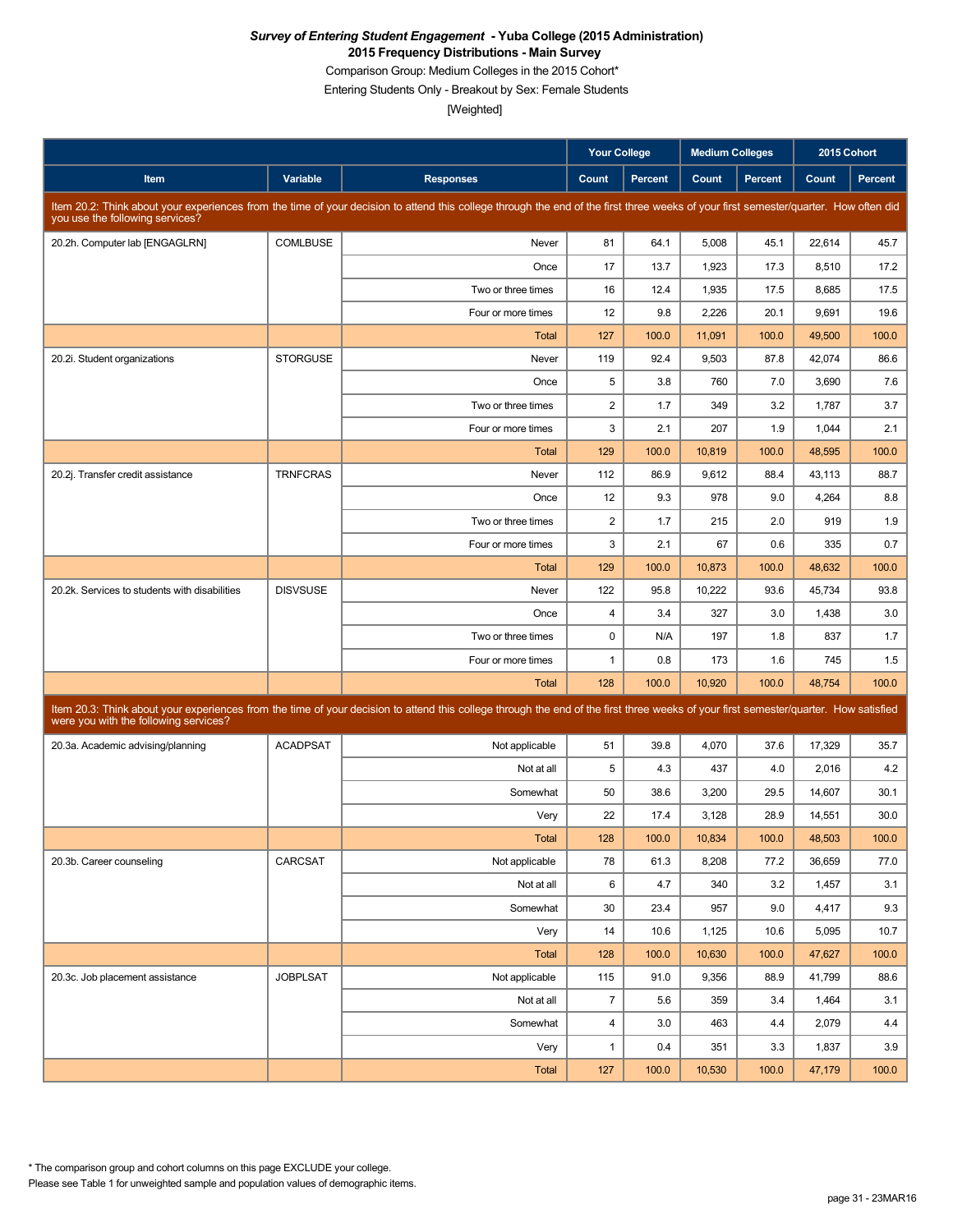Comparison Group: Medium Colleges in the 2015 Cohort\*

Entering Students Only - Breakout by Sex: Female Students

|                                          |                 |                                                                                                                                                                                      | <b>Your College</b> |                | Medium Colleges |         | 2015 Cohort |                |
|------------------------------------------|-----------------|--------------------------------------------------------------------------------------------------------------------------------------------------------------------------------------|---------------------|----------------|-----------------|---------|-------------|----------------|
| Item                                     | Variable        | <b>Responses</b>                                                                                                                                                                     | Count               | <b>Percent</b> | Count           | Percent | Count       | <b>Percent</b> |
| were you with the following services?    |                 | Item 20.3: Think about your experiences from the time of your decision to attend this college through the end of the first three weeks of your first semester/quarter. How satisfied |                     |                |                 |         |             |                |
| 20.3d. Face-to-face tutoring             | <b>FFTSAT</b>   | Not applicable                                                                                                                                                                       | 93                  | 72.1           | 8,242           | 77.5    | 36,526      | 76.5           |
|                                          |                 | Not at all                                                                                                                                                                           | 8                   | 6.0            | 233             | 2.2     | 1,111       | 2.3            |
|                                          |                 | Somewhat                                                                                                                                                                             | 12                  | 9.7            | 719             | 6.8     | 3,353       | 7.0            |
|                                          |                 | Very                                                                                                                                                                                 | 16                  | 12.3           | 1,442           | 13.6    | 6,725       | 14.1           |
|                                          |                 | <b>Total</b>                                                                                                                                                                         | 128                 | 100.0          | 10,636          | 100.0   | 47,716      | 100.0          |
| 20.3e. Online tutoring                   | <b>OLTSAT</b>   | Not applicable                                                                                                                                                                       | 110                 | 86.4           | 9,281           | 88.7    | 41.446      | 88.3           |
|                                          |                 | Not at all                                                                                                                                                                           | 9                   | 6.8            | 274             | 2.6     | 1,249       | 2.7            |
|                                          |                 | Somewhat                                                                                                                                                                             | $\overline{4}$      | 3.4            | 431             | 4.1     | 1,974       | 4.2            |
|                                          |                 | Very                                                                                                                                                                                 | $\overline{4}$      | 3.4            | 472             | 4.5     | 2,259       | 4.8            |
|                                          |                 | <b>Total</b>                                                                                                                                                                         | 128                 | 100.0          | 10,458          | 100.0   | 46,928      | 100.0          |
| 20.3f. Writing, math, or other skill lab | <b>SKLBSAT</b>  | Not applicable                                                                                                                                                                       | 97                  | 75.6           | 6,437           | 60.6    | 29,117      | 61.2           |
|                                          |                 | Not at all                                                                                                                                                                           | 5                   | 4.2            | 235             | 2.2     | 990         | 2.1            |
|                                          |                 | Somewhat                                                                                                                                                                             | 14                  | 10.5           | 1,529           | 14.4    | 6,812       | 14.3           |
|                                          |                 | Very                                                                                                                                                                                 | 12                  | 9.7            | 2,417           | 22.8    | 10,680      | 22.4           |
|                                          |                 | <b>Total</b>                                                                                                                                                                         | 129                 | 100.0          | 10,618          | 100.0   | 47,598      | 100.0          |
| 20.3g. Financial assistance advising     | <b>FAADVSAT</b> | Not applicable                                                                                                                                                                       | 45                  | 34.5           | 5,021           | 47.3    | 22,331      | 46.9           |
|                                          |                 | Not at all                                                                                                                                                                           | 15                  | 11.8           | 693             | 6.5     | 3,286       | 6.9            |
|                                          |                 | Somewhat                                                                                                                                                                             | 30                  | 23.1           | 2,085           | 19.6    | 9,576       | 20.1           |
|                                          |                 | Very                                                                                                                                                                                 | 40                  | 30.7           | 2,815           | 26.5    | 12,394      | 26.0           |
|                                          |                 | <b>Total</b>                                                                                                                                                                         | 129                 | 100.0          | 10,614          | 100.0   | 47,587      | 100.0          |
| 20.3h. Computer lab                      | <b>COMLBSAT</b> | Not applicable                                                                                                                                                                       | 71                  | 56.6           | 4,585           | 42.8    | 21,039      | 43.8           |
|                                          |                 | Not at all                                                                                                                                                                           | $\overline{7}$      | 5.2            | 171             | 1.6     | 735         | 1.5            |
|                                          |                 | Somewhat                                                                                                                                                                             | 15                  | 11.6           | 1,656           | 15.5    | 7,410       | 15.4           |
|                                          |                 | Very                                                                                                                                                                                 | 34                  | 26.7           | 4,304           | 40.2    | 18,866      | 39.3           |
|                                          |                 | <b>Total</b>                                                                                                                                                                         | 126                 | 100.0          | 10,715          | 100.0   | 48,050      | 100.0          |
| 20.3i. Student organizations             | <b>STORGSAT</b> | Not applicable                                                                                                                                                                       | 104                 | 81.7           | 8,654           | 82.3    | 38,356      | 81.3           |
|                                          |                 | Not at all                                                                                                                                                                           | 10                  | 7.7            | 264             | $2.5\,$ | 1,070       | 2.3            |
|                                          |                 | Somewhat                                                                                                                                                                             | 5                   | 3.8            | 719             | 6.8     | 3,423       | 7.3            |
|                                          |                 | Very                                                                                                                                                                                 | 9                   | 6.8            | 871             | 8.3     | 4,358       | 9.2            |
|                                          |                 | Total                                                                                                                                                                                | 128                 | 100.0          | 10,509          | 100.0   | 47,207      | 100.0          |
| 20.3j. Transfer credit assistance        | TRCRASAT        | Not applicable                                                                                                                                                                       | 99                  | 79.1           | 8,758           | 82.9    | 39,445      | 83.3           |
|                                          |                 | Not at all                                                                                                                                                                           | 13                  | 10.0           | 341             | 3.2     | 1,458       | 3.1            |
|                                          |                 | Somewhat                                                                                                                                                                             | 8                   | 6.1            | 656             | 6.2     | 2,952       | 6.2            |
|                                          |                 | Very                                                                                                                                                                                 | 6                   | 4.8            | 808             | 7.6     | 3,525       | 7.4            |
|                                          |                 | Total                                                                                                                                                                                | 125                 | 100.0          | 10,563          | 100.0   | 47,380      | 100.0          |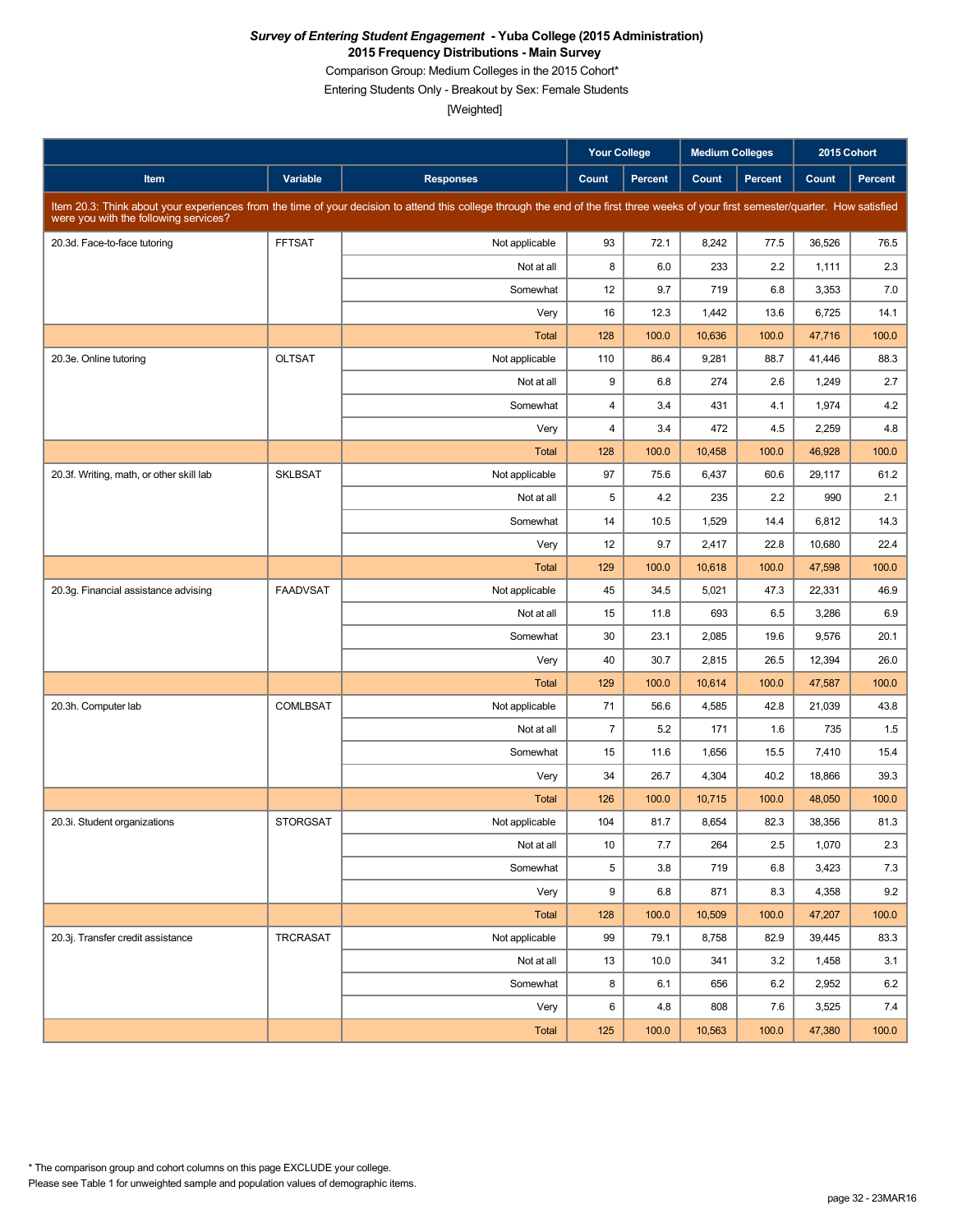Comparison Group: Medium Colleges in the 2015 Cohort\*

Entering Students Only - Breakout by Sex: Female Students

[Weighted]

|                                                                                                                                                                                                                                        |                 |                                                                                                                                                                                      | <b>Your College</b>     |                | <b>Medium Colleges</b> |                |        | 2015 Cohort    |  |
|----------------------------------------------------------------------------------------------------------------------------------------------------------------------------------------------------------------------------------------|-----------------|--------------------------------------------------------------------------------------------------------------------------------------------------------------------------------------|-------------------------|----------------|------------------------|----------------|--------|----------------|--|
| <b>Item</b>                                                                                                                                                                                                                            | Variable        | <b>Responses</b>                                                                                                                                                                     | Count                   | <b>Percent</b> | Count                  | <b>Percent</b> | Count  | <b>Percent</b> |  |
| were you with the following services?                                                                                                                                                                                                  |                 | Item 20.3: Think about your experiences from the time of your decision to attend this college through the end of the first three weeks of your first semester/quarter. How satisfied |                         |                |                        |                |        |                |  |
| 20.3k. Services to students with disabilities                                                                                                                                                                                          | <b>DISVSAT</b>  | Not applicable                                                                                                                                                                       | 116                     | 90.3           | 9,248                  | 87.6           | 41,624 | 87.8           |  |
|                                                                                                                                                                                                                                        |                 | Not at all                                                                                                                                                                           | 6                       | 4.7            | 200                    | 1.9            | 906    | 1.9            |  |
|                                                                                                                                                                                                                                        |                 | Somewhat                                                                                                                                                                             | $\overline{\mathbf{4}}$ | 3.4            | 377                    | 3.6            | 1,621  | 3.4            |  |
|                                                                                                                                                                                                                                        |                 | Very                                                                                                                                                                                 | $\overline{2}$          | 1.7            | 732                    | 6.9            | 3,257  | 6.9            |  |
|                                                                                                                                                                                                                                        |                 | Total                                                                                                                                                                                | 128                     | 100.0          | 10,557                 | 100.0          | 47,408 | 100.0          |  |
| Item 21: Think about your experiences from the time of your decision to attend this college through the end of the first three weeks of your first semester/quarter. Within a class,<br>or through another experience at this college: |                 |                                                                                                                                                                                      |                         |                |                        |                |        |                |  |
| 21a. I learned to improve my study skills<br>(listening, note taking, highlighting readings,                                                                                                                                           | <b>LNDSTUDY</b> | Strongly disagree                                                                                                                                                                    | 3                       | 2.1            | 183                    | 1.6            | 723    | 1.4            |  |
| working with others, etc.) [COLLREAD]                                                                                                                                                                                                  |                 | <b>Disagree</b>                                                                                                                                                                      | 8                       | 6.2            | 494                    | 4.3            | 2,168  | 4.2            |  |
|                                                                                                                                                                                                                                        |                 | Neutral                                                                                                                                                                              | 26                      | 19.8           | 2,249                  | 19.7           | 9,922  | 19.4           |  |
|                                                                                                                                                                                                                                        |                 | Agree                                                                                                                                                                                | 57                      | 43.6           | 4,710                  | 41.2           | 20,650 | 40.5           |  |
|                                                                                                                                                                                                                                        |                 | Strongly agree                                                                                                                                                                       | 37                      | 28.2           | 3,783                  | 33.1           | 17,573 | 34.4           |  |
|                                                                                                                                                                                                                                        |                 | Total                                                                                                                                                                                | 131                     | 100.0          | 11,420                 | 100.0          | 51,036 | 100.0          |  |
| 21b. I learned to understand my academic<br>strengths and weaknesses [COLLREAD]                                                                                                                                                        | <b>LNDACAWK</b> | Strongly disagree                                                                                                                                                                    | 4                       | 3.3            | 147                    | 1.3            | 593    | 1.2            |  |
|                                                                                                                                                                                                                                        |                 | <b>Disagree</b>                                                                                                                                                                      | 12                      | 9.2            | 493                    | 4.3            | 2,057  | 4.0            |  |
|                                                                                                                                                                                                                                        |                 | Neutral                                                                                                                                                                              | 32                      | 24.5           | 2,497                  | 21.9           | 11,171 | 21.9           |  |
|                                                                                                                                                                                                                                        |                 | Agree                                                                                                                                                                                | 51                      | 38.6           | 5,015                  | 43.9           | 21,943 | 43.0           |  |
|                                                                                                                                                                                                                                        |                 | Strongly agree                                                                                                                                                                       | 32                      | 24.5           | 3,265                  | 28.6           | 15,231 | 29.9           |  |
|                                                                                                                                                                                                                                        |                 | Total                                                                                                                                                                                | 131                     | 100.0          | 11,417                 | 100.0          | 50,995 | 100.0          |  |
| 21c. I learned skills and strategies to<br>improve my test-taking ability [COLLREAD]                                                                                                                                                   | <b>LNDSKLLS</b> | Strongly disagree                                                                                                                                                                    | 9                       | 7.1            | 342                    | 3.0            | 1,396  | 2.7            |  |
|                                                                                                                                                                                                                                        |                 | <b>Disagree</b>                                                                                                                                                                      | 22                      | 17.1           | 1,295                  | 11.3           | 5,536  | 10.8           |  |
|                                                                                                                                                                                                                                        |                 | Neutral                                                                                                                                                                              | 41                      | 31.6           | 3,494                  | 30.6           | 15,580 | 30.5           |  |
|                                                                                                                                                                                                                                        |                 | Agree                                                                                                                                                                                | 33                      | 25.0           | 3,657                  | 32.0           | 16,055 | 31.5           |  |
|                                                                                                                                                                                                                                        |                 | Strongly agree                                                                                                                                                                       | 25                      | 19.2           | 2,634                  | 23.1           | 12,458 | 24.4           |  |
|                                                                                                                                                                                                                                        |                 | Total                                                                                                                                                                                | 131                     | 100.0          | 11,423                 | 100.0          | 51,025 | 100.0          |  |
| Item 22                                                                                                                                                                                                                                |                 |                                                                                                                                                                                      |                         |                |                        |                |        |                |  |
| 22. What has been your MAIN source of<br>academic advising (help with academic                                                                                                                                                         | <b>PSOURACA</b> | Instructors                                                                                                                                                                          | 18                      | 15.6           | 2,414                  | 23.6           | 11,135 | 24.3           |  |
| goal-setting, planning, course<br>recommendations, graduation requirements,                                                                                                                                                            |                 | College staff (not instructors)                                                                                                                                                      | 28                      | 24.0           | 1,474                  | 14.4           | 6,662  | 14.6           |  |
| $etc.$ )?                                                                                                                                                                                                                              |                 | Friends, family, or other students                                                                                                                                                   | 58                      | 50.5           | 5,016                  | 48.9           | 21,897 | 47.9           |  |
|                                                                                                                                                                                                                                        |                 | Computerized degree advisor system                                                                                                                                                   | $\mathbf{1}$            | 0.5            | 135                    | 1.3            | 671    | 1.5            |  |
|                                                                                                                                                                                                                                        |                 | College Web site                                                                                                                                                                     | 8                       | 6.6            | 920                    | 9.0            | 3,956  | 8.6            |  |
|                                                                                                                                                                                                                                        |                 | Other college materials                                                                                                                                                              | 3                       | 2.8            | 292                    | 2.8            | 1,440  | 3.1            |  |
|                                                                                                                                                                                                                                        |                 | Total                                                                                                                                                                                | 115                     | 100.0          | 10,251                 | 100.0          | 45,761 | 100.0          |  |
| Item 23                                                                                                                                                                                                                                |                 |                                                                                                                                                                                      |                         |                |                        |                |        |                |  |
| 23. Was a specific person assigned to you                                                                                                                                                                                              | <b>ASNPERS</b>  | Yes                                                                                                                                                                                  | 23                      | 18.2           | 3,770                  | 33.6           | 16,177 | 32.3           |  |
| so you could see him/her each time you<br>needed information or assistance?                                                                                                                                                            |                 | No                                                                                                                                                                                   | 105                     | 81.8           | 7,449                  | 66.4           | 33,887 | 67.7           |  |
|                                                                                                                                                                                                                                        |                 | Total                                                                                                                                                                                | 128                     | 100.0          | 11,219                 | 100.0          | 50,064 | 100.0          |  |

\* The comparison group and cohort columns on this page EXCLUDE your college.

Please see Table 1 for unweighted sample and population values of demographic items.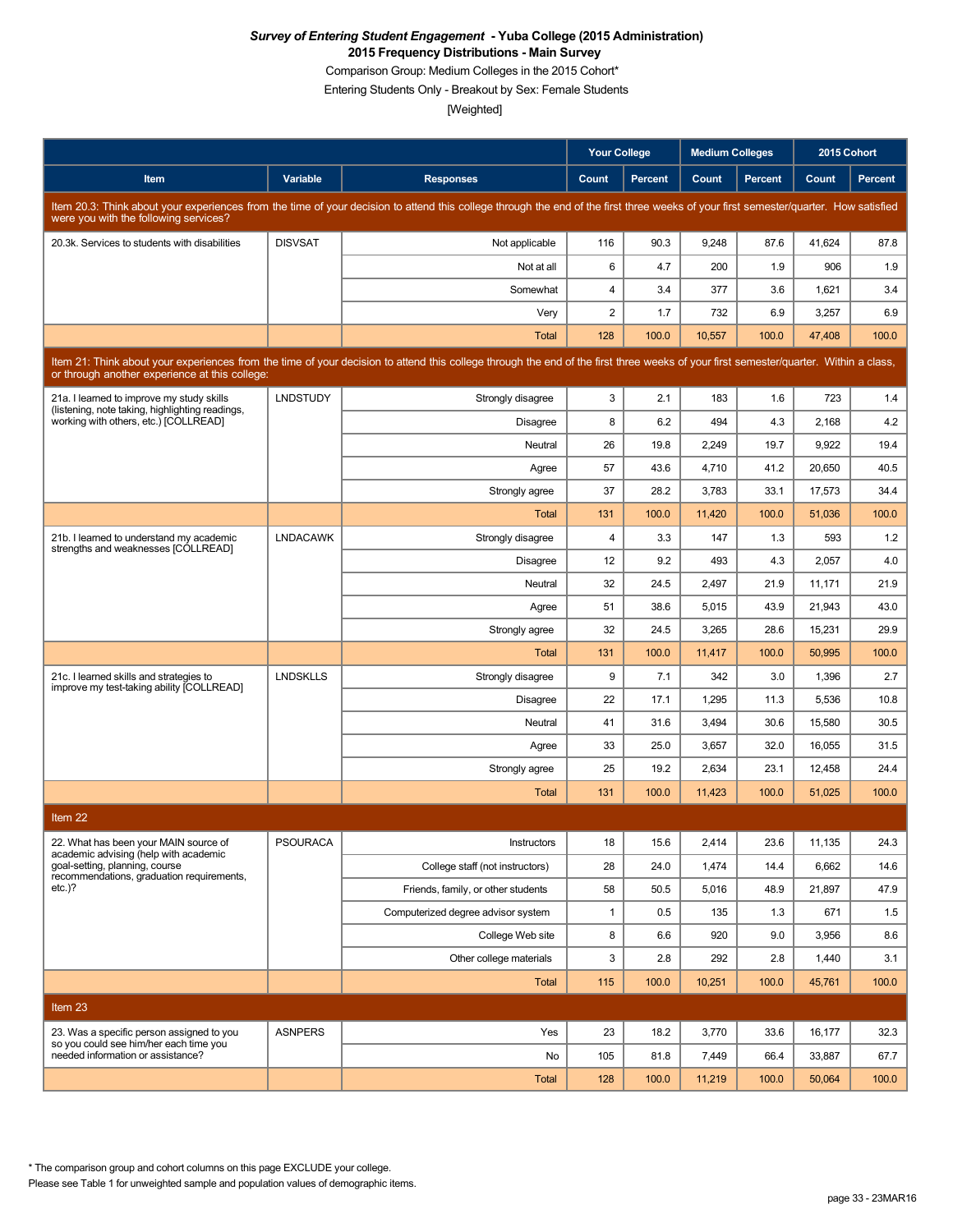Comparison Group: Medium Colleges in the 2015 Cohort\*

Entering Students Only - Breakout by Sex: Female Students

[Weighted]

|                                                                |                 |                                                                                                                                                                               | <b>Your College</b>     |                | <b>Medium Colleges</b> |         | 2015 Cohort |                |
|----------------------------------------------------------------|-----------------|-------------------------------------------------------------------------------------------------------------------------------------------------------------------------------|-------------------------|----------------|------------------------|---------|-------------|----------------|
| Item                                                           | Variable        | <b>Responses</b>                                                                                                                                                              | Count                   | <b>Percent</b> | Count                  | Percent | Count       | <b>Percent</b> |
|                                                                |                 | Item 24: During the first three weeks of your first semester/quarter at this college, about how many hours did you spend in a typical 7-day week doing each of the following? |                         |                |                        |         |             |                |
| 24a. Preparing for class                                       | <b>PREPCLAS</b> | None                                                                                                                                                                          | 3                       | 2.1            | 435                    | 3.8     | 1,917       | 3.8            |
|                                                                |                 | 1-5 hours                                                                                                                                                                     | 68                      | 53.1           | 6,219                  | 54.8    | 28,330      | 56.0           |
|                                                                |                 | 6-10 hours                                                                                                                                                                    | 34                      | 26.6           | 2,744                  | 24.2    | 11,938      | 23.6           |
|                                                                |                 | 11-20 hours                                                                                                                                                                   | 16                      | 12.7           | 1,331                  | 11.7    | 5,773       | 11.4           |
|                                                                |                 | 21-30 hours                                                                                                                                                                   | 5                       | 4.2            | 426                    | 3.8     | 1,783       | 3.5            |
|                                                                |                 | More than 30 hours                                                                                                                                                            | $\overline{\mathbf{c}}$ | 1.3            | 188                    | 1.7     | 826         | 1.6            |
|                                                                |                 | <b>Total</b>                                                                                                                                                                  | 129                     | 100.0          | 11,344                 | 100.0   | 50,567      | 100.0          |
| 24b. Working for pay                                           | <b>WORKPAY</b>  | None                                                                                                                                                                          | 53                      | 43.8           | 3,546                  | 32.6    | 16,885      | 34.8           |
|                                                                |                 | 1-5 hours                                                                                                                                                                     | 15                      | 12.2           | 940                    | 8.6     | 4,270       | 8.8            |
|                                                                |                 | 6-10 hours                                                                                                                                                                    | 3                       | 2.2            | 796                    | 7.3     | 3,501       | 7.2            |
|                                                                |                 | 11-20 hours                                                                                                                                                                   | 11                      | 9.5            | 1,432                  | 13.2    | 6,221       | 12.8           |
|                                                                |                 | 21-30 hours                                                                                                                                                                   | 19                      | 15.9           | 1,931                  | 17.8    | 8,121       | 16.7           |
|                                                                |                 | More than 30 hours                                                                                                                                                            | 20                      | 16.4           | 2,220                  | 20.4    | 9,539       | 19.7           |
|                                                                |                 | <b>Total</b>                                                                                                                                                                  | 120                     | 100.0          | 10,864                 | 100.0   | 48,537      | 100.0          |
| Item 25                                                        |                 |                                                                                                                                                                               |                         |                |                        |         |             |                |
| 25. When do you plan to take classes at this<br>college again? | <b>AGAINCL</b>  | I will accomplish my goal(s) during this<br>semester/quarter and will not be returning                                                                                        | 9                       | 6.9            | 663                    | 5.9     | 3,167       | 6.3            |
|                                                                |                 | I have no current plans to return                                                                                                                                             | 9                       | 7.4            | 206                    | 1.8     | 1,036       | 2.1            |
|                                                                |                 | Within the next 12 months                                                                                                                                                     | 77                      | 61.2           | 8,256                  | 73.0    | 36,124      | 71.5           |
|                                                                |                 | Uncertain                                                                                                                                                                     | 31                      | 24.5           | 2,188                  | 19.3    | 10,210      | 20.2           |
|                                                                |                 | Total                                                                                                                                                                         | 126                     | 100.0          | 11,313                 | 100.0   | 50,537      | 100.0          |
| Item 26: While in high school, did you:                        |                 |                                                                                                                                                                               |                         |                |                        |         |             |                |
| 26a. Take math every school year?                              | <b>MATHALLF</b> | Not applicable                                                                                                                                                                | $\pmb{0}$               | N/A            | 121                    | 1.1     | 614         | 1.2            |
|                                                                |                 | Yes                                                                                                                                                                           | 80                      | 61.4           | 9,239                  | 81.1    | 41,798      | 82.0           |
|                                                                |                 | No                                                                                                                                                                            | 51                      | 38.6           | 2,038                  | 17.9    | 8,531       | 16.7           |
|                                                                |                 | Total                                                                                                                                                                         | 131                     | 100.0          | 11,398                 | 100.0   | 50,943      | 100.0          |
| 26b. Take math during your senior year?                        | <b>MATHSNYR</b> | Not applicable                                                                                                                                                                | $\overline{4}$          | 3.6            | 455                    | 4.1     | 1,811       | 3.7            |
|                                                                |                 | Yes                                                                                                                                                                           | 61                      | 50.8           | 8,443                  | 76.5    | 38,159      | 77.5           |
|                                                                |                 | No                                                                                                                                                                            | 55                      | 45.6           | 2,141                  | 19.4    | 9,256       | 18.8           |
|                                                                |                 | Total                                                                                                                                                                         | 121                     | 100.0          | 11,039                 | 100.0   | 49,226      | 100.0          |
| Item 27                                                        |                 |                                                                                                                                                                               |                         |                |                        |         |             |                |
| 27. Would you recommend this college to a                      | <b>RECOCOLL</b> | Yes                                                                                                                                                                           | 111                     | 84.6           | 10,833                 | 94.9    | 48,395      | 95.0           |
| friend or family member?                                       |                 | No                                                                                                                                                                            | 20                      | 15.4           | 580                    | 5.1     | 2,563       | 5.0            |
|                                                                |                 | Total                                                                                                                                                                         | 131                     | 100.0          | 11,413                 | 100.0   | 50,957      | 100.0          |

Please see Table 1 for unweighted sample and population values of demographic items. \* The comparison group and cohort columns on this page EXCLUDE your college.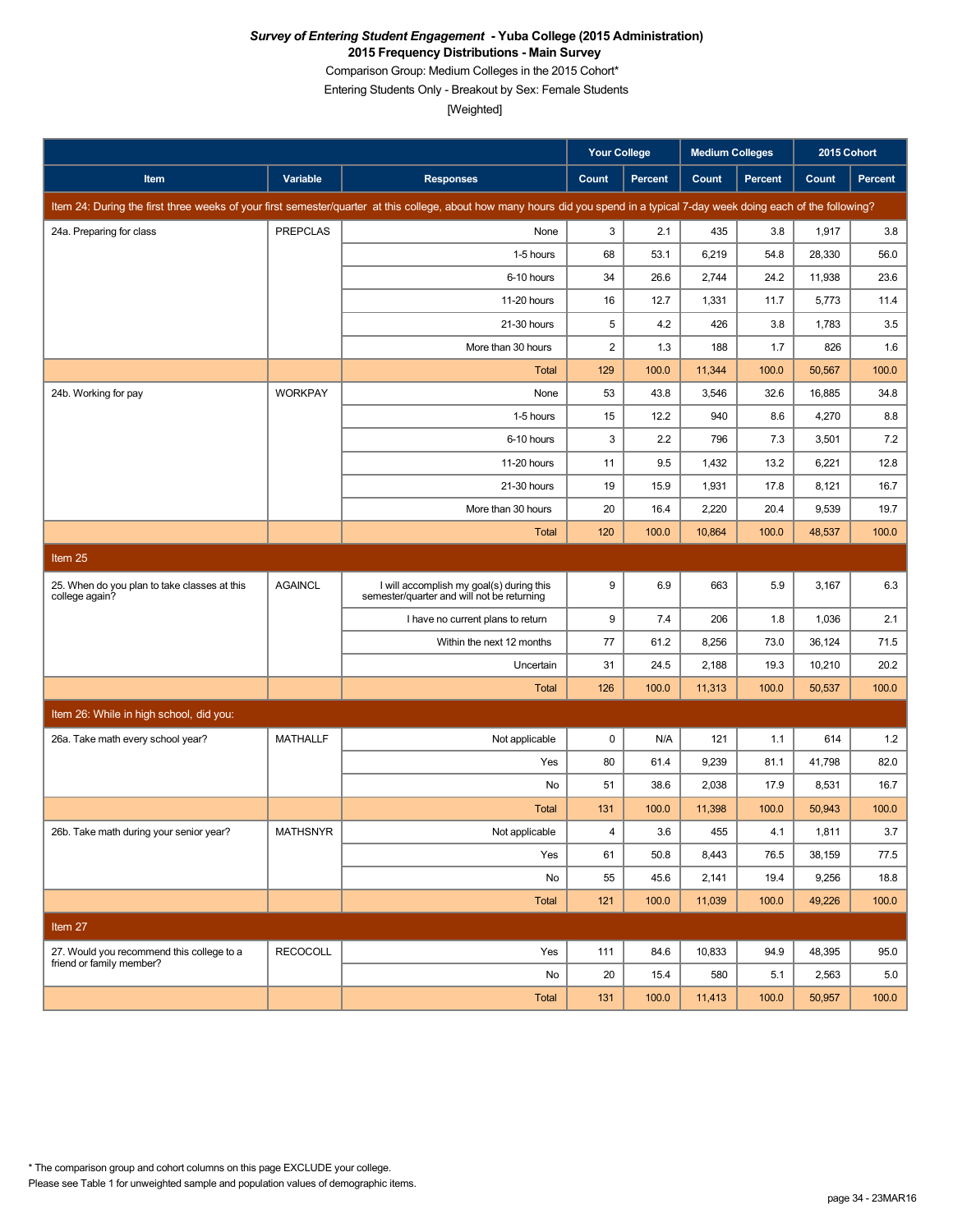Comparison Group: Medium Colleges in the 2015 Cohort\*

Entering Students Only - Breakout by Sex: Female Students

[Weighted]

|                                                                                                 |                 |                                       | <b>Your College</b> |                | <b>Medium Colleges</b> |                | 2015 Cohort |         |
|-------------------------------------------------------------------------------------------------|-----------------|---------------------------------------|---------------------|----------------|------------------------|----------------|-------------|---------|
| Item                                                                                            | Variable        | <b>Responses</b>                      | Count               | <b>Percent</b> | Count                  | <b>Percent</b> | Count       | Percent |
| Item 28                                                                                         |                 |                                       |                     |                |                        |                |             |         |
| 28. In what range was your overall high<br>school grade average?                                | <b>HSGRADE</b>  | Α                                     | 3                   | 2.5            | 923                    | 8.1            | 3,884       | 7.6     |
|                                                                                                 |                 | $A - to B +$                          | 40                  | 30.4           | 3,871                  | 34.1           | 17,569      | 34.6    |
|                                                                                                 |                 | В                                     | 33                  | 25.4           | 2,554                  | 22.5           | 11,381      | 22.4    |
|                                                                                                 |                 | $B$ - to $C$ +                        | 34                  | 26.3           | 2,814                  | 24.8           | 13,135      | 25.9    |
|                                                                                                 |                 | C                                     | 15                  | 11.3           | 877                    | 7.7            | 3,529       | 6.9     |
|                                                                                                 |                 | C- or lower                           | 5                   | 4.2            | 318                    | 2.8            | 1,280       | 2.5     |
|                                                                                                 |                 | <b>Total</b>                          | 131                 | 100.0          | 11,357                 | 100.0          | 50,778      | 100.0   |
| Item 31                                                                                         |                 |                                       |                     |                |                        |                |             |         |
| 31. Are you married?                                                                            | <b>MARRSTAT</b> | Yes                                   | 32                  | 24.6           | 1,106                  | 9.7            | 4,883       | 9.6     |
|                                                                                                 |                 | No                                    | 99                  | 75.4           | 10,310                 | 90.3           | 46,152      | 90.4    |
|                                                                                                 |                 | <b>Total</b>                          | 131                 | 100.0          | 11,416                 | 100.0          | 51,036      | 100.0   |
| Item 32                                                                                         |                 |                                       |                     |                |                        |                |             |         |
| 32. Do you have children who live with you                                                      | <b>CHILDREN</b> | Yes                                   | 33                  | 25.4           | 2,363                  | 20.7           | 9,901       | 19.4    |
| and depend on you for their care?                                                               |                 | No                                    | 98                  | 74.6           | 9,036                  | 79.3           | 41,029      | 80.6    |
|                                                                                                 |                 | <b>Total</b>                          | 131                 | 100.0          | 11,399                 | 100.0          | 50,929      | 100.0   |
| Item 33                                                                                         |                 |                                       |                     |                |                        |                |             |         |
| 33. Is English your native (first) language?                                                    | <b>ENGNAT</b>   | Yes                                   | 90                  | 70.0           | 9,664                  | 84.8           | 42,126      | 82.7    |
|                                                                                                 |                 | No                                    | 39                  | 30.0           | 1,737                  | 15.2           | 8,839       | 17.3    |
|                                                                                                 |                 | <b>Total</b>                          | 128                 | 100.0          | 11,402                 | 100.0          | 50,964      | 100.0   |
| Item 36                                                                                         |                 |                                       |                     |                |                        |                |             |         |
| 36. What is the highest academic certificate                                                    | <b>DEGREE</b>   | None                                  | 1                   | 0.4            | 200                    | 1.8            | 637         | 1.3     |
| or degree you have earned?                                                                      |                 | <b>GED</b>                            | 6                   | 4.6            | 623                    | 5.5            | 2,706       | 5.3     |
|                                                                                                 |                 | High school diploma                   | 111                 | 85.0           | 9,519                  | 84.1           | 42,895      | 84.7    |
|                                                                                                 |                 | Vocational/technical certificate      | $\overline{7}$      | 5.0            | 703                    | 6.2            | 2,979       | 5.9     |
|                                                                                                 |                 | Associate degree                      | 4                   | 3.3            | 105                    | 0.9            | 723         | 1.4     |
|                                                                                                 |                 | Bachelor's degree                     | $\overline{c}$      | 1.7            | 125                    | 1.1            | 535         | 1.1     |
|                                                                                                 |                 | Master's/Doctoral/Professional degree | 0                   | N/A            | 38                     | 0.3            | 143         | 0.3     |
|                                                                                                 |                 | Total                                 | 131                 | 100.0          | 11,313                 | 100.0          | 50,619      | 100.0   |
| Item 37: Please indicate whether your goal(s) for attending this college include the following: |                 |                                       |                     |                |                        |                |             |         |
| 37a. To complete a certificate                                                                  | <b>CERTPRG</b>  | Yes                                   | 77                  | 60.8           | 6,613                  | 59.5           | 28,909      | 58.2    |
|                                                                                                 | м               | No                                    | 50                  | 39.2           | 4,497                  | 40.5           | 20,748      | 41.8    |
|                                                                                                 |                 | <b>Total</b>                          | 126                 | 100.0          | 11,111                 | 100.0          | 49,657      | 100.0   |
| 37b. To obtain an Associate degree                                                              | <b>ASSOCDEG</b> | Yes                                   | 108                 | 84.6           | 9,222                  | 83.0           | 41,205      | 83.0    |
|                                                                                                 |                 | No                                    | 20                  | 15.4           | 1,892                  | 17.0           | 8,450       | 17.0    |
|                                                                                                 |                 | <b>Total</b>                          | 127                 | 100.0          | 11,114                 | 100.0          | 49,655      | 100.0   |

Please see Table 1 for unweighted sample and population values of demographic items. \* The comparison group and cohort columns on this page EXCLUDE your college.